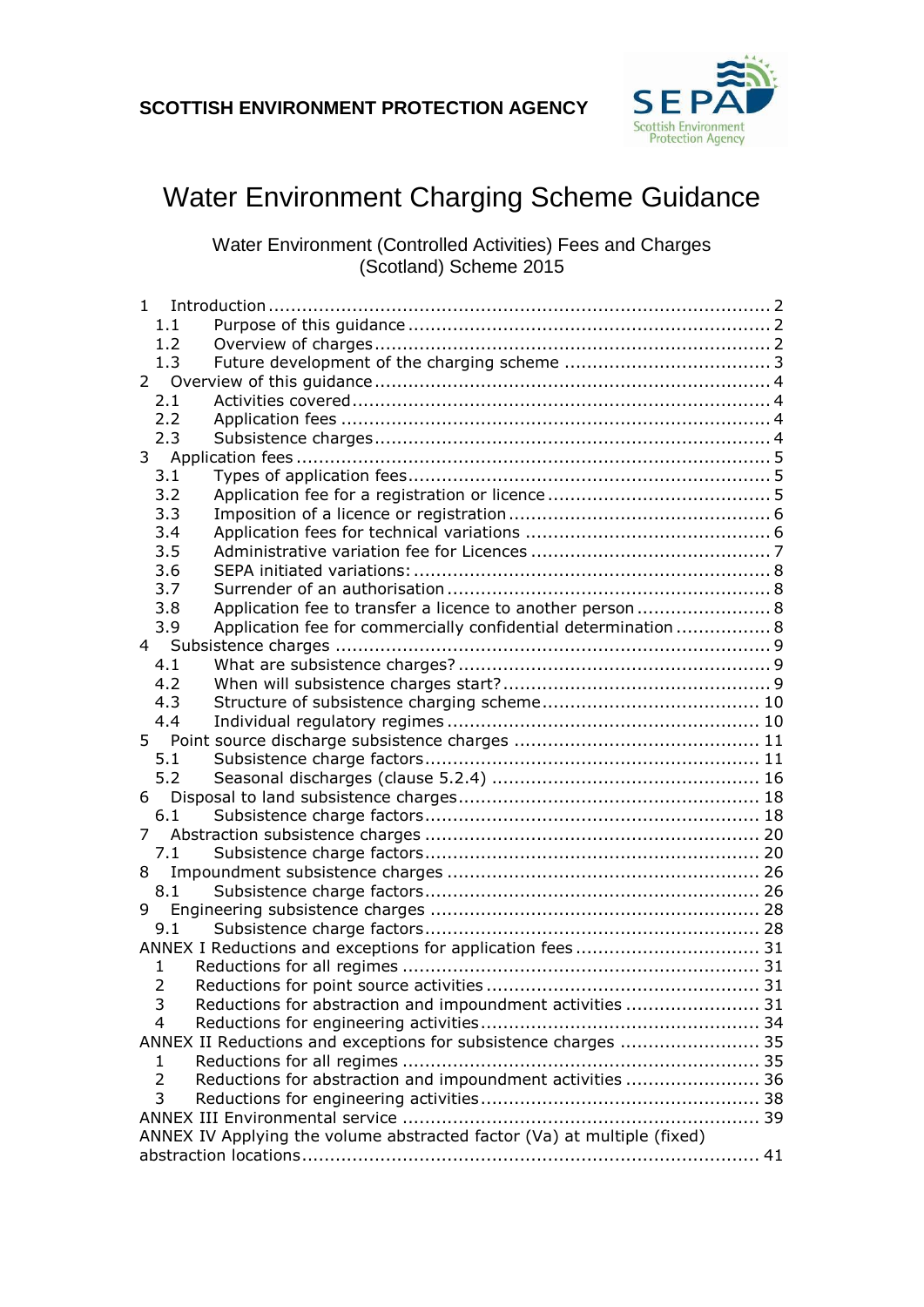# <span id="page-1-0"></span>**1 Introduction**

# <span id="page-1-1"></span>**1.1 Purpose of this guidance**

This guidance explains how SEPA will interpret the Water Environment Charging Scheme (the Legal Scheme). While every attempt has been made to ensure that it covers the different scenarios to which this scheme may apply, the guidance will be subject to further development as SEPA's experience of applying the scheme develops.

This guidance should be considered a 'Supplementary provision' under clause 14.9 of the Legal Scheme.

The scheme covers the following activities:

- point source discharges;
- disposal to land;
- abstractions;
- impoundments;
- engineering activities affecting rivers, lochs and wetlands.

The charges for these activities will depend upon the level of authorisation imposed. The Water Environment (**C**ontrolled **A**ctivities) (Scotland) **R**egulations 2011 (CAR) allow for activities to be authorised at three levels:

- General Binding Rules (GBRs)
- Registration
- Licence.

In addition, the Scottish Government's Policy Statement, which accompanies the Regulations, explains that SEPA will issue simple licences and complex licences.

# <span id="page-1-2"></span>**1.2 Overview of charges**

The scheme allows for two types of charges:

- **Application fees** one-off charges that cover SEPA's costs for processing an application made by an operator;
- **Subsistence charges** annual charges imposed by SEPA to recover the costs of protecting and improving the water environment.

The levels of authorisation are subject to different fees and charges.

- General Binding Rules no application or subsistence charges
- Registrations (except disposal to land) application charges only
- Registrations (disposal to land) application and subsistence charges
- Licences application charges and in many cases subsistence charges

Other sources of information:

- **[Scottish Government Policy Statement](http://spoxy5.insipio.com/menu2/sc/www.scotland.gov.uk:80/Publications/2005/05/0995747/57495)**
- SEPA's [CAR Practical Guide](http://www.sepa.org.uk/water/idoc.ashx?docid=f8e4798e-2cab-4ceb-968b-f2a10d7fd8e7&version=-1)<sup>1</sup>

 1 The Water Environment (Controlled Activities) (Scotland) Regulations 2011 – A Practical Guide. SEPA,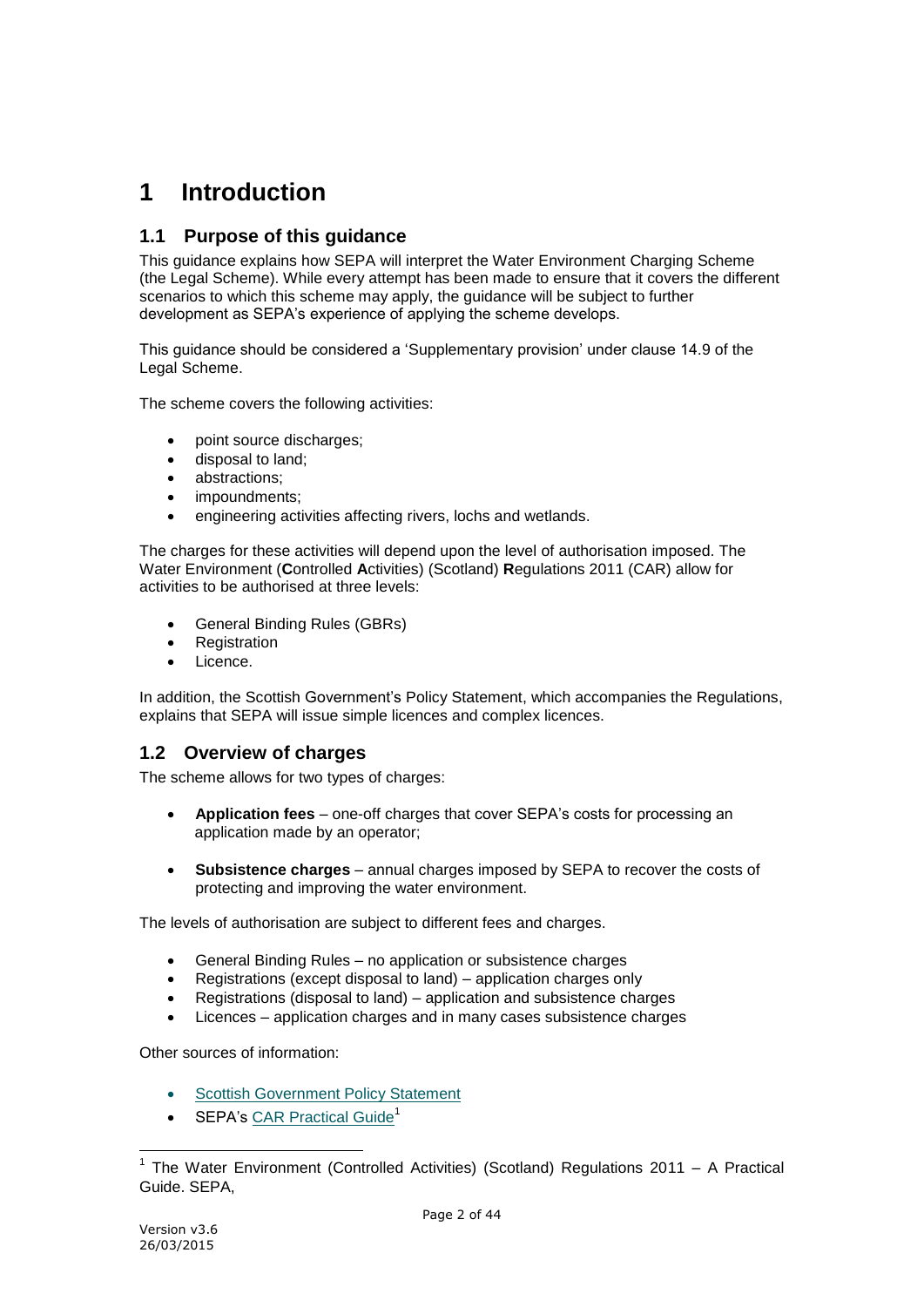- [the Legal Scheme](http://www.sepa.org.uk/about_us/charging_schemes/idoc.ashx?docid=dd9d1b59-e098-4929-9ec1-8c8cd5409717&version=-1)
- [Application forms](http://www.sepa.org.uk/system_pages/application_forms.aspx)
- [Water Environment Charge Calculator 2015-16](http://www.sepa.org.uk/about_us/charging_schemes/idoc.ashx?docid=D612984E-79AD-4800-8E33-032733A42198&version=-1)

Printed copies of these documents, the guidance and any other information required to calculate the charges are available from SEPA on request.

# <span id="page-2-0"></span>**1.3 Future development of the charging scheme**

The charging scheme came into use in April 2006. Information and feedback from the stakeholder group used in setting up the scheme and carrying out the subsequent review, is available on our website at [Stakeholder group and meeting papers](http://www.sepa.org.uk/water/water_regulation/charging_scheme/stakeholder_groups/regulatory_group.aspx)

The intention of the scheme was to focus charges upon those activities which cause harm to the water environment or have the potential to harm the water environment. This is where SEPA's resources will be directed in order to protect and improve the water environment.

In 2006 the development of the scheme was constrained by the limited information available to SEPA on the number and type of activities that would be brought into the CAR regime. Since then our experience and the information available to us, has improved substantially and it became clear that some simplification would be beneficial and in October 2009, following a further consultation, application fees, engineering charges and point source charges were amended.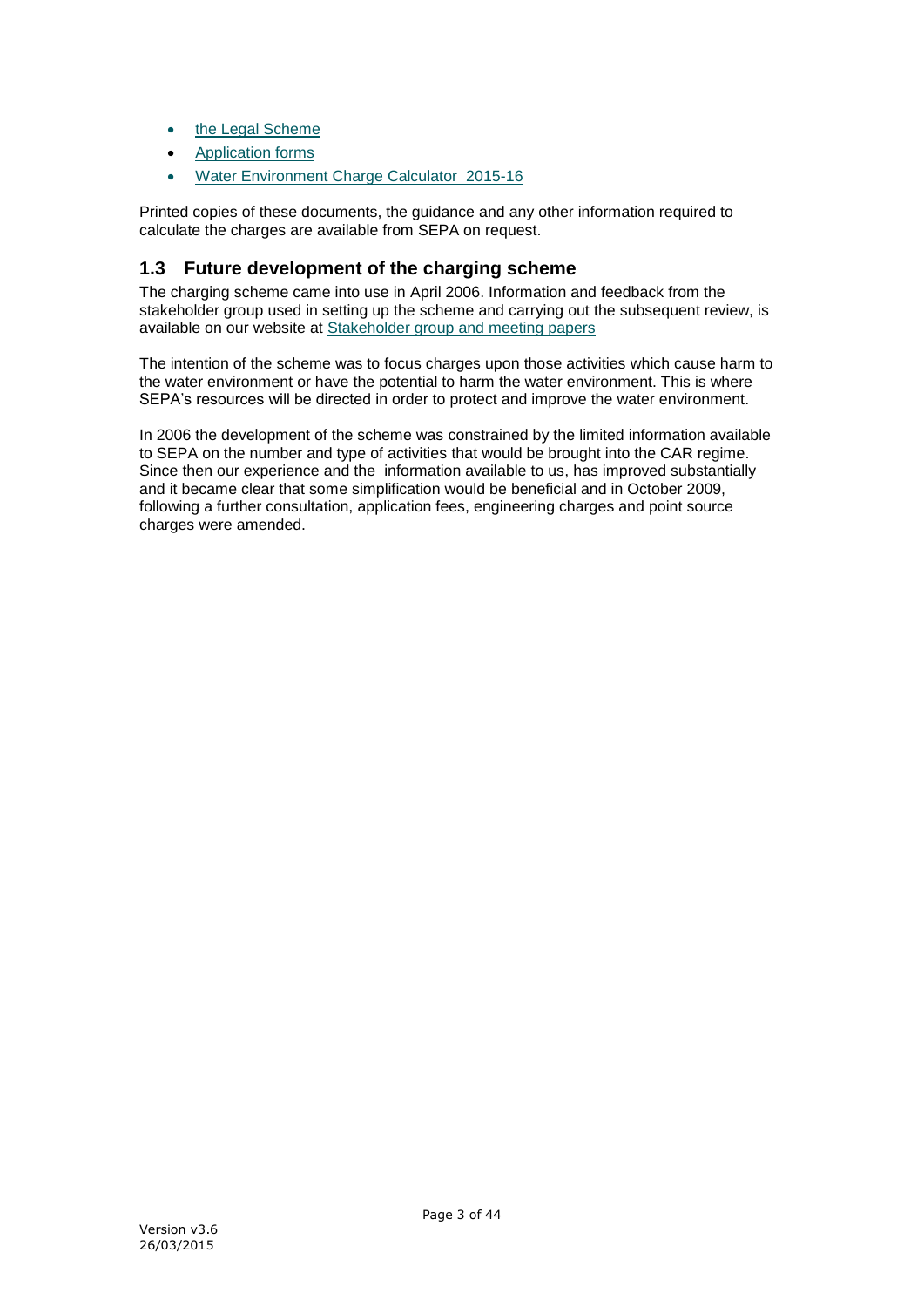# <span id="page-3-0"></span>**2 Overview of this guidance**

# <span id="page-3-1"></span>**2.1 Activities covered**

The guidance covers the following types of activities, which will be subject to charges if they are authorised by registration or by simple or complex licences.

- (i) **Point source discharges** of effluent to the water environment or land from a fixed installation, pipe or outlet, which is liable to cause pollution of the water environment. Such activities include the discharge to the water environment of:
	- sewage and other organic effluent;
	- inorganic/other trade and thermal effluent from factories, mines and quarries;
	- **e** effluent from fish farms;
	- surface water drainage
- (ii) **Disposal to land** of substances listed in Schedule II of the Water Environment and Water Services Act (Scotland) 2003 or substances that are liable to cause pollution of groundwater. Typically, this will include activities that previously would have been authorised under the Groundwater Regulations 1998 such as the disposal of spent sheep dip. It does not cover discharges of sewage, the majority of trade effluents (which are licensed as point source discharges) or activities licensed under the Waste Management Licensing Regulations.
- (iii) **Abstractions** removal or diversion of water from surface and underground waters by well, borehole, water intake or any mechanical means, pipe or engineered construction. These may be for agricultural, industrial or drinking water supply purposes. This does not include the use of water from the mains supplied by Scottish Water
- (iv) **Impoundments –** construction, alteration or operation of impoundment works in surface waters or wetlands including dams, weirs or other works by which water is impounded (e.g. hydropower schemes).
- (v) **Building or engineering works** in rivers, lochs and wetlands. This includes activities such as bank reinforcement, straightening or diversion of rivers and the removal of gravels from rivers and lochs. Controls will also apply to such activities near rivers, lochs and wetlands where they could have an adverse impact. This would include activities such as the construction of flood defence structures next to rivers.

# <span id="page-3-2"></span>**2.2 Application fees**

Section 3 describes how to calculate application fees. Application fees recover the costs of processing an application; they are **one-off** charges and will apply to all applications for registrations and licences.

<span id="page-3-3"></span>The approach to calculating application fees is very similar for all activity types.

# **2.3 Subsistence charges**

Section 4 describes how subsistence charges are calculated. Subsistence charges are annual charges that will recover the bulk of the costs required for SEPA operations. They will apply to most types of licence.

Registrations will only be subject to subsistence charges where they authorise disposal to land (e.g. disposal of sheep dip).

The subsistence section describes how to calculate the charges for each type of activity. The approach to defining charges differs between the types of activity.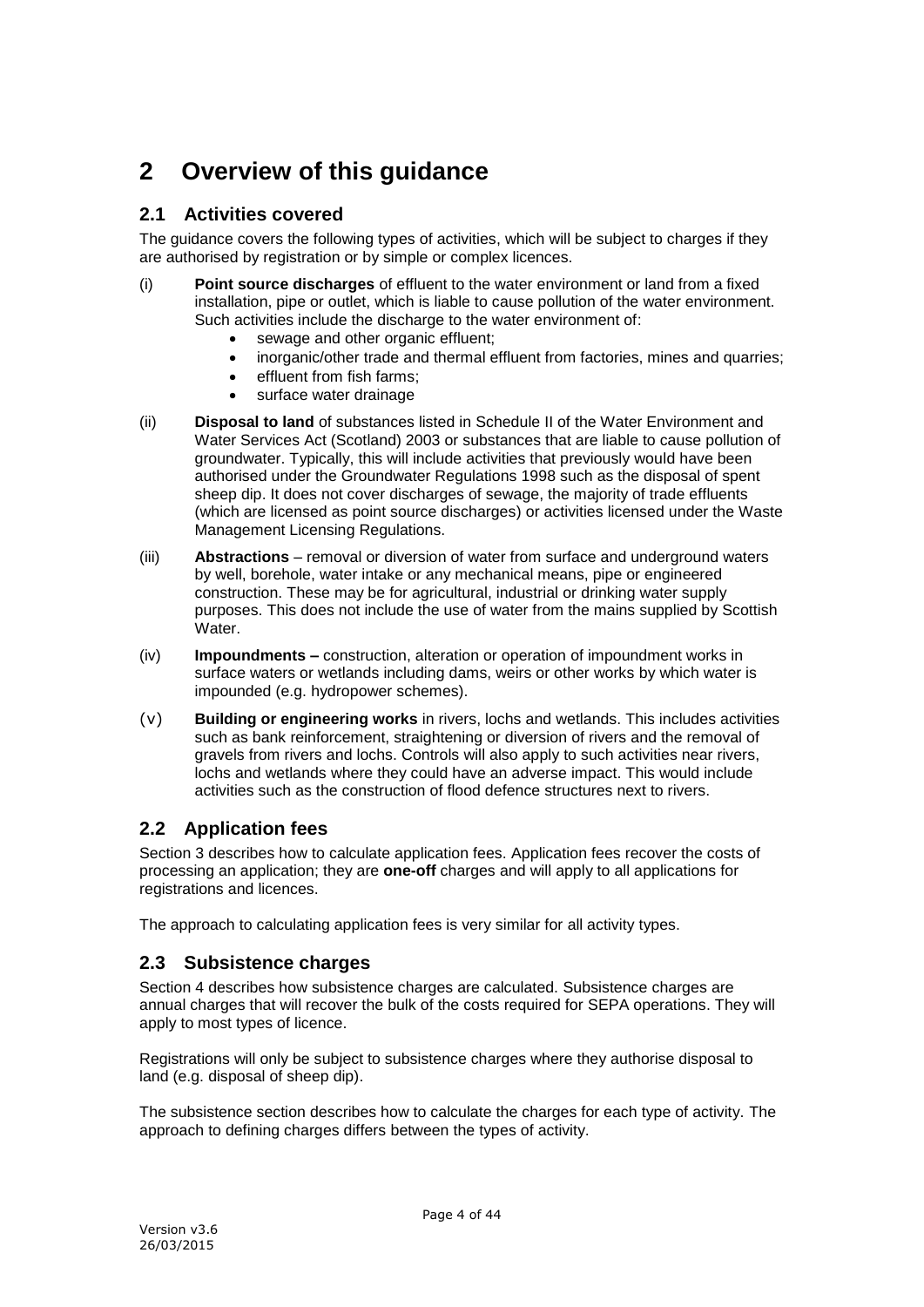# <span id="page-4-0"></span>**3 Application fees**

This section describes the range of application fees included within the scheme. The fees for the different types of application that an operator may make are presented below.

# <span id="page-4-1"></span>**3.1 Types of application fees**

An application may refer to a single activity (e.g. an abstraction from a borehole) or may cover large numbers of associated different activities (e.g. 100 abstractions and 5 dams or an abstraction and discharge from a manufacturing site).

When several applications are made for associated activities, SEPA can process such applications together and we make some savings in time and effort. Therefore we reduce the charges for second and subsequent applications (see Table 1).

The following types of applications will be subject to fees:

- (i) **Application for registration or licence** (charge applies to each activity);
- (ii) **Imposition of a registration or licence** (charge applies to each activity);
- (iii) **Technical variation of a licence** (charge applies to each activity);
- (iv) **Administrative variation of a registration or licence** (charge applies to whole licence or registration except where the application refers to adding points to a mobile plant licence where the fee refers to each abstraction location added);
- (v) **Transfer of a licence to another person** (charge applies to whole licence);
- (vi) **Information is commercially confidential** (charge applies to whole licence or registration).

**Exceptions and reductions available for application fees are detailed in Annex I.**

**There is no application fee associated with applications for full or partial surrender of an authorisation or any SEPA initiated variations.**

# <span id="page-4-2"></span>**3.2 Application fee for a registration or licence**

This sub-section describes clause 3 of the Legal Scheme. The application fee will vary according to the level of authorisation.

An explanation of which activities fall into registration, simple licences and complex licences is provided in *The Water Environment (Controlled Activities) (Scotland) Regulations 2011 – A Practical Guide*. This guide can be found on our website at [WE Practical Guide](http://www.sepa.org.uk/water/idoc.ashx?docid=f8e4798e-2cab-4ceb-968b-f2a10d7fd8e7&version=-1)

When assessing an application, SEPA may consider that the environmental risks posed by the activity justify moving it up a level of authorisation. Consequently, activities that would normally be covered by a General Binding Rule could be authorised as a registration or licence. Similarly activities normally authorised as a registration could be authorised as a licence. Under these circumstances, the applicant would pay only the application fee for the level of authorisation specified in the *CAR Practical Guide*.

## **Application fees for point source discharges, disposal to land, abstractions, impoundments and engineering activities**

Application fees are the same across all regimes (see Table 1).

There are reduced fees for on-line applications for registration (see Table 1).

The application fee is applied per activity. For applications for associated activities (see definition of 'associated' in box below), the fee is reduced for the second and subsequent activities.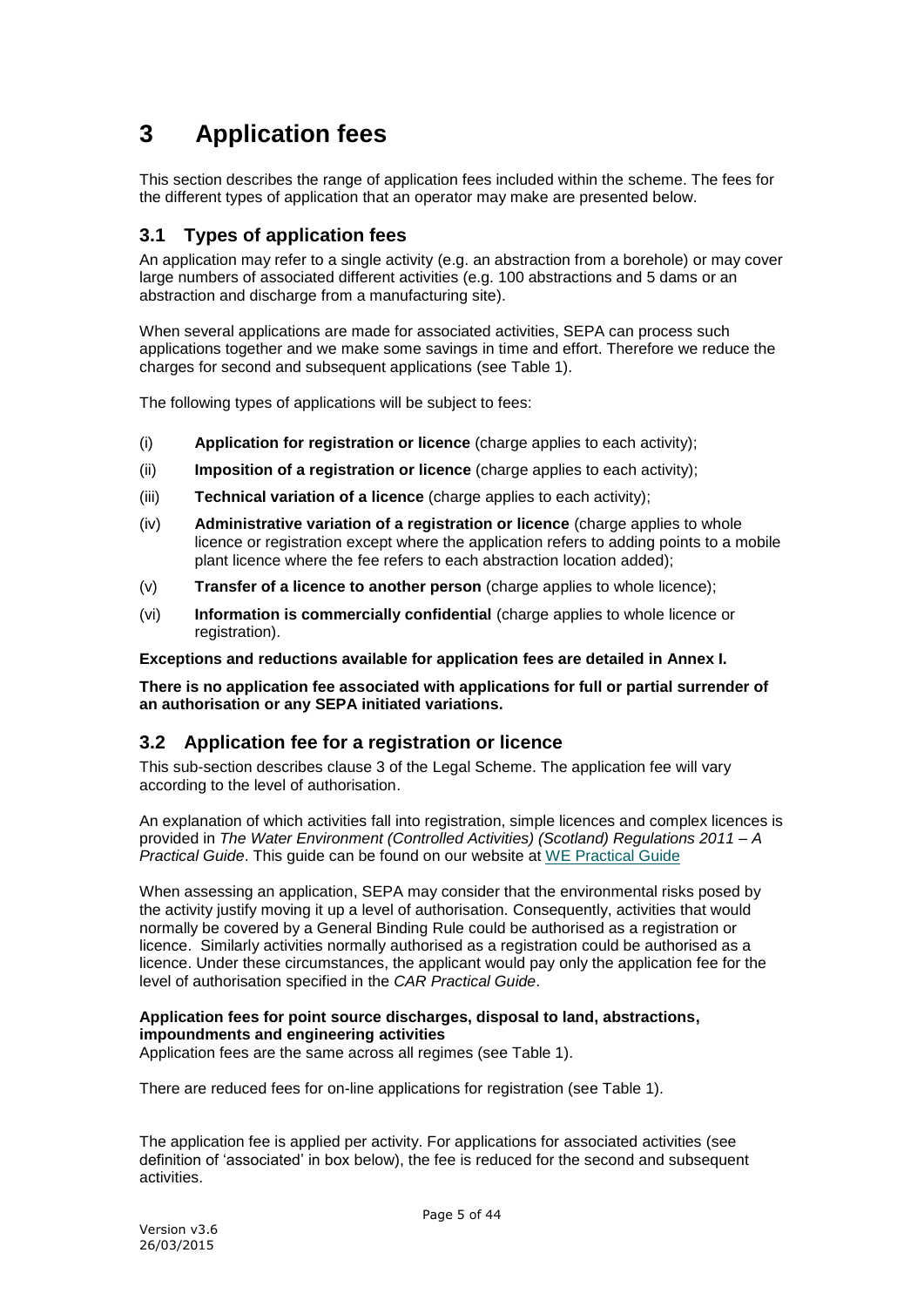Applicants will pay the full application fee for the most expensive activity (see Table 1). A thirty percent discount will then be given to associated activities, applied for at the same time.

|  |  |  |  |  |  | Table 1 Application fees (per activity) for authorisation of controlled activities |
|--|--|--|--|--|--|------------------------------------------------------------------------------------|
|--|--|--|--|--|--|------------------------------------------------------------------------------------|

| <b>Type of authorisation</b> | <b>Application fees per activity</b><br>Cost of 1st | Cost of $2^{nd}$<br>and<br>subsequent |
|------------------------------|-----------------------------------------------------|---------------------------------------|
| All regimes                  |                                                     |                                       |
| Online registration          | £82                                                 | £58                                   |
| Registration                 | £111                                                | £78                                   |
| Simple licence               | £639                                                | £448                                  |
| Complex licence              | £3,013                                              | £2,109                                |

These discounts apply to all applications including applications for variations, subject to the conditions in the Box1 below.

## **Box 1: Definition of Associated Activities**

This represents the guidance referred to under the definition of "associated" activity in Clause 2.1 of the Legal Scheme.

#### **Registrations**

Multiple registration activities applied for by the same applicant and at the same time are considered associated and therefore are subject to the discounts.

## **Registrations, simple & complex licences**

To be considered as associated activities and to benefit from discounted application fees, the following conditions must apply. They will be managed and operated as a single scheme or project for example:

- all activities associated with a major civil engineering project; flood management scheme; fish farm, sewage treatment works, distillery, hydropower scheme etc.
- This also includes a number of mobile plants operated by one person or by one company.
- Where the number of activities have a wide geographical spread (particularly if this affects different catchments), SEPA may divide the activities so that they are covered by separate licences. This will ensure that the licences are defined at a scale that allows SEPA to regulate effectively. This will be at the discretion of SEPA who will discuss with you how it intends to structure the licence(s). In this case, reductions for associated activities will only apply within individual licences.

# <span id="page-5-0"></span>**3.3 Imposition of a licence or registration**

SEPA will impose a licence or a registration where an operator refuses to apply for an authorisation. The operator will be charged the **appropriate application fee together with a 30% supplement charge** to reflect the additional administrative and legal work involved in imposing a licence.

# <span id="page-5-1"></span>**3.4 Application fees for technical variations**

A technical variation is an application for variation of a licence, made, by an operator, which will require SEPA to undertake an environmental assessment of the potential impact. It may lead to SEPA modifying the licence conditions or adding new licence conditions, as necessary, to mitigate the impact. Examples of technical variations would include adding an additional activity to a licence, a request to increase the volume abstracted or to change the composition of a discharge.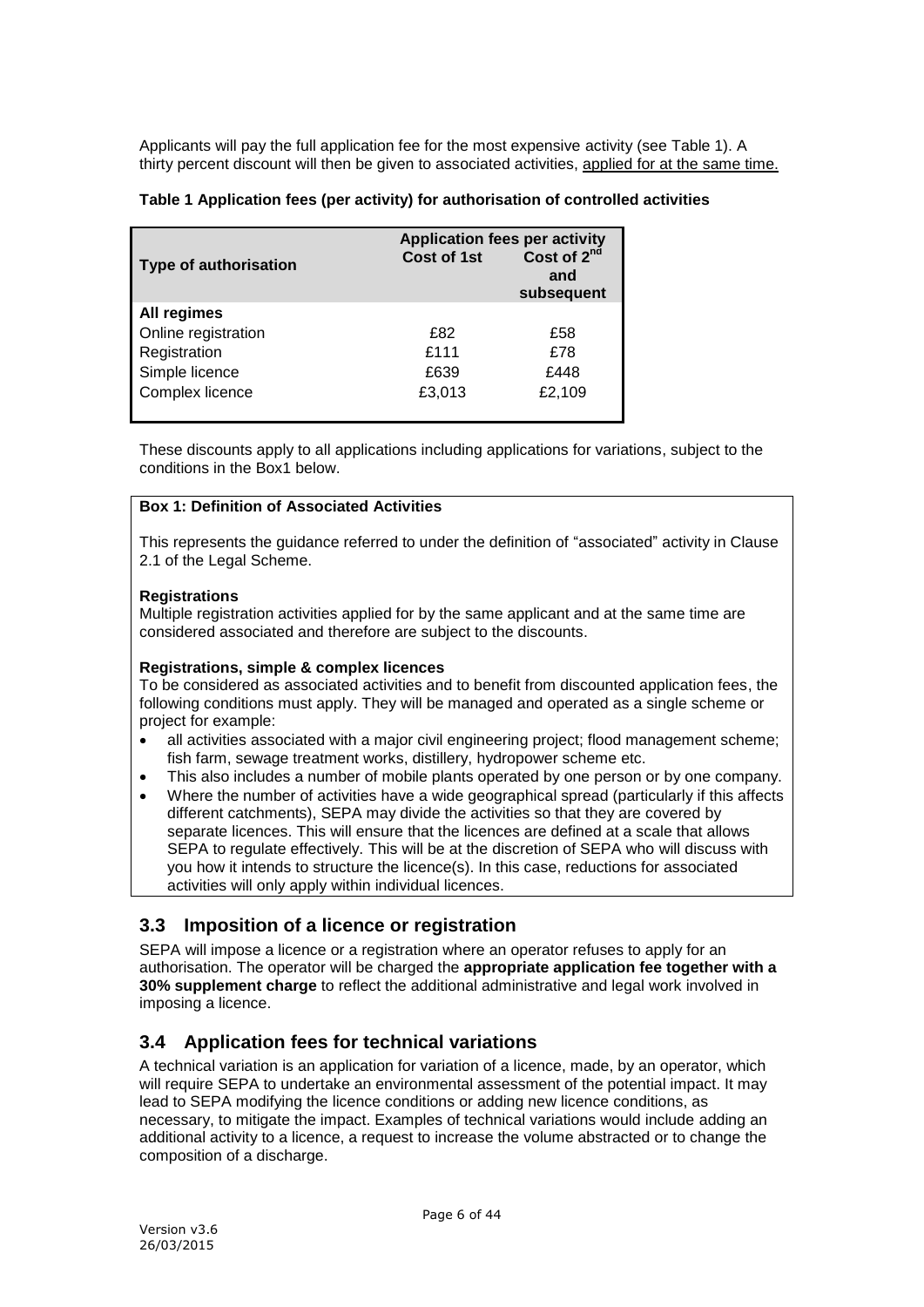Such technical variations will apply only to licences, as all variations of registrations will be considered an administrative variation (see also section 3.7).

A technical variation fee will apply where an operator applies to vary the conditions of a licence which will require an environmental assessment to be carried out and will **increase** the impact, or risk of impact, upon the water environment or will not contribute to improvements to the water environment.

The work involved in determining such a technical variation will be similar to that required for determining a new application for authorisation. Consequently, the **fees for such technical variations will be 75%** of the appropriate application fee specified in Table 1, for example if a simple licence activity is added into an existing complex licence then the charge will be 75% of the simple licence application fee whereas if a complex licence activity is added then the charge will be 75% of the complex licence application fee.

The fees will apply to water resources, pollution control and engineering activities. The fees will be based upon the number of activities within a licence that are being changed. For example, if a licence authorises six controlled activities and an operator submits an application to modify two of these, the fee will be calculated on the basis of these two activities.

If the proposed changes move an activity up to a different level of authorisation, then the fee will be calculated on the basis of the new level of authorisation. For example, if an operator applies to increase the volume abstracted and this takes the abstraction from a simple licence to a complex licence, then the fee will be based upon the complex licence application fee.

For the avoidance of doubt, in the case of licence-level groundwater abstractions, the fee for a technical variation will be 75% of the appropriate Simple or Complex Licence application fee specified in Table 1 and not 75% of the Registration fee (which is the reduction applied to all licence-level groundwater applications - see Annex I section 3.4).

## **Reduced fees for certain technical variations:**

Applications for technical variations which, require SEPA to carry out an environmental assessment and will result in a **reduction in the impact, or risk of impact,** on the environment will be charged an administrative variation fee. This includes applications made as part of the SEPA/ Scottish Water Quality and Standards Program (Q&S).

# <span id="page-6-0"></span>**3.5 Administrative variation fee for Licences**

An administrative variation is a variation which does not require SEPA to carry out an environmental assessment as the proposed change will either not have environmental implications or it will reduce the impact of the activity on the environment.

SEPA will require a fee of **£87** where an operator applies to amend a licence where only an administrative variation is required. This fee will cover variations to the whole licence irrespective of the number of activities that the licence covers.

The fees will apply to water resources, pollution control and engineering activities.

Minor changes such as changes to address details are not considered administrative variations and SEPA will undertake these types of changes free of charge.

#### **Variation fees: special cases:**

Applications for variations arising from the SEPA /Scottish Water Quality and Standards program (Q&S) will be subject to an administrative variation fee.

Adding a location to a mobile plant licence will be subject to an administrative variation fee.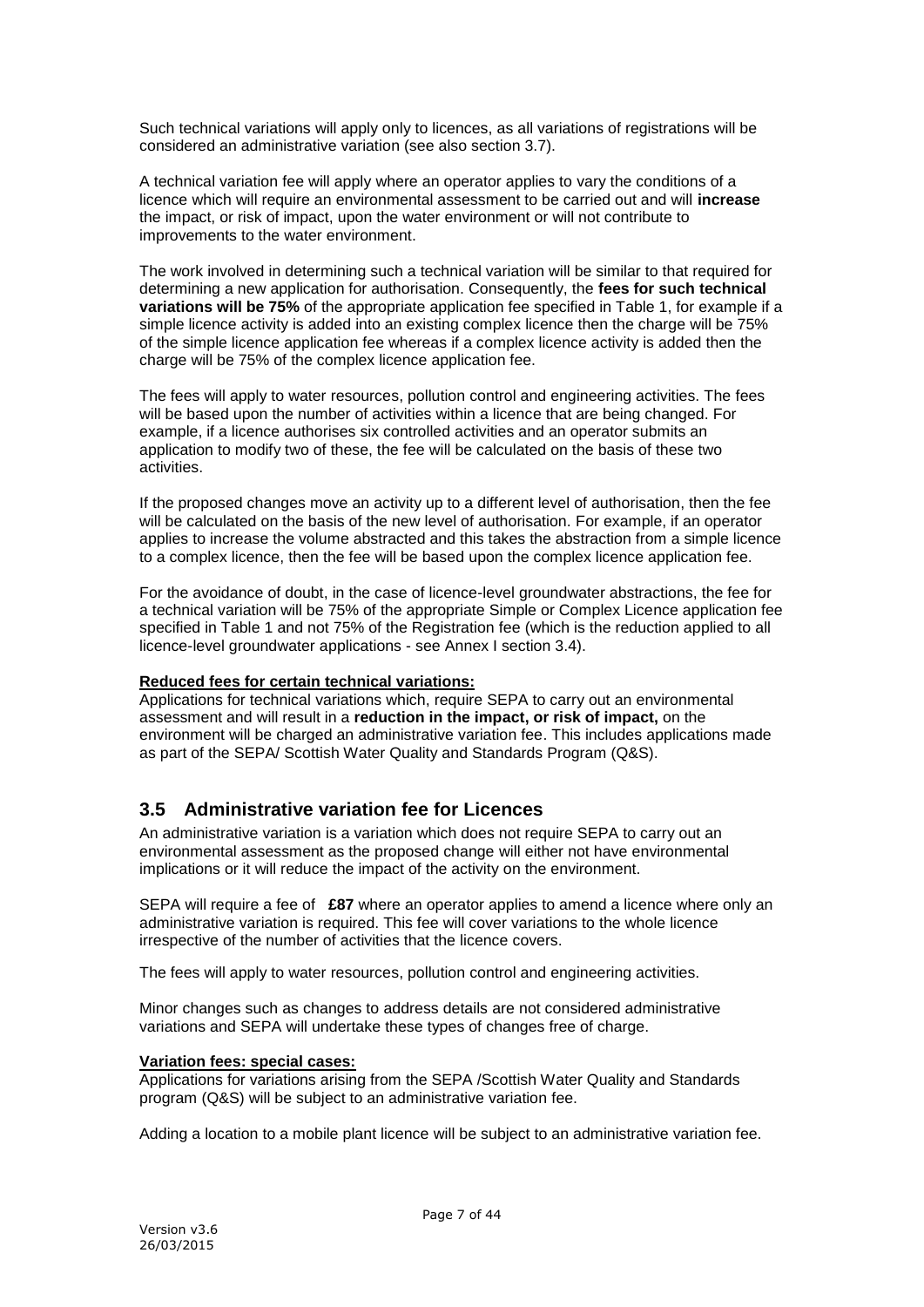However, if an operator wishes to increase the volume abstracted by a mobile plant, then this will be considered as a technical variation and the fee would be 75% of the normal application fee as detailed above.

# <span id="page-7-0"></span>**3.6 SEPA initiated variations:**

SEPA will not charge a fee when it initiates a variation of an authorisation intended to change licence conditions so as to deliver an environmental improvement. Note: Q&S related applications are not SEPA initiated.

However, if a variation needs to be advertised because SEPA considers that an exemption (derogation) is appropriate, then the operator will be required to cover the costs of the advertisement.

# <span id="page-7-1"></span>**3.7 Surrender of an authorisation**

The termination of an activity which leads to the surrender of an authorisation or part of an authorisation removes an environmental risk. Consequently, there will be no charge for such surrenders. This exemption from charges includes the:

- partial surrender of an authorisation where an activity is removed from a licence;
- full surrender of an authorisation where all the activities covered by an authorisation cease.

# <span id="page-7-2"></span>**3.8 Application fee to transfer a licence to another person**

An application to transfer responsibility for a licence (in whole or in part) will be subject to a fee of £87 for each licence (clause 11 of the Legal scheme).

<span id="page-7-3"></span>Registrations are not specific to a person and do not need to be transferred.

# **3.9 Application fee for commercially confidential determination**

The information supporting an application is normally made publicly available to allow interested parties to make representations concerning the application. However, an operator may consider such information to be commercially confidential. Under these circumstances, SEPA will decide whether the request to withhold the information from the public register is justified.

A request for commercial confidentiality will be charged an additional **£767** in addition to the normal application fee (clause 12 of the Legal Scheme).

The payment of this additional fee does not guarantee the confirmation of a request for commercial confidentiality. The regulations provide for appeal provisions should SEPA refuse an application for commercial confidentiality.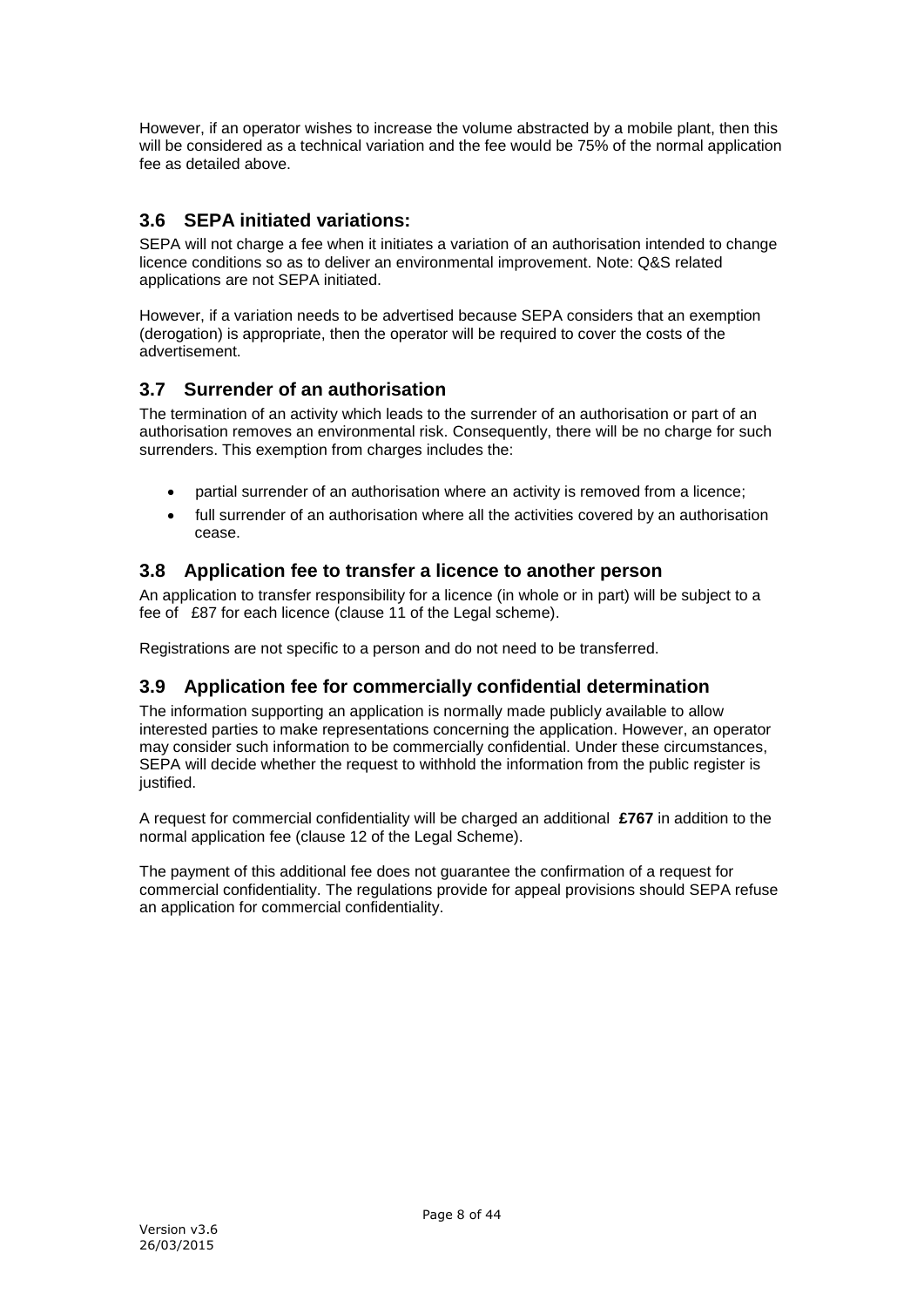# <span id="page-8-0"></span>**4 Subsistence charges**

This section is based on clause 5 of the Legal Scheme and describes how to calculate annual subsistence charges.

# <span id="page-8-1"></span>**4.1 What are subsistence charges?**

Annual subsistence charges cover the cost to SEPA of undertaking work to deliver environmental protection and improvement in Scotland. This covers environmental monitoring and administering the control regimes.

The charges will be applied to:

- abstraction licences:
- licensed impoundments where the volume impounded exceeds 25 megalitres (ML);
- **•** point source licences on SEPA's monitoring plan:
- activities involving disposal to land that have been deemed as registrations as part of the transfer process or which SEPA has determined as licences;
- engineering licences on SEPA's monitoring plan.

Registrations (other than those covering disposal to land) will not be subject to any annual subsistence charges. There are no charges for activities authorised by General Binding Rules.

Activities which individually would be covered by a registration may be included within a licence together with other licensable activities. When calculating the charge for the overall licence, SEPA will not include the registration-scale activities when assessing in which charge band to place the licence

When assessing an application, SEPA may consider that the environmental risks posed by the activity justify moving it up a level of authorisation. Consequently, activities that would normally be covered by a General Binding Rule could be authorised as a registration or licence. Similarly activities normally authorised as a registration could be authorised as a licence. Under these circumstances, any activity that is moved up to a licence level authorisation and is placed on the annual monitoring plan will incur subsistence charges in accordance with this charging scheme.

## <span id="page-8-2"></span>**4.2 When will subsistence charges start?**

SEPA sometimes receives applications for activities which are already operating but where the operator has not applied for a licence.

For such **existing** abstractions, impoundments, point source discharges and disposal to land activities which were operating on 1 October of the current financial year the licence will authorise the activity from 1 October of that year. Thereafter subsistence charges will be backdated to 1 April irrespective of when in that financial year the application was made or when the authorisation was issued (clause 14.4 of the Legal Scheme).

Applications for authorisation may be made several years in advance of the start of a controlled activity. For such **new** abstractions, impoundments, point source discharges, disposal to land and engineering activities, subsistence charges will be applied from the date specified in the authorisation when the activity is to start. Where the licence does not specify the start date, then charges will commence from the date of issue of the authorisation. It should be noted that section 1.3 in Annex II of the guidance allows an operator to notify SEPA in advance that a licensed point source discharge or abstraction will not occur over the calendar year. Under these circumstances, SEPA will not impose a subsistence charge.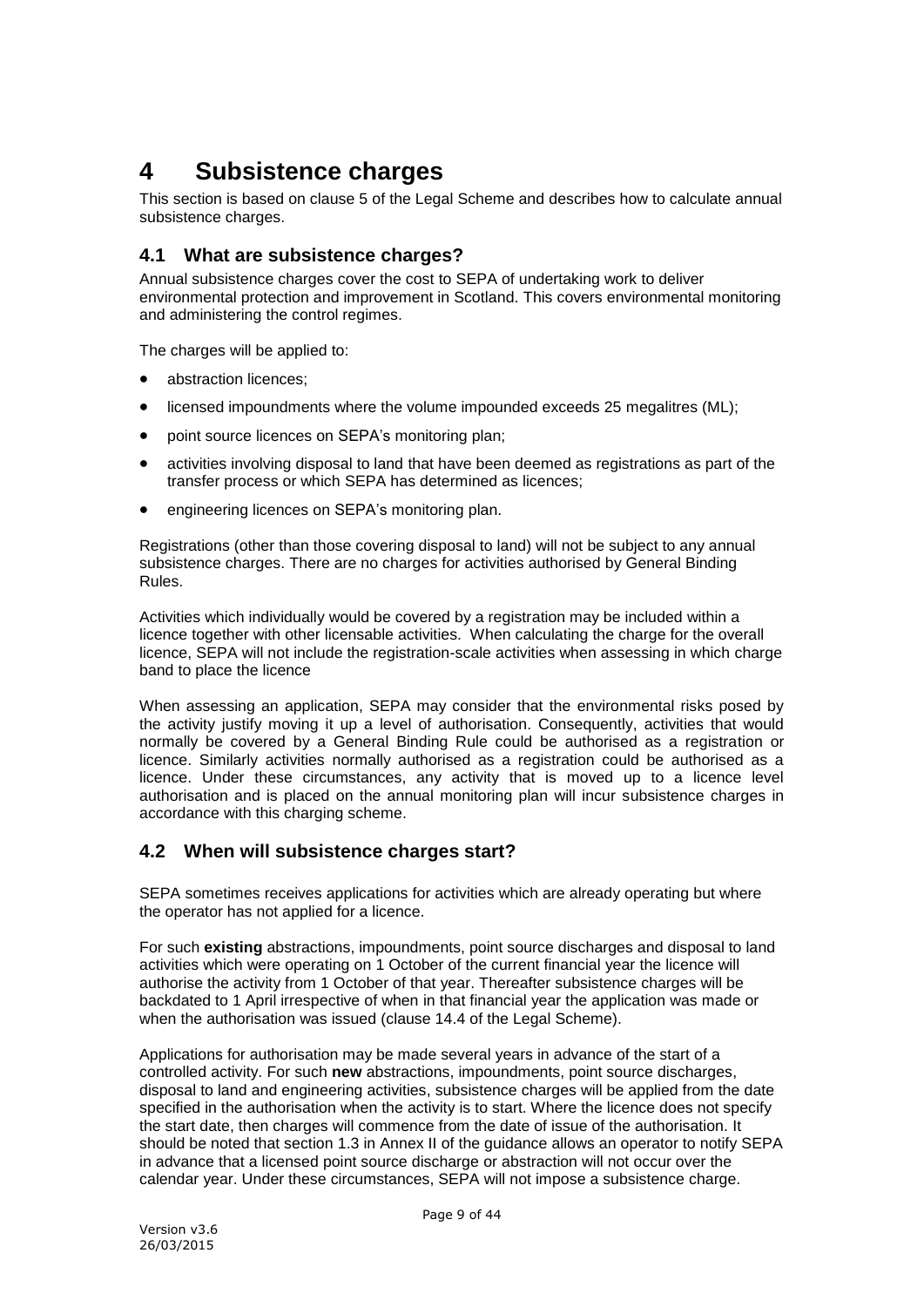Dam construction can take several years to complete and involve complex engineering activities. For such construction activities, the impoundment subsistence charges will start from the date construction begins and will be based on the design criteria for the dam. These charges will cover SEPA's costs relating to the construction phase of the impounding works. Engineering activities that are part of the same scheme but not directly associated with the impoundment (e.g. pipe or road crossings) may require specific engineering authorisations and attract separate charges.

SEPA has developed the following web-based calculator to assist you with calculating the charges: [Charge calculator](http://www.sepa.org.uk/about_us/charging_schemes/idoc.ashx?docid=d8cda160-b781-4818-9d1c-7c10a980bdb9&version=-1)

# <span id="page-9-0"></span>**4.3 Structure of subsistence charging scheme**

The charging scheme categorises activities into a series of banded charging factors

## **Charge factors**

Factors have been identified for each regime. These factors represent key attributes of the activity which SEPA considers to have environmental significance and which will, therefore, influence the allocation of our effort.

#### **Charge bands**

Each factor is divided into bands reflecting the characteristics of an individual activity. Each band has a factor which is used in the calculation of the charge. The charges are calculated by multiplying together the factors for the relevant bands and a financial factor.

The financial factor is a single monetary amount derived from the total sum which SEPA is obliged to recover in order to deliver the statutory obligations for each regime.

#### **Refunds of subsistence charges (clause 13)**

If part-way through a year, a licence is surrendered or reviewed to a registration or to a lower subsistence band, SEPA will provide a pro-rata rebate on subsistence charges that have been paid in advance.

#### **Reduced Subsistence charges**

Reductions and exceptions available for subsistence charges are detailed in Annex II. A subsistence charge reduction factor may apply where two or more subsistence charges are applied. See section 10 for more details.

## <span id="page-9-1"></span>**4.4 Individual regulatory regimes**

The details of the subsistence charges for each regime are described in Sections 5–10.

The water resource (abstraction and impoundment) and pollution control (point source discharge and disposal to land) regimes regulate ongoing activities that will be subject to subsistence charges to support continued regulation and environmental monitoring.

In contrast, the engineering regime controls new activities that are undertaken over a defined period. Such subsistence charges will apply over a set period only to those engineering activities that require a period of monitoring and which are placed on the SEPA monitoring plan.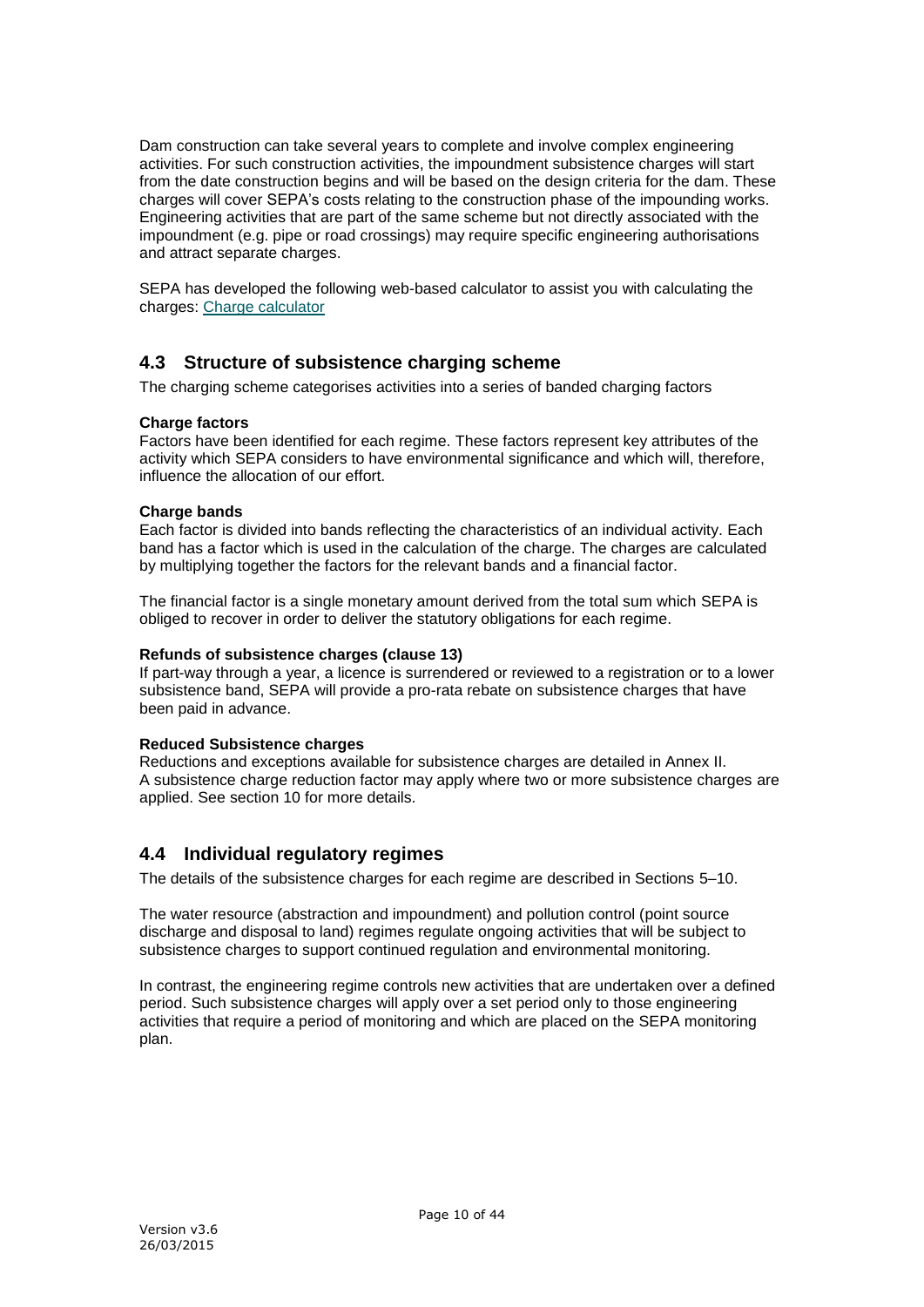# <span id="page-10-0"></span>**5 Point source discharge subsistence charges**

This section is based on clause 5.2 of the Legal Scheme and describes how subsistence charges for point source discharges to the water environment should be calculated.

Point source discharges are those discharges of effluent to the water environment or land from a fixed installation, pipe or outlet which are liable to cause pollution of the water environment. Such activities include:

- the discharge of sewage or other organic effluent to the water environment or to land;
- effluents from trade activities such as factories, mines, quarries and fish farms which are made to the water environment or to land;
- run-off water from large impermeable areas.

It should be noted that charges are determined by section 6 if a discharge **to land** involves the:

- tipping or disposal of spent sheep dips to land;
- disposal of pesticide washings to land.

With the exception of sewer network licence charges, subsistence charges will be applied only to licensed activities included in our monitoring plan or plans operated on our behalf by our SEARS<sup>2</sup> partners. The monitoring plan specifies which discharges SEPA will sample or inspect.

<span id="page-10-1"></span>There are some exemptions from charging explained in Annex II.

# **5.1 Subsistence charge factors**

The annual subsistence charge will be calculated by the multiplication of five factors: volume, content, receiving waters, number of activities and financial (Table 2).

|   | <b>Charging factor</b>                               | <b>Definition</b>                                                                                                          |  |  |
|---|------------------------------------------------------|----------------------------------------------------------------------------------------------------------------------------|--|--|
|   | Volume                                               | Authorised maximum daily volume that may be discharged                                                                     |  |  |
| C | Content                                              | Type and nature of the discharge                                                                                           |  |  |
| R | Receiving waters                                     | Type of water that the discharge is made into (groundwater,<br>river, coastal, etc.)                                       |  |  |
| N | No. of activities                                    | Number of point source activities on a single site licence or<br>associated on a single site or on a sewer network licence |  |  |
|   | Financial                                            |                                                                                                                            |  |  |
|   | Charge $(E) = V \times C \times R \times N \times F$ |                                                                                                                            |  |  |

**Table 2** List of charging factors for point source discharges

#### **Volume factor (V)**

This factor relates to the authorised maximum daily volume of discharge. The factors in the volume bands broadly reflect our regulatory effort (i.e. in most cases, a larger discharge will warrant more frequent discharge sampling and inspection). In addition, the sampling frequencies for discharges above certain sizes are fixed by other legislation such as the Urban Waste Water Treatment (Scotland) Regulations 1994. Table 3 lists the bands and factors for this factor.

 $\frac{1}{2}$  SEARS is Scotland's Environmental and Rural Service – A partnership of nine public bodies delivering rural and environmental services for the Scottish Government which aims to provide Scotland's rural land managers with an efficient and effective service.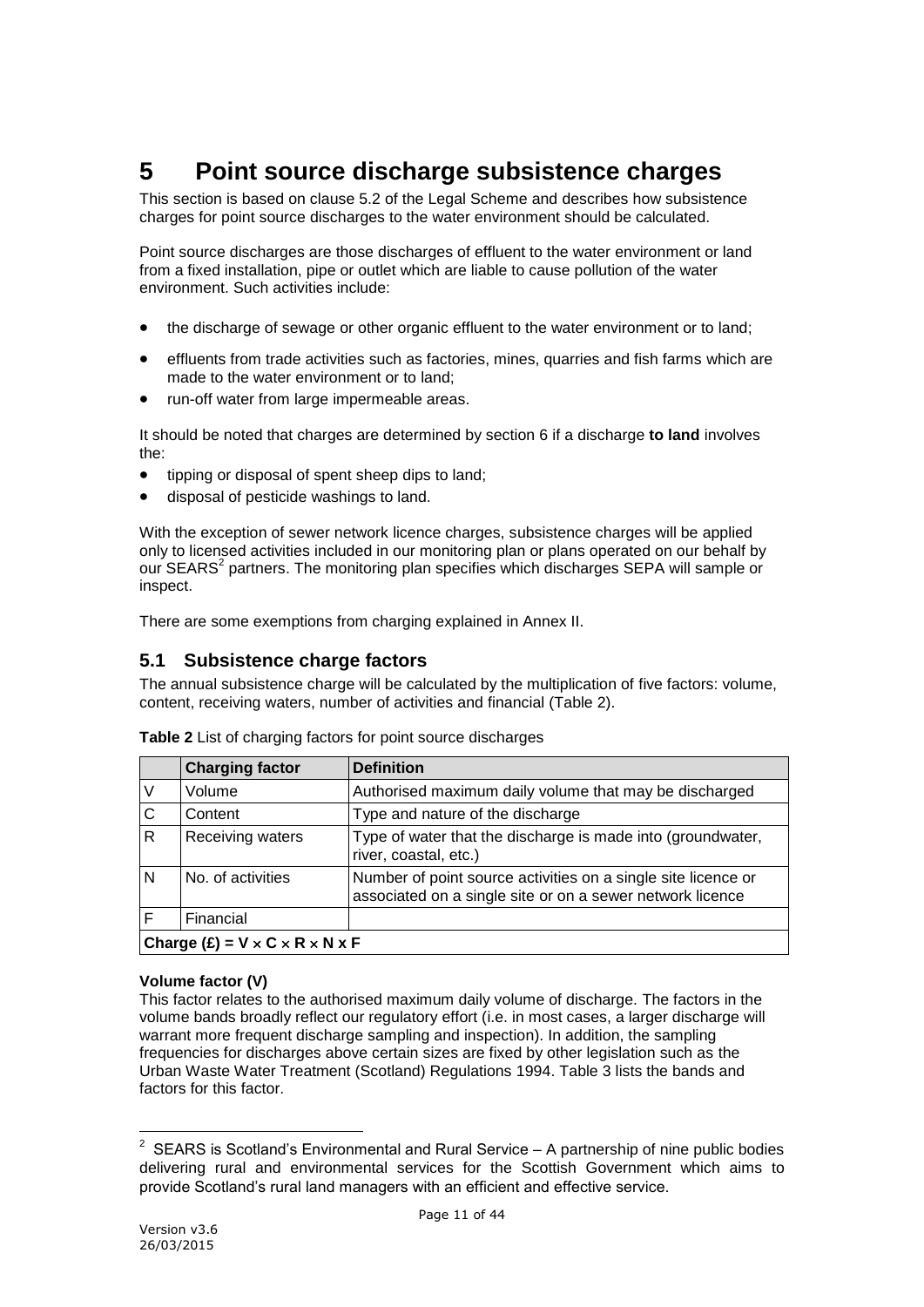## **Table 3** Volume factor – bands and factors

| <b>Band</b>            | <b>Cubic metres per day</b>                  | <b>Factor</b> |
|------------------------|----------------------------------------------|---------------|
| V <sub>1</sub>         | Up to and including 5                        | 0.3           |
| V <sub>2</sub>         | More than 5 up to and including 20           | 0.5           |
| V <sub>3</sub>         | More than 20 up to and including 100         |               |
| V <sub>4</sub>         | More than 100 up to and including 1,000      |               |
| V <sub>5</sub>         | More than 1,000 up to and including 10,000   |               |
| V <sub>6</sub>         | More than 10,000 up to and including 50,000  | 6             |
| $\overline{\text{V7}}$ | More than 50,000 up to and including 150,000 | 12            |
| V <sub>8</sub>         | More than 150,000                            | 24            |

Allocating a volume band to sewage treatment works (clause 5.2.5(4))

The calculation of the maximum daily volume of the final effluent from sewage treatment works will depend on available information.

- If the dry weather flow is known, the maximum daily flow is three times this value.
- Where the dry weather flow is not known, the maximum daily volume is 2.4 times the average daily flow.
- Where both the dry weather flow and average daily flow are not known, take the flow to full treatment as the maximum daily volume.

#### Allocating a volume band where no volume is stated

Where no maximum daily volume or maximum biomass is given in a licence, then the volume band is V3 (factor =  $1.0$ ), unless the discharge is:

- made in an emergency;
- surface water (not containing trade effluent);
- permitted by the licence on not more than four days per year;
- sewage from a plant serving less than 25 people.

In such cases, the band is  $V1$  (factor = 0.3).

#### Allocating a volume band to storm and emergency overflows

Storm and emergency discharges are intermittent and derived maximum daily volumes should **not** be used to allocate a volume band.

For the purposes of charging, the volume band is allocated as follows:

- Storm tank discharges and storm sewer overflows and combined sewer overflows  $(CSOs) = V3$
- Pumping stations and emergency discharges = V1
- Surface water (not including trade effluent) = V1

For effluent from a marine cage fish farm, the volume factor relates to the maximum weight of fish permitted by the authorisation.

In the case of a freshwater cage fish farm, the volume factor relates to the annual production of fish as specified in the authorisation as shown in Table 4.

For any cage fish farm where the licence does not state a biomass, the volume factor is band V2 (factor  $= 0.5$ ).

**Table 4** Volume factor – bands and factors for cage fish farms

| <b>Band</b>    | Tonnes per year                         | <b>Factor</b> |
|----------------|-----------------------------------------|---------------|
| V <sub>1</sub> | Up to and including 200                 |               |
| V <sub>2</sub> | More than 200 up to and including 1,000 | 0.5           |
| V <sub>3</sub> | More than 1.000                         |               |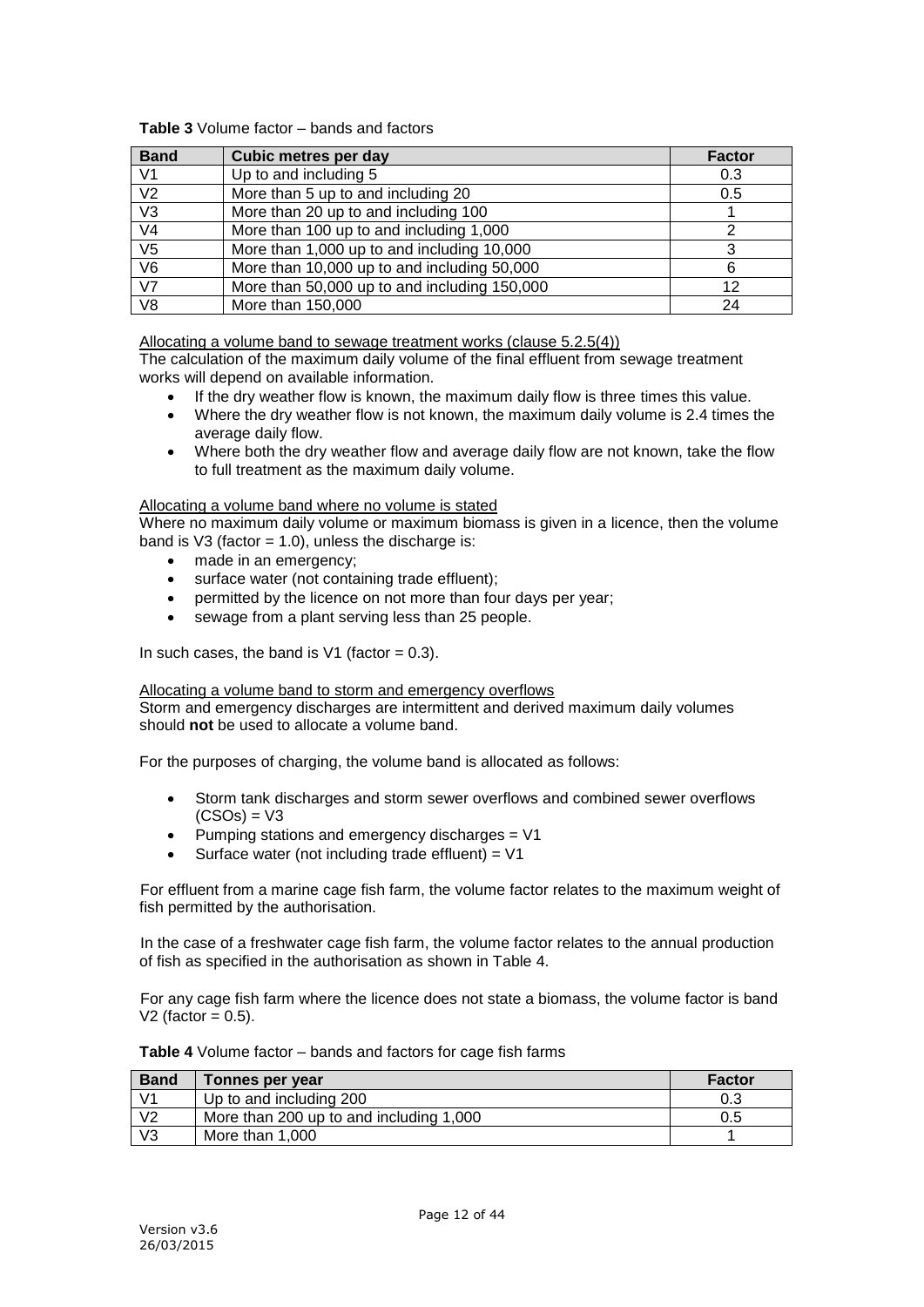#### **Content factor (C)**

This factor relates to the type and nature of the substances authorised for discharge. The factors within the bands reflect the relative cost of analysis for these substances. Table 5 lists the bands and factors for this factor.

For example, an effluent containing toxic substances in Bands A or B requires complex, specialised, analytical techniques and equipment, and is significantly more costly to analyse than those which do not. Similarly, the costs of analysing a discharge from a sewage treatment works will be significantly more than that from a cooling water discharge.

The different bands and example discharges are described below.

| <b>Band</b> | Indicative definitions (see Legal Scheme for full<br>definitions) | <b>Factor</b> |
|-------------|-------------------------------------------------------------------|---------------|
| A           | Toxics - as specified in scheme                                   | 14            |
| B           | Toxics - as specified in scheme                                   | 5             |
| C           | Organic effluents - numeric limits                                | 3             |
|             | Sewage effluents - descriptive limits;                            | າ             |
|             | Other trade effluents                                             |               |
| E.          | Combined storm overflows, emergency overflows,                    |               |
|             | quarries, etc.                                                    |               |
|             | Surface water, etc.                                               | 0.5           |
| G           | Tank fish farms, etc.                                             | 0.3           |

#### **Table 5** Content factor – bands and factors

Band A is for discharges of trade or sewage effluent only. The authorised determinands falling in Band A will require more sophisticated and costly analytical techniques than those in other bands. They therefore attract the highest factor of 14.

For Band A to apply, numeric conditions must be stated in the licence.

Examples of Band A discharges include:

- complex chemical trade effluents;
- sewage effluents containing pesticides (e.g. Eulan, synthetic pyrethroids);
- wood preservatives (e.g. HCH lindane, pentachlorophenol).

#### Band B

Band B is for discharges of trade or sewage effluent only. It is assumed that the substances in Band B generally require less expensive analytical techniques than those in Band A. They therefore attract a lower factor of 5.0.

For Band B to apply, numeric conditions must be stated in the licence.

Examples of Band B discharges include:

- process waters from the iron & steel and non-ferrous metal industries;
- less complex chemical trade effluents;
- some mine water discharges (containing non-ferrous metals);
- sewage effluents with metal or peracetic acid limits;
- landfill leachate;
- trade effluent from cage fish farms where the licence contains numeric conditions limiting the use of chemical therapeutants for the control of parasites or diseases (e.g. azamethiphos).

Band C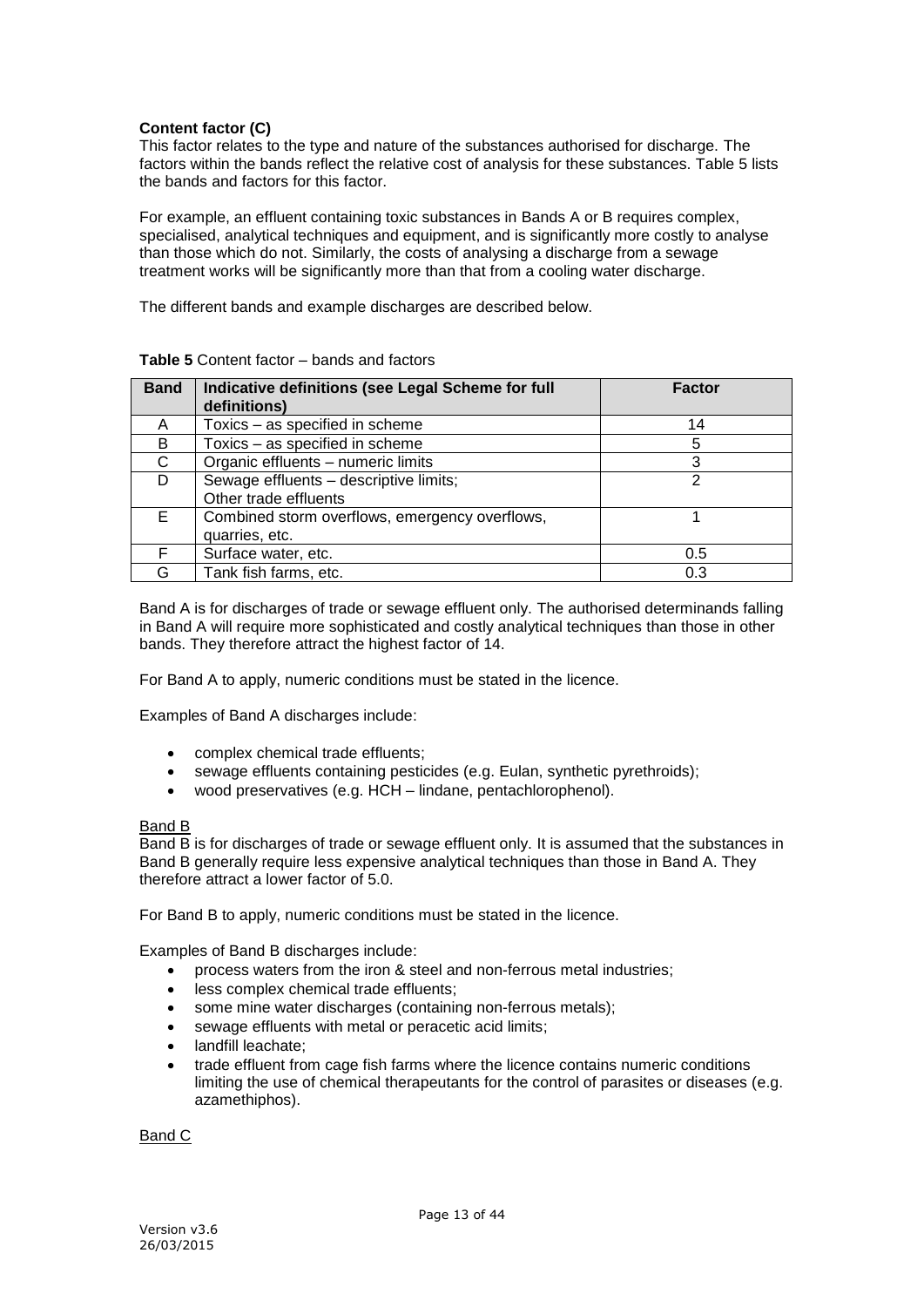Band C is for discharges of trade or sewage effluent that have numeric conditions on the less complex determinands, i.e. substances not listed in Bands A or B (with the exception of discharges in Bands E, F, G).

Examples of Band C discharges include:

- all sewage effluents with numeric conditions on substances not listed in Bands A or B (e.g. solids, biochemical oxygen demand (BOD), ammoniacal nitrogen) and with a numeric volume condition >5m<sup>3</sup>/day;
- trade or sewage effluents with numeric conditions on oil and formaldehyde content;
- food industry effluents;
- abattoir effluent;
- soft drinks manufacturing effluents;
- dairy/creamery effluents;
- farm effluents:
- landfill leachate.
- trade effluent from cage fish farms where the licence does not contain numeric conditions on chemical therapeutants other than hydrogen peroxide.

#### Band D

Band D applies to trade or sewage effluent only. It applies to sewage effluents with descriptive conditions and acts as a default band for trade effluents that do not fall into other bands. Many trade effluents can be allocated to specific bands due to the inclusion of specific numerically-limited determinands in their licence (A, B or C) or because there are special bands for that type of effluent (E, F or G). Thus Band D is a default band to be used as a last resort.

Examples of Band D discharges include:

- all sewage effluents with descriptive conditions discharging more than 5 m<sup>3</sup>/day;
- purges, blow-downs and indirect cooling waters (e.g. from cooling towers, quench waters, non-domestic swimming pool discharges, mineral washwaters).

Although it is trade effluent, contaminated site drainage from trade premises should be allocated to Band E.

#### Band E

Band E is the first band to apply to all categories of discharge (i.e. to trade and sewage effluent, and to matter other than trade or sewage effluent).

Examples of Band E discharges include:

- site drainage from trade premises (e.g. commercial car park drainage);
- any storm and/or emergency discharges of sewage effluent;
- direct cooling waters with numeric conditions other than volume, temperature, pH and chlorine;

trade effluent to prevent interference with mining and quarrying except those containing only conditions for volume, suspended solids, iron, pH and chlorine

Allocate to Band G those discharges of direct cooling water that have licence conditions that refer only to volume, temperature, pH and chlorine, or have licences with no conditions.

#### Band F

Band F applies to surface water and trade effluent from mining and fish farming. It is also the default band for any other effluent that cannot be identified elsewhere in the scheme (i.e. discharges of matter other than trade or sewage effluent).

Examples of Band F discharges include: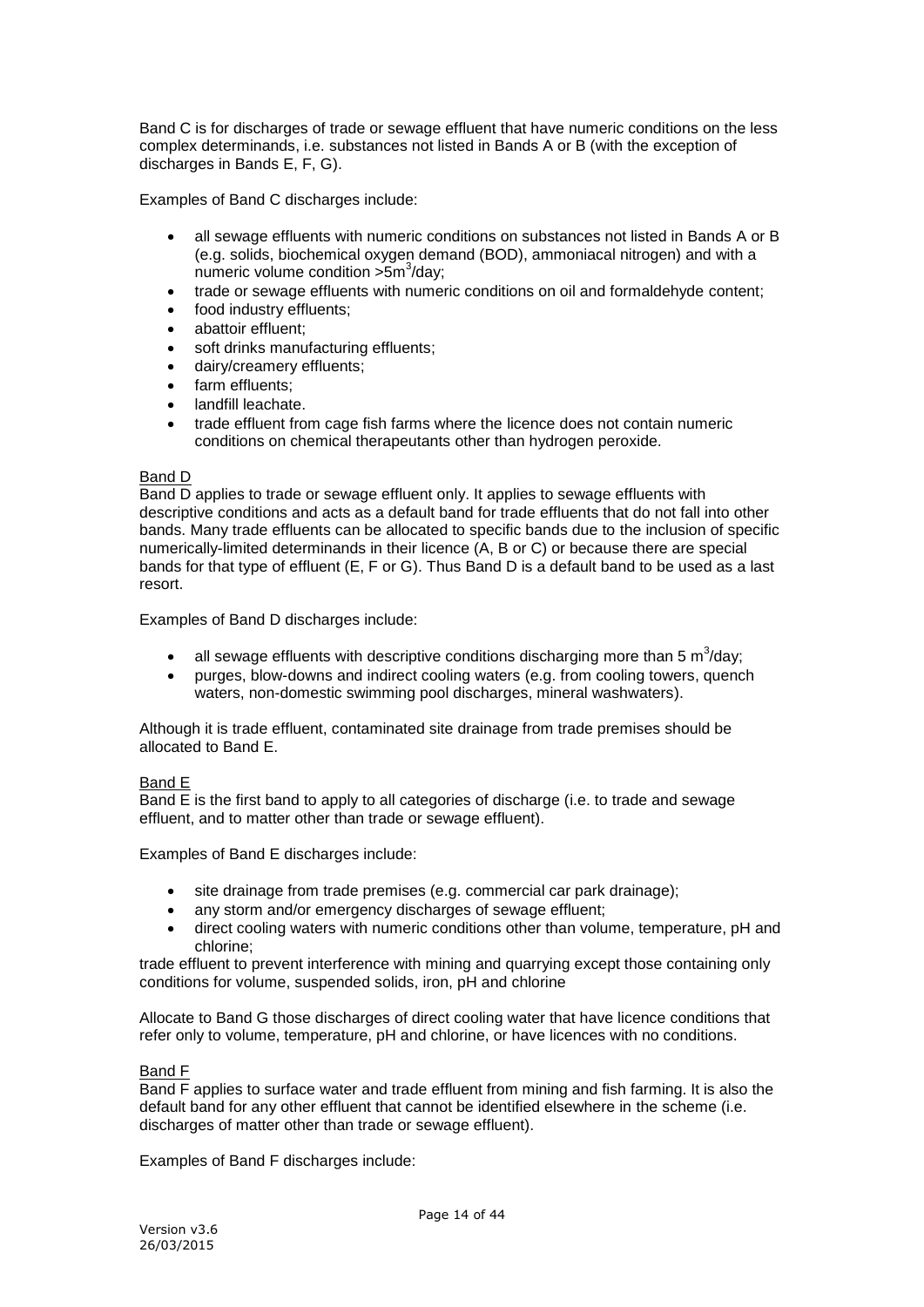- all surface water effluents not containing trade effluent;
- trade effluent to prevent interference with mining and quarrying, for which the only conditions are one or more of volume, suspended solids, iron, pH and chlorine.
- discharges from, for example, fish hatcheries that are operated by a club, and are therefore not trade effluent;
- trade effluent from fish farming activity, other than cage fish farming, where the licence contains numeric conditions on determinands other than BOD, solids, ammonia or nutrients. Such fish farms may have numeric conditions on formaldehyde and chloramine T.

#### Band G

Band G applies to discharges of trade effluent containing only direct cooling water or from tank fish farming.

Examples of Band G discharges include:

- where a direct cooling water has no conditions (inclusion of a numeric oil limit (probably unnecessary for direct cooling water) would push the discharge into Band  $E$ ):
- trade effluent from tank fish farms that have numeric conditions on BOD, solids, ammonia or nutrients but no other determinands.

#### Summary of rules

- All sewage effluents must be allocated either Bands A, B, C, D, or E.
- Trade effluent from cage fish farms must be allocated either Bands B or C.
- Trade effluent from tank fish farms must be allocated either Band F or G.
- Discharges of surface water site drainage from trade premises must be allocated Band E.
- All other discharges of surface water must be allocated Band F.

## **Receiving waters factor (R)**

This factor reflects the type of receiving water into which the discharge is made. The factors within the bands reflect the relative cost of carrying out environmental monitoring of the discharge.

For example, environmental monitoring within estuaries (transitional waters) and coastal waters is more costly than that for inland waters due to the use of more expensive boat surveys.

Table 6 lists the bands and factors for this factor.

| <b>Band</b>    |                            | <b>Factor</b> |
|----------------|----------------------------|---------------|
| R1             | Groundwater or land        | 0.5           |
| R <sub>2</sub> | Coastal waters             | 1.5           |
| R3             | Inland waters              | 1.0           |
| R <sub>4</sub> | <b>Transitional waters</b> | 1.5           |

**Table 6** Receiving waters factor – bands and factors

#### **Number of point source activities factor (N)**

Efficiency reductions have been estimated for associated point source discharges, similar to those applied to water resource activities. From October 2009 we have added this additional factor for point source discharges (N).

We are able to do this because efficiencies will result where there is more than one activity covered by a single licence. For these efficiencies to be delivered, however, the activities must be 'associated' (see Box 1 on page 6)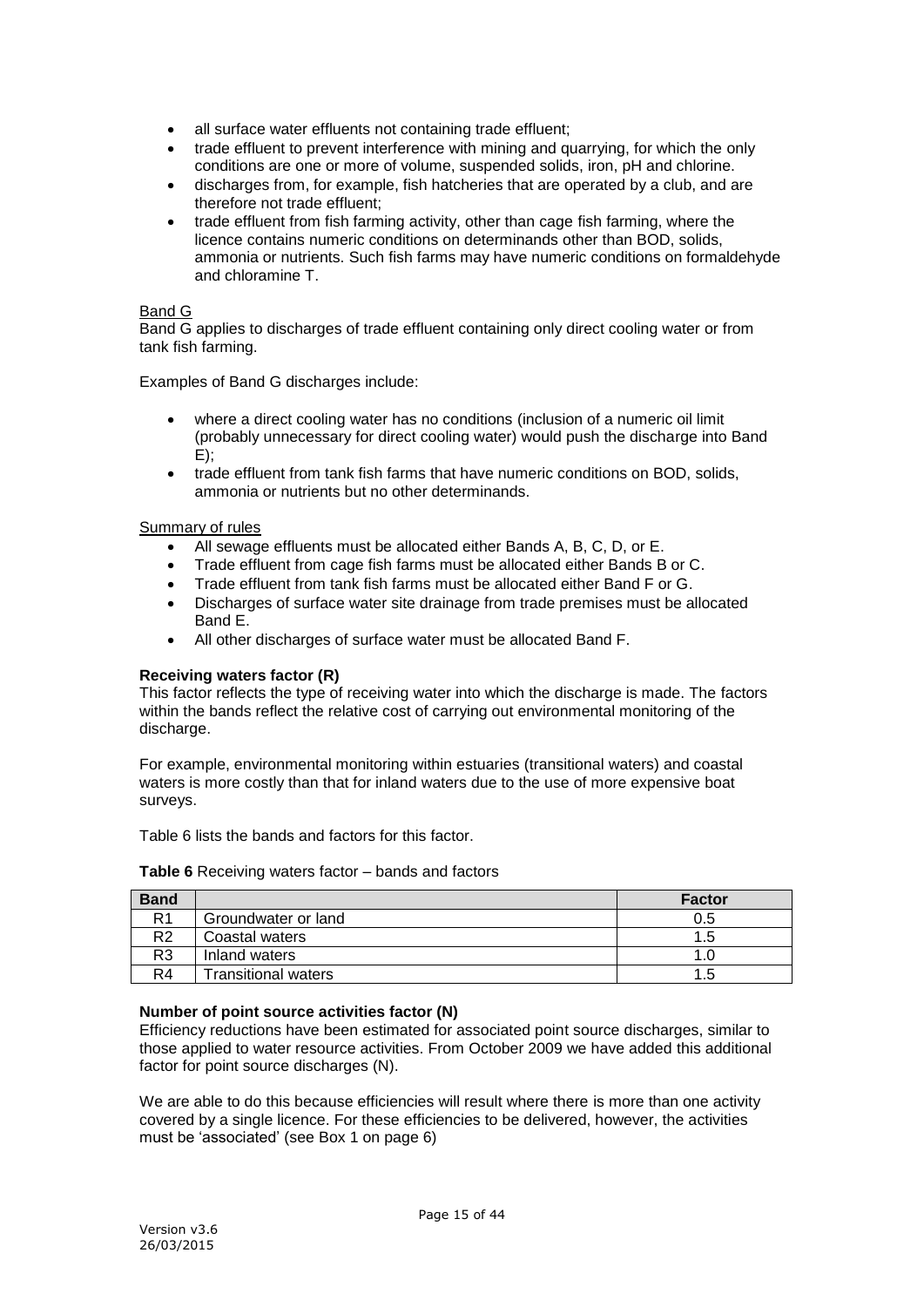The total number of discharges will be used to determine which band a particular site or scheme will fall into (Table 7). SEPA will not include discharges which individually would be covered by registrations to calculate the total number of discharges. The Number of Point Source Activities factor is applied to the higher or highest single activity charge on the licence. (Note that Table 7 does not apply to sewer network licences – instead, please refer to Table 8).

| <b>Band</b> |          | <b>Factor</b> |
|-------------|----------|---------------|
|             |          | 1.0           |
|             | $2 - 5$  | 1.1           |
|             | $6 - 10$ | 1.3           |
|             | $>10$    | 1.5           |

**Table 7** Number of Point Source Activities factor – bands and factors

## **Number of overflows on a sewer network licence Factor (N)**

A sewer network licence can have one or more combined sewer overflows and emergency overflows on each licence. They can serve large geographic areas but the impacts may be very local. Monitoring and inspection of overflows is different from other point source work therefore we apply a different number of activities factor for sewer network licences.

Sewer Network Licence charges are calculated according to the number of overflows in a sewer network licence as in Table 8. The factor is applied to the higher or highest single activity charge on the sewer network licence. For clarification, where sewer network licence charges apply, the number of Point Source Activities factor (Table 7) does not apply.

Sewer network charges cannot be applied to point source activities outwith a network licence or subject to other point source charges.

| Number of overflows on a Sewer Network<br><b>Licence</b> | <b>Factor</b> |
|----------------------------------------------------------|---------------|
|                                                          |               |
| $2 - 5$                                                  | 1.25          |
| $6 - 10$                                                 | 4             |
| $11 - 25$                                                | 8             |
| 26-50                                                    | 16            |
| 51-100                                                   | 32            |
| >100                                                     | 64            |

#### **Table 8** Number of sewer network overflows factor

## **Financial factor (F)**

From 1 April 2015, the financial factor for point source activities will be £748

# <span id="page-15-0"></span>**5.2 Seasonal discharges (clause 5.2.4)**

The annual charge may be proportionally reduced where one of the following circumstances can be demonstrated:

- A licence that specifically states the period of the year during which the discharge will be permitted.
- Another statutory licence that restricts the period during which the discharge is made. SEPA will accept, for instance, planning consent conditions placed on a discharger by a planning authority caravan site licence conditions granted under the Caravan Sites and Control of Development Act 1960.

NB This list is not exhaustive.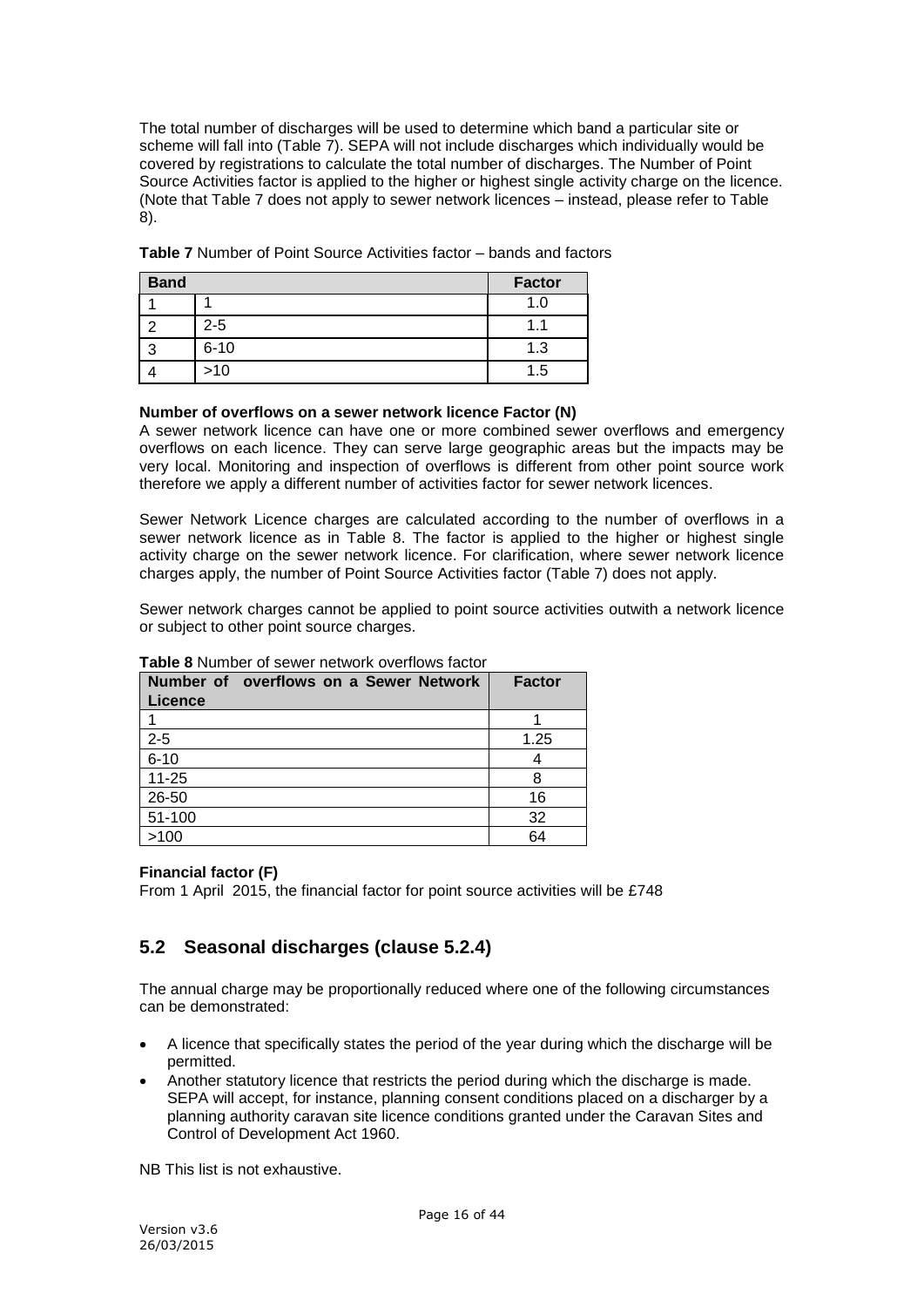A reduction will not apply to cage fish farm sites which are fallow for part of the year. Under these circumstances SEPA may monitor sites during short term fallow periods and will, therefore, need to recover our costs. See Annex II for exemptions from charges for during periods where a cage fish farm site is fallow for a period of a calendar year or more.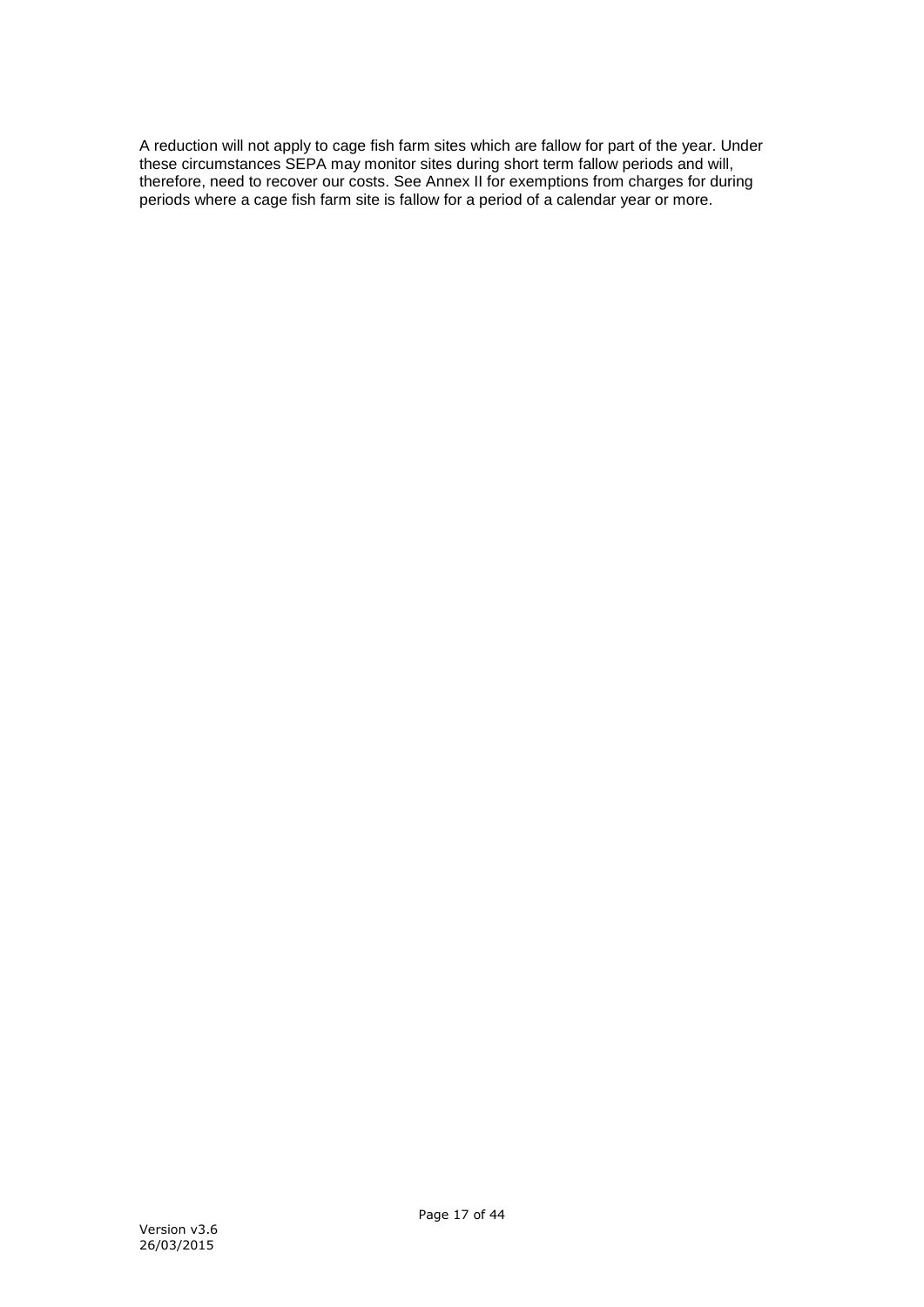# <span id="page-17-0"></span>**6 Disposal to land subsistence charges**

This section describes how to calculate subsistence charges for activities involving disposal to land.

The charges will cover activities involving the tipping, disposal and/or discharge of hazardous and non-hazardous substances to land (as defined in Schedule 2 of the Water Environment (Controlled Activities) (Scotland) Regulations 2011 – the CAR regulations (CAR).

The charges under this section do not cover discharges of sewage or the majority of trade effluents to land, as these will be charged under the point source discharge regime. In addition, this section does not cover disposal activities which require licensing under the Waste Management Licensing Regulations.

Activities that were previously authorised under the Groundwater Regulations 1998 have been deemed as registered under CAR. Such activities include:

- the tipping or disposal of spent sheep dips to land;
- the disposal of pesticide washings to land.

These registrations are being transferred progressively to licences as part of the programmed four-yearly reviews. Over 90% of registrations have been transferred and the process should be completed by 2013. To ensure cost recovery, SEPA applies subsistence charges to operators whether the activity is authorised by a licence or temporarily authorised by registration. New applications under this regime will be authorised as licences.

A single subsistence charge will apply if there are multiple disposal activities within land operated by a single person. Common grazing and/or related in-bye land managed by a grazing committee will be treated as being land occupied by the same person.

# <span id="page-17-1"></span>**6.1 Subsistence charge factors**

The annual subsistence charge will apply to activities registered or covered by a licence and will be the product of four factors: volume, content, receiving waters and financial (Table 9).

Charges will be levied per authorisation whether this is a registration or licence.

|   | <b>Charging factor</b>                      | <b>Definition</b>                                     |  |
|---|---------------------------------------------|-------------------------------------------------------|--|
|   | Volume                                      | Authorised maximum daily volume of discharge          |  |
| C | Content                                     | Nature and content of the substances being discharged |  |
| R | Receiving waters                            | Receiving waters of the discharge, i.e. groundwater   |  |
|   | Financial                                   |                                                       |  |
|   | Charge $(E) = V \times C \times R \times F$ |                                                       |  |

**Table 9** List of charging factors for disposal to land control regime

#### **Volume factor (V)**

This factor relates to the maximum daily volume of discharge permitted by the authorisation. Table 10 lists the bands and factors for this factor.

Where no maximum daily volume is given in an authorisation, the volume factor is 1.0.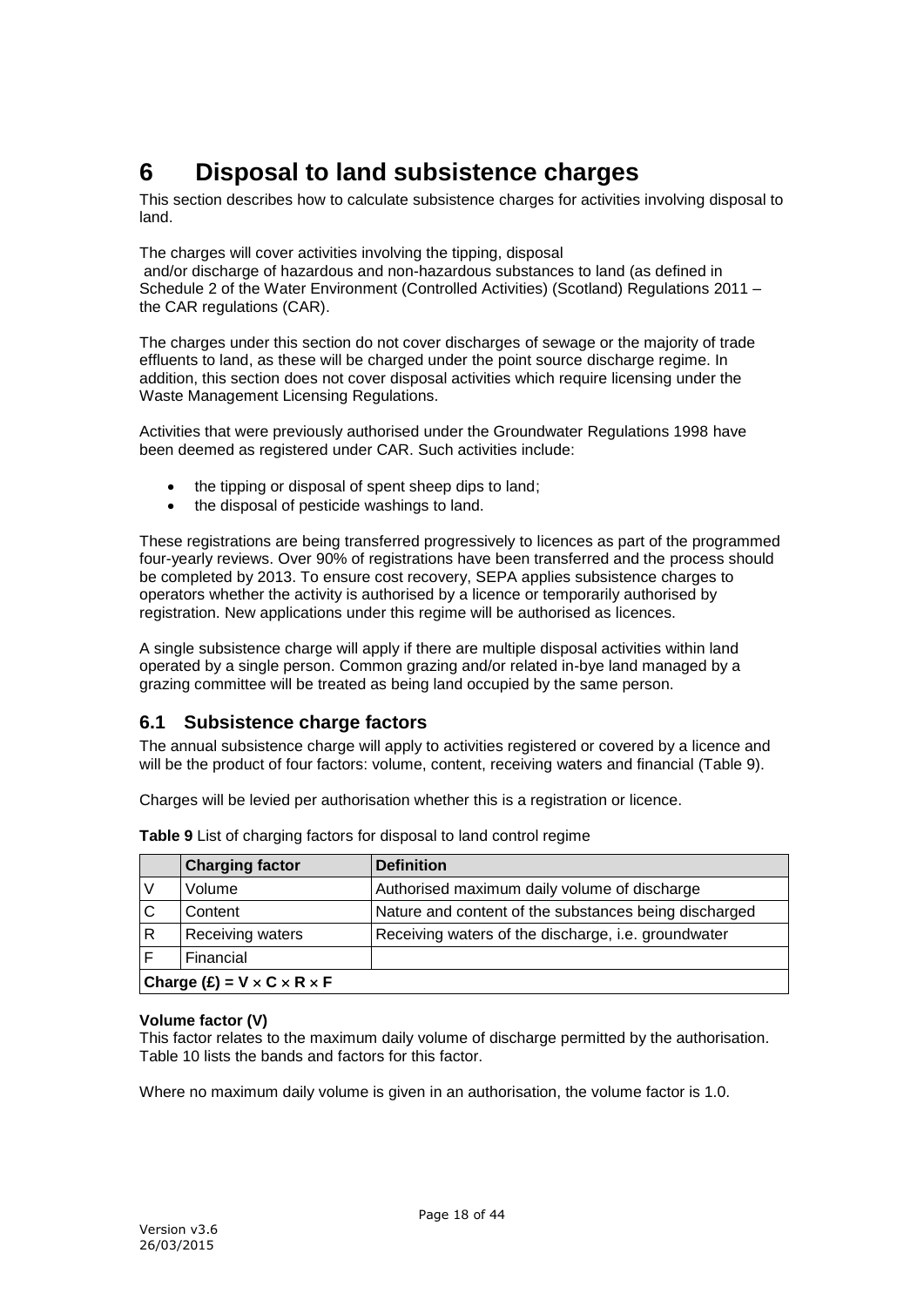## **Table 10** Volume factor – bands and factors

| <b>Band</b> | Volume (cubic metres/day)          | <b>Factor</b> |
|-------------|------------------------------------|---------------|
| ۷1          | Up to and including 5              | 0.3           |
| V2          | More than 5 up to and including 20 | 0.5           |
| V3          | More than 20                       |               |

## **Contents factor (C)**

This factor equates to other trade effluents in contents Band D in the point source charging scheme.

The contents factor is 2.0

## **Receiving waters factor (R)**

This factor equates to the groundwater/land band (R1) in the receiving waters factor of the point source subsistence scheme detailed in Section 5.

The receiving waters factor is 0.5.

#### **Financial factor (Fd)**

From 1 April 2015, the financial factor for disposal to land activities will be £417.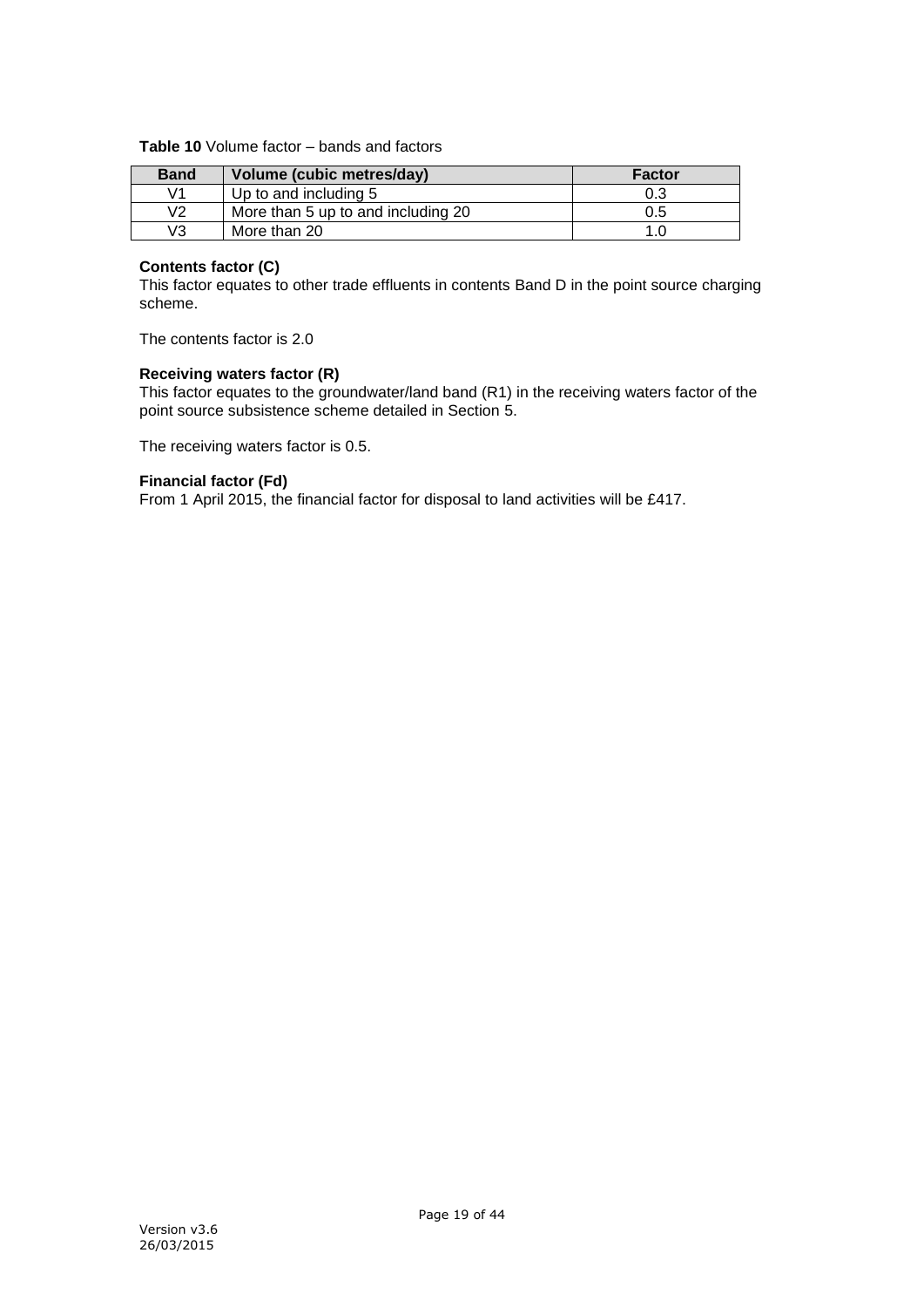# <span id="page-19-0"></span>**7 Abstraction subsistence charges**

This section describes how subsistence charges for abstractions from the water environment will be calculated.

Annual subsistence charges will apply to licensed abstractions. There will be no subsistence charges for registration level activities included as part of a water use licence.

The abstraction subsistence charges will be calculated for a licence and not for each individual controlled activity. This is because abstraction licences can include large numbers of activities managed within a single scheme. Monitoring and regulation will be undertaken at the scheme level.

In calculating abstraction charges, operators will only be charged once for the abstraction of water.

# <span id="page-19-1"></span>**7.1 Subsistence charge factors**

Abstraction costs will be allocated between activities according to eight factors. These factors are listed in Table 11 and described in detail below.

|    | <b>Charging factor</b>                                | <b>Definition</b>                                                                              |  |  |
|----|-------------------------------------------------------|------------------------------------------------------------------------------------------------|--|--|
| Va | Volume abstracted                                     | Authorised volume of water that may be abstracted in a<br>single day                           |  |  |
| Lo | Loss                                                  | Proportion of water that is returned relative to the amount<br>abstracted                      |  |  |
| Le | Length affected                                       | Distance between the abstraction point and where the<br>water is returned                      |  |  |
| So | Source type                                           | Type of water that is being abstracted (inland surface and<br>groundwater, or estuary/coastal) |  |  |
| Se | Seasonality                                           | Whether the abstraction is only seasonal or may occur<br>throughout the year                   |  |  |
| Pa | Proportion of flow                                    | Proportion of the natural 95th percentile flow that is<br>abstracted                           |  |  |
| Na | Number of abstractions                                | Will apply where several abstractions are operated as, or<br>support, a single operation       |  |  |
| Fa | Abstraction financial                                 | Monetary factor in £ set to ensure cost recovery                                               |  |  |
|    | Charges $(E)$ = Va x Lo x Le x So x Se x Pa x Na x Fa |                                                                                                |  |  |

**Table 11** List of charging factors for abstraction control regime

The abstraction factors are described in detail below.

#### **Volume abstracted factor (Va)**

The cumulative daily volume of all the abstractions covered by the licence will be used to determine which band a particular site or scheme will fall into. When calculating the total volume abstracted the volume abstracted by activities which would have been covered by a registration will not be included.

Further guidance for applying the volume abstracted factor to abstractions at multiple fixed locations is provided in Annex IV

The volume factor for mobile plant will be considered to be the cumulative pump capacity of all the plant included in the licence.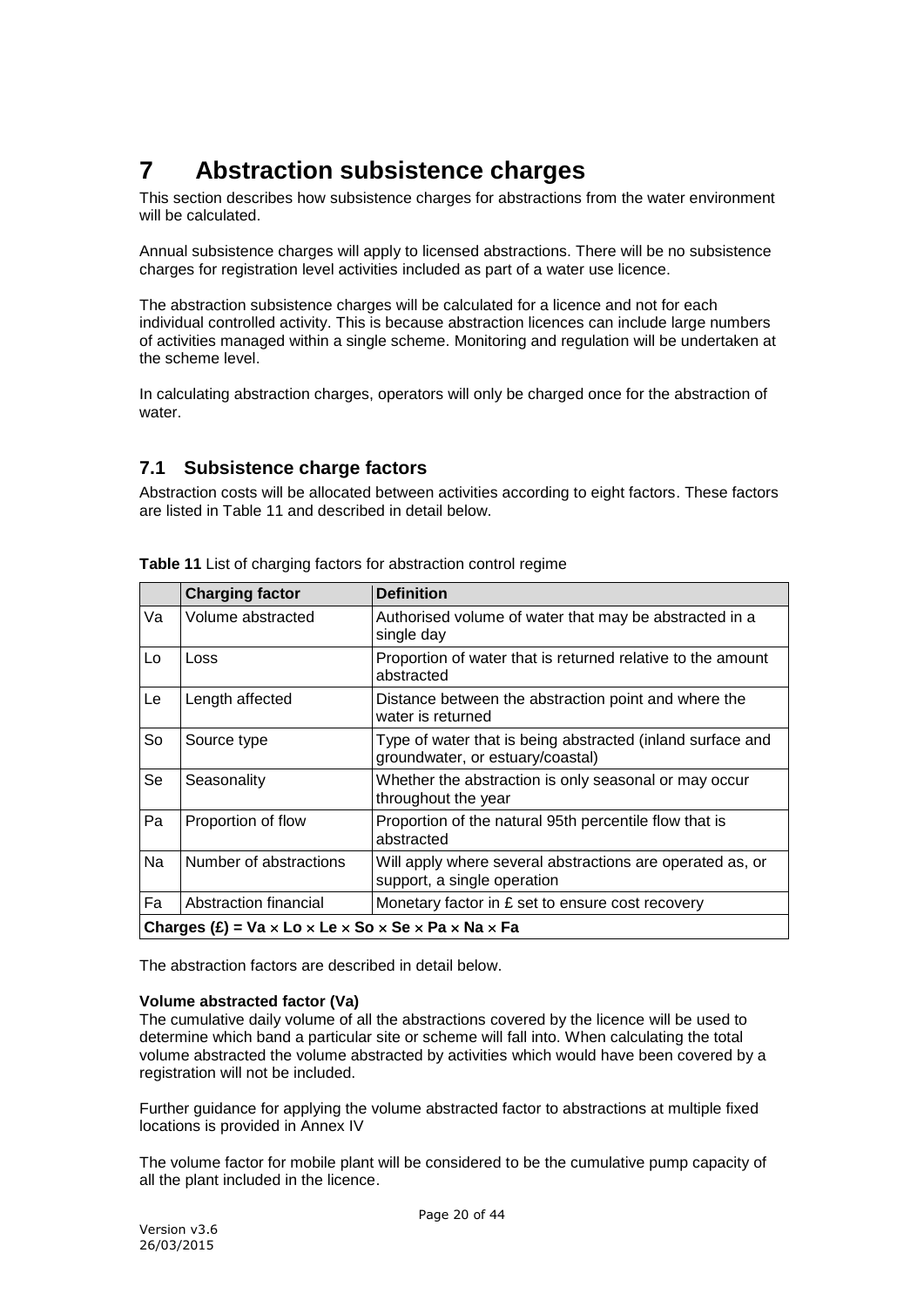Table 12 lists the volume bands and their associated factors.

| <b>Band</b>          |                                     | <b>Factor</b> |
|----------------------|-------------------------------------|---------------|
|                      | >150 ML per day                     | 22.8          |
| $\mathbf{2}^{\circ}$ | >50 to 150 ML per day               | 13.7          |
| 3                    | >10 to 50 ML per day                | 9.3           |
| 4                    | >2 to 10 ML per day                 | 5.0           |
| 5                    | >100 to 2,000 $m^3$ per day         | 1.0           |
| 6                    | $>50$ to 100 m <sup>3</sup> per day | 0.3           |
| $\overline{7}$       | 0 to 50 $\text{m}^3$ per day        | 0.f           |

**Table 12** Volume abstracted factor – bands and factors

Note: 1,000 litres = 1 cubic metre  $(m^3)$ ; 1,000 cubic metres = 1 megalitre (ML).

## **Loss factor (Lo)**

This factor represents the amount of water lost during use and is closely associated with the environmental impact of an abstraction. The risk of environmental harm is greater if the water is not returned to the water environment. Consequently, the factors for the different bands mean that there will be higher charges if the water is consumed than if the water is entirely or partly returned (Table 13).

If a single licence authorises multiple abstractions, then the total volume returned directly to the water environment should be expressed as a percentage of the total volume abstracted.

**Non-consumptive** means that typically over 95% of the abstracted water is returned directly to the water environment. Unless demonstrated otherwise using site specific data<sup>3</sup>, the following activities will be considered non-consumptive:

- hydropower generation;
- amenity pools through flow;
- hydraulic testing;
- $-$  fish farms;
- watercress growing;
- non-evaporative cooling.
- **Partially consumptive** means that typically between 10% and 95% of the abstracted water is returned directly to the water environment. Unless demonstrated otherwise using site specific data<sup>3</sup>, the following activities will be considered partially consumptive:
	- $-$  public and private water supply;
	- commercial and industrial purposes not specified elsewhere;
	- use as a means of conveying material;
	- washing;
	- evaporative cooling and other evaporative uses.
- **Consumptive** means that typically less than 10% of the abstracted water is returned directly to the water environment. Unless demonstrated otherwise<sup>3</sup>, the following activities will be considered consumptive:
	- where water forms part of the product;
	- irrigation;
	- dust suppression;
	- watering livestock.

1

<sup>3</sup> The demonstration must prove that the criteria do not apply at a site-specific level. SEPA will not accept generic assessments across sectors or collection of sites.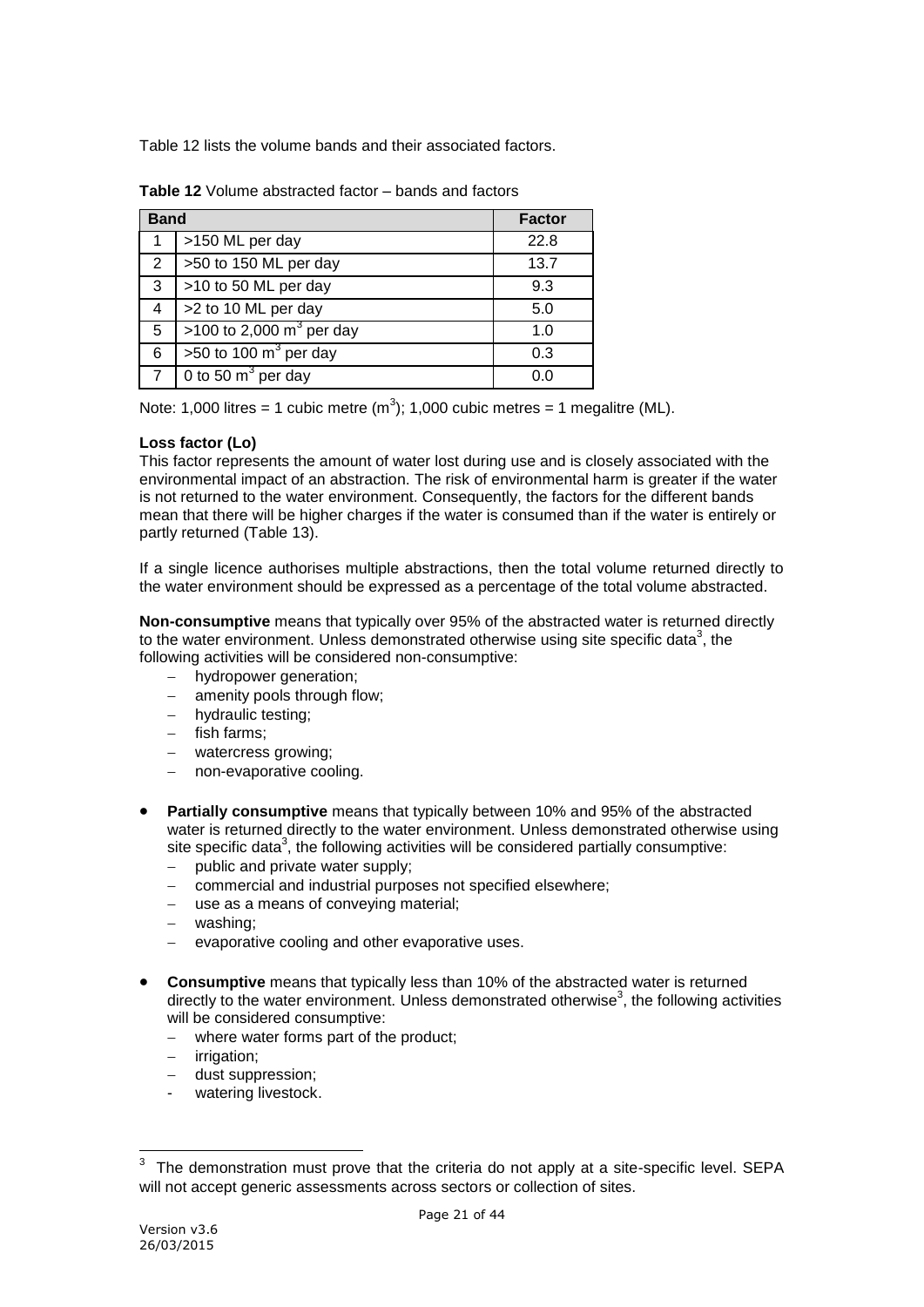If a single licence authorises multiple abstractions, then the total volume returned directly to the water environment should be expressed as a percentage of the total volume abstracted.

## **Table 13** Loss factor – bands and factors

| <b>Band</b> | <b>Factor</b>                                              |     |
|-------------|------------------------------------------------------------|-----|
|             | Non consumptive (>95% of the abstraction returned)         | 0.3 |
| 2           | Partially consumptive (10–95% of the abstraction returned) | 1.U |
| $\sim$      | Consumptive (<10% of the abstraction returned)             |     |

#### **Length affected factor (Le)**

This factor is associated with the environmental impact of an abstraction. Charges will be determined by the distance between the abstraction point and where the water is returned (Table 14).

The factors for the different bands recognise that SEPA puts more resources into regulating and monitoring abstractions that cause environmental harm. However, these factors also provide an incentive to minimise the distance between abstraction and return, thus reducing the risks of environmental harm.

For rivers, this factor is calculated from the distance along the river bank between the abstraction and the point of return to the river.

Where an abstraction is taken from a river and returned to an estuary or coastal waters, the length is calculated from the distance along the river from the abstraction point to the tidal limit.

For groundwater, this factor is calculated from the distance in a straight line from the abstraction point to the point at which the water is returned to the water environment.

Band 1 will apply for abstractions where the water is abstracted from, and returned to, the sea, estuaries or a single freshwater or sea loch.

If a single licence authorises multiple abstractions that affect different river stretches, then the band that will be used is the one with the highest factor that applies to at least 25% of the total abstraction or 40 ML/day.

Similarly, if a single abstraction is returned to the watercourse at several locations, then the band that will be used is the one with the highest factor that applies to at least 25% of the total abstraction or 40 ML/day.

For example, for public drinking water abstractions, the length affected will typically be determined by the discharge point of the sewage treatment works and not the overflows at the water treatment works.

The examples below indicate the types of use that will fall into two of the categories.

- **Band 1** where the abstracted water is returned to the water environment within 500 metres. Unless demonstrated otherwise<sup>4</sup>, the following activity will be considered to fall into this band:
	- land-based tank fish farms.
- **Band 4** where the abstracted water is either not returned or returned to the water environment more than 5 km downstream from the point of abstraction. Unless

1

 $4$  The demonstration must prove that the criteria do not apply at a site-specific level. SEPA will not accept generic assessments across sectors or collection of sites.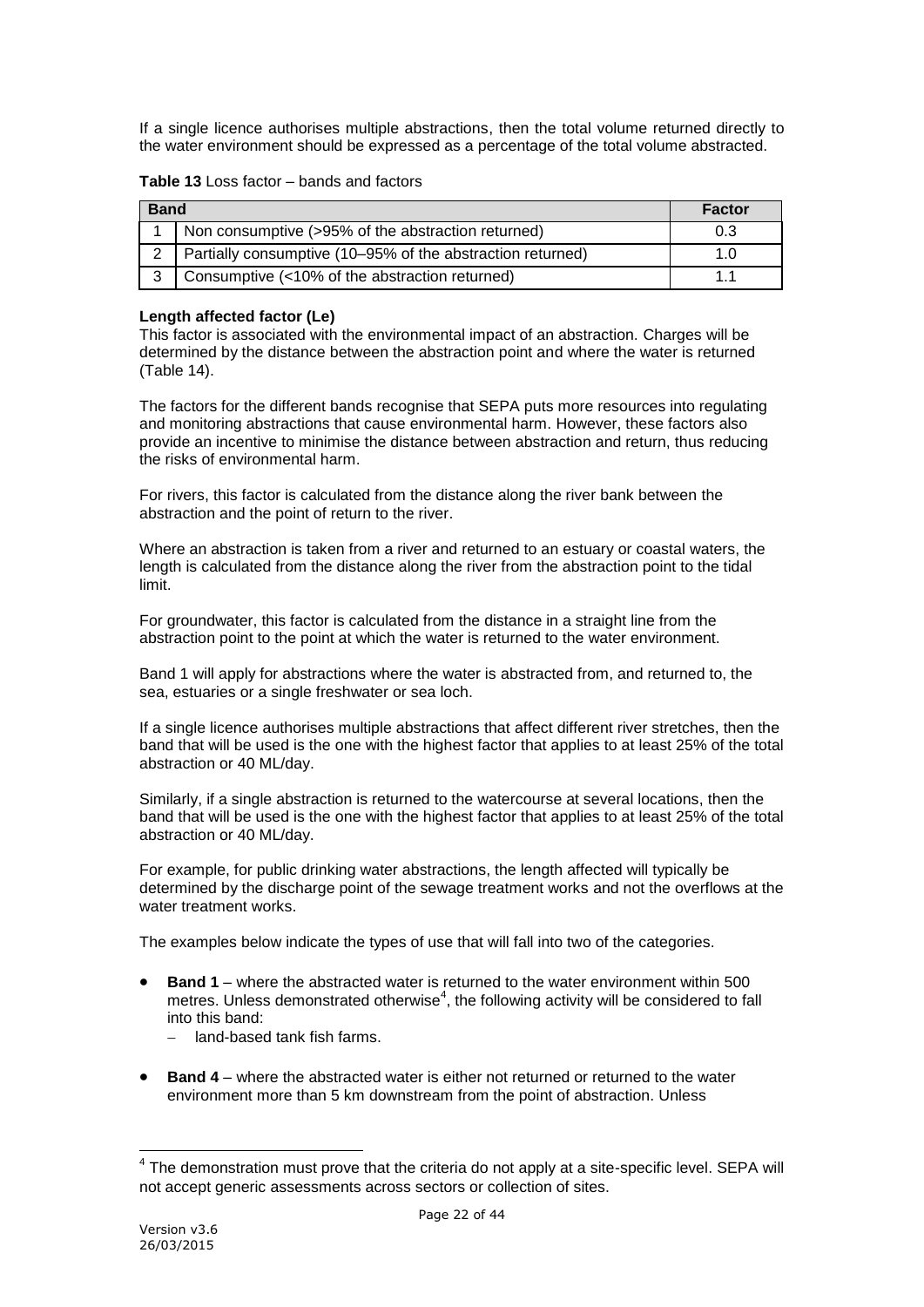demonstrated otherwise on a site-specific basis<sup>4</sup>, the following activities will be considered to fall into this band:

- consumptive use of water (e.g. irrigation);
- public drinking water abstraction;
- hydropower schemes (>5 MW).

#### **Table 14** Length affected factor – bands and factors

| <b>Band</b>   |                                          | <b>Factor</b> |
|---------------|------------------------------------------|---------------|
|               | Returned <500 m from abstraction         | 0.2           |
| $\mathcal{P}$ | Returned 500 m to <1 km from abstraction | ი 9           |
| 3             | Returned 1 km to 5 km from abstraction   | 1.3           |
|               | Returned >5 km from abstraction          | 1 Q           |

## **Seasonality factor (Se)**

An abstraction poses a lower risk of harming the water environment if it occurs only in winter. This factor provides an incentive for abstractors to abstract water during the winter (Table 15).

Reductions for seasonal use will be applied only if the use is constrained by conditions of the licence to specific periods of the year.

The period of water abstraction will be used to determine into which band a particular site or scheme will fall. SEPA will not accept separate applications for winter and summer seasonal licences for a single abstraction that operates all year.

The examples below indicate the types of use that will fall into two of the categories.

- Band 1 abstraction during winter only. Unless demonstrated otherwise<sup>4</sup>, the following activities will be considered to fall into this band:
	- abstractions to isolated ponds or off-line impoundments that are filled during the winter. The pond/impoundment should store at least 75% of the water required during the summer.
	- Abstractions from constructed isolated ponds or off-line impoundments that are filled by land drainage/groundwater seepage.
- **Band 2 -** abstraction during summer only. Unless demonstrated otherwise<sup>4</sup>, the following activity will be considered to fall into this band:
	- abstractions from rivers for irrigation.
	- abstractions to supplement winter storage for irrigation where <75% storage is provided.

| <b>Band</b> |                                     | <b>Factor</b> |
|-------------|-------------------------------------|---------------|
|             | Winter only (1 October to 31 March) | 0.1           |
|             | Summer only (1 April to 31 October) | 0.3           |
|             | All year                            | 1 በበ          |

**Table 15** Seasonality factor – bands and factors

## **Source type factor (So)**

This factor is related to the source of water being abstracted.

Coastal waters and estuaries are typically less affected by abstractions. Abstractions from coastal and estuarine waters will typically be registered and will not be charged a subsistence fee. If SEPA considers that such an abstraction is causing an environmental impact, then the activity will be licensed and a Band 1 charge will apply.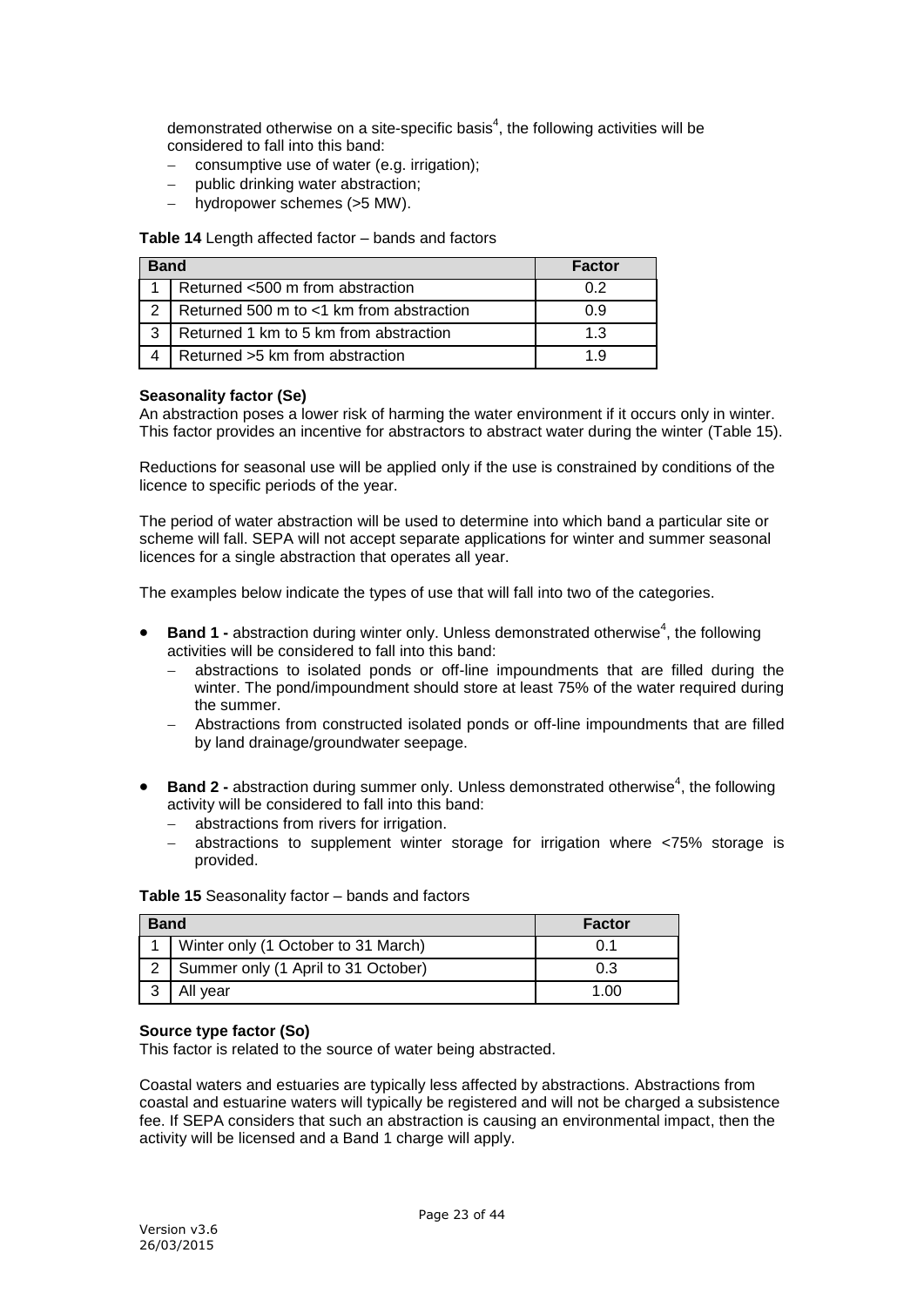If a single licence authorises multiple abstractions from different types of source, then the band that will be used is the highest one that applies to at least 25% of the total abstraction or 40 ML/day. For example, if half the total amount of water that is abstracted is taken from an estuary and the other half from a river, then the charge for the licence will be based on Band 2.

#### **Table 16** Source type factor – bands and factors

| <b>Band</b> |                                                        | <b>Factor</b> |
|-------------|--------------------------------------------------------|---------------|
|             | Coastal and estuary                                    | 0.17          |
|             | Inland water (rivers, lochs, wetlands and groundwater) | 1.00          |

#### **Proportion of flow factor (Pa)**

This factor reflects the proportion of the natural flow abstracted. This is closely associated with the environmental risk posed by an abstraction from a river. Table 17 shows the bands and factors to be used.

SEPA will use a river flow model<sup>5</sup> to determine an estimate of the natural 95th percentile flow. This is the river daily rate of flow which is exceeded 95% of the time. If you need to know what the 95<sup>th</sup> percentile flow is at a specific location please contact your local officer.

If a single licence authorises multiple abstractions from the same river stretch, then the total daily volume abstracted should be compared with the 95th percentile river flow at the abstraction point furthest downstream.

If a licence authorises a number of abstractions from different rivers, then SEPA will calculate the proportion of flow abstracted for each river stretch and allocate this to a band. The band with the highest factor which applies to either more than 25% of the total authorised abstraction or more than 40 ML/day will be used to calculate charges.

The example below indicates the types of use that will fall into one of the categories.

- **Band 3** where less than 10% of the river volume is abstracted. Unless demonstrated otherwise<sup>4</sup>, the following activities will be considered to fall into this band:
	- all abstractions from estuaries together with all abstractions from coastal waters and lochs where the water is returned to the same estuary/loch.
		- i) Where the abstraction from a loch is not returned to the loch, the Proportion of flow factor will be calculated as a proportion of the outflow.
		- ii) Where the abstraction from an estuary is not returned to the estuary, the Proportion of flow factor will be calculated as a proportion of the freshwater inflow to the estuary.
	- all abstractions that are fed by seepage, groundwater or land-drainage from (1) isolated ponds constructed for the purpose of collecting water or (2) off-line impoundments.
	- all abstractions from groundwater.

| Table 17 Proportion of flow factor - bands and factors |
|--------------------------------------------------------|
|--------------------------------------------------------|

| <b>Band</b> |                                                           | <b>Factor</b> |
|-------------|-----------------------------------------------------------|---------------|
|             | 1   >50% of the natural 95th percentile flow abstracted   | 1.05          |
|             | 2   10-50% of the natural 95th percentile flow abstracted | 1.00          |
|             | <10% of the natural 95th percentile flow abstracted       | 0.95          |

## **Number of abstractions factor (Na)**

 5 'Low Flows Enterprise'<http://www.hydrosolutions.co.uk/products.asp?categoryID=4780>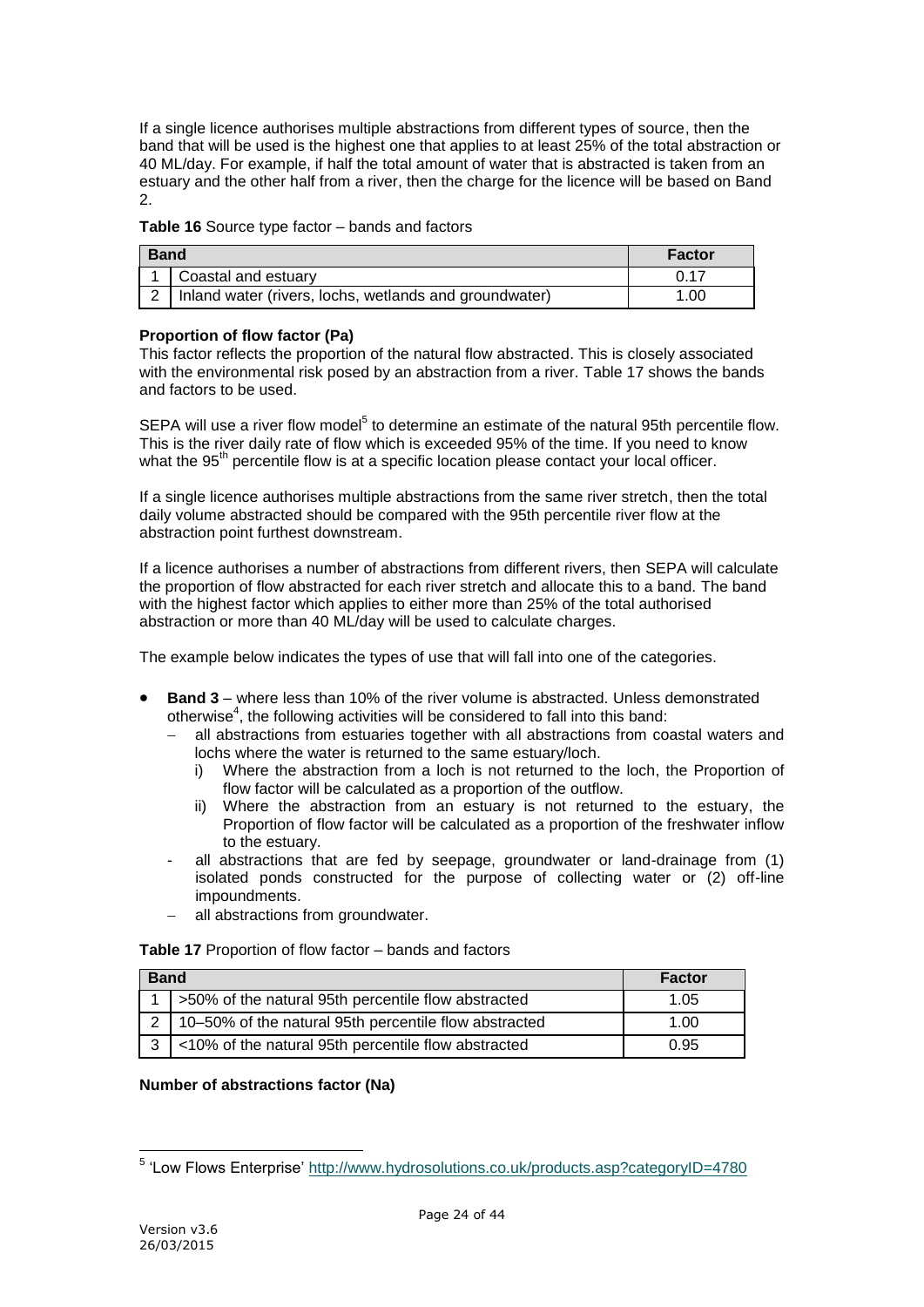The total number of abstractions on a licence will be used to determine which band a particular site or scheme will fall into (Table 18). SEPA will not include abstractions which individually would be covered by registrations to calculate the total number of abstractions.

As the number of abstractions on a licence increases the regulatory and monitoring effort also increases however, efficiencies will result where there are multiple activities covered by a single licence. For these efficiencies to be delivered, however, the activities must be 'associated'. SEPA will not be able to deliver efficiencies if the activities are widely spread geographically and are not part of a single scheme. To reflect this, SEPA will not permit widely spread activities under a single licence.

Multiple associated abstractions will be covered by a single licence if they are operated as a single scheme. This is likely to be the case if the abstractions are:

- linked by a common pipe or distribution network and feed, for example, a single factory, treatment works or power station;
- listed in the schedule of a mobile plant licence (e.g. an irrigation pump).

Efficiency reductions have been estimated for multiple abstractions and have been expressed as an additional band for abstractions (Na). The result is a substantial cost reduction compared with charges set on the basis of individual activities. Charges increase only approximately 10-fold where there are more than 100 abstractions. This delivers efficiency reductions of an order of magnitude.

**Table 18** Number of abstractions factor – bands and factors

| <b>Band</b> |            | <b>Factor</b> |
|-------------|------------|---------------|
|             | $1 - 5$    | 1.00          |
| ົ           | $6 - 25$   | 2.00          |
| 3           | $26 - 100$ | 3.60          |
|             | >100       | 9.40          |

## **Financial factor (Fa)**

From 1 April 2015, the financial factor for abstraction activities will be £1,185.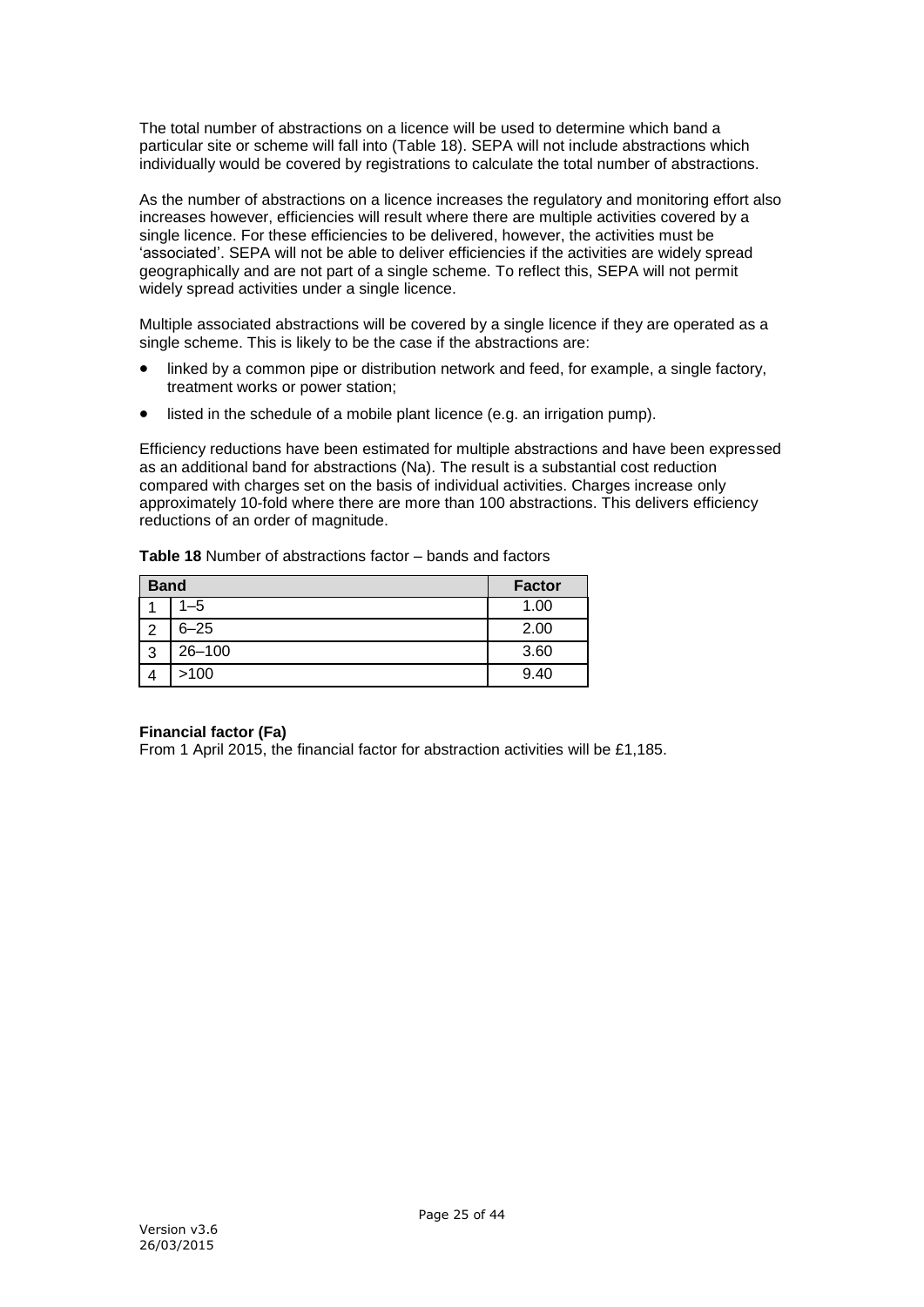# <span id="page-25-0"></span>**8 Impoundment subsistence charges**

This section describes how subsistence charges for impoundments or impoundments under construction will be calculated.

Annual subsistence charges will apply to licensed impoundments whose maximum design or authorised volume exceeds 25 megalitres.

The volume impounded means the volume retained above the lowest level of the surrounding land (i.e. the maximum volume that could escape in the event of catastrophic failure). It does not include volume within an excavation or the natural pre-impounded volume of a raised loch. This means that only impoundments covered by the Reservoirs Act 1975 will be subject to annual charges under the scheme.

The impoundment subsistence charges will be calculated for a licence and not for each individual controlled activity. This is because impoundment licences can include several impoundments managed within a single scheme. Monitoring and regulation will be undertaken at the scheme level rather than directed at each individual impoundment.

# <span id="page-25-1"></span>**8.1 Subsistence charge factors**

Impoundment costs will be allocated between activities according to four factors. These factors are listed in Table 19 and described in detail below.

|           | <b>Charging factor</b>                                | <b>Definition</b>                                                                                     |  |
|-----------|-------------------------------------------------------|-------------------------------------------------------------------------------------------------------|--|
| Vi        | Volume impounded                                      | Volume of water that may be impounded by all the<br>structures covered by the licence (design volume) |  |
| <b>FP</b> | Fish pass                                             | Presence or absence of                                                                                |  |
| Ni        | Number of impoundments                                | Number of individual impoundments covered by the<br>authorisation                                     |  |
| Fi        | Impoundment financial                                 | Monetary factor in £ set to ensure cost recovery                                                      |  |
|           | Charge $(E)$ = Vi $\times$ FP $\times$ Ni $\times$ Fi |                                                                                                       |  |

**Table 19** List of charging factors for impoundment control regime

#### **Volume impounded factor (Vi)**

In common with abstractions and discharges, impoundment charges include a scale factor.

The impounded volume will be calculated from the cumulative total volume of all Reservoir Act impoundments covered by the licence. Any reservoirs covered by the licence that are below the 25 megalitre threshold will not be included for the purposes of calculating the charge.

Subsistence charges will apply to dams under construction. Under these circumstances, the impounded volume factor will be derived from the maximum design impounded volume.

Table 20 lists the bands for this factor.

|  |  |  | <b>Table 20</b> Volume impounded factor – bands and factors |
|--|--|--|-------------------------------------------------------------|
|--|--|--|-------------------------------------------------------------|

| <b>Band</b> |                       | <b>Factor</b> |
|-------------|-----------------------|---------------|
|             | >100,000 ML           | 10.7          |
| 2           | >50,000 to 100,000 ML | 8.5           |
| 3           | >25,000 to 50,000 ML  | 6.6           |
| 4           | >1,000 to 25,000 ML   | 4.5           |
| 5           | >100 to 1,000 ML      | 25            |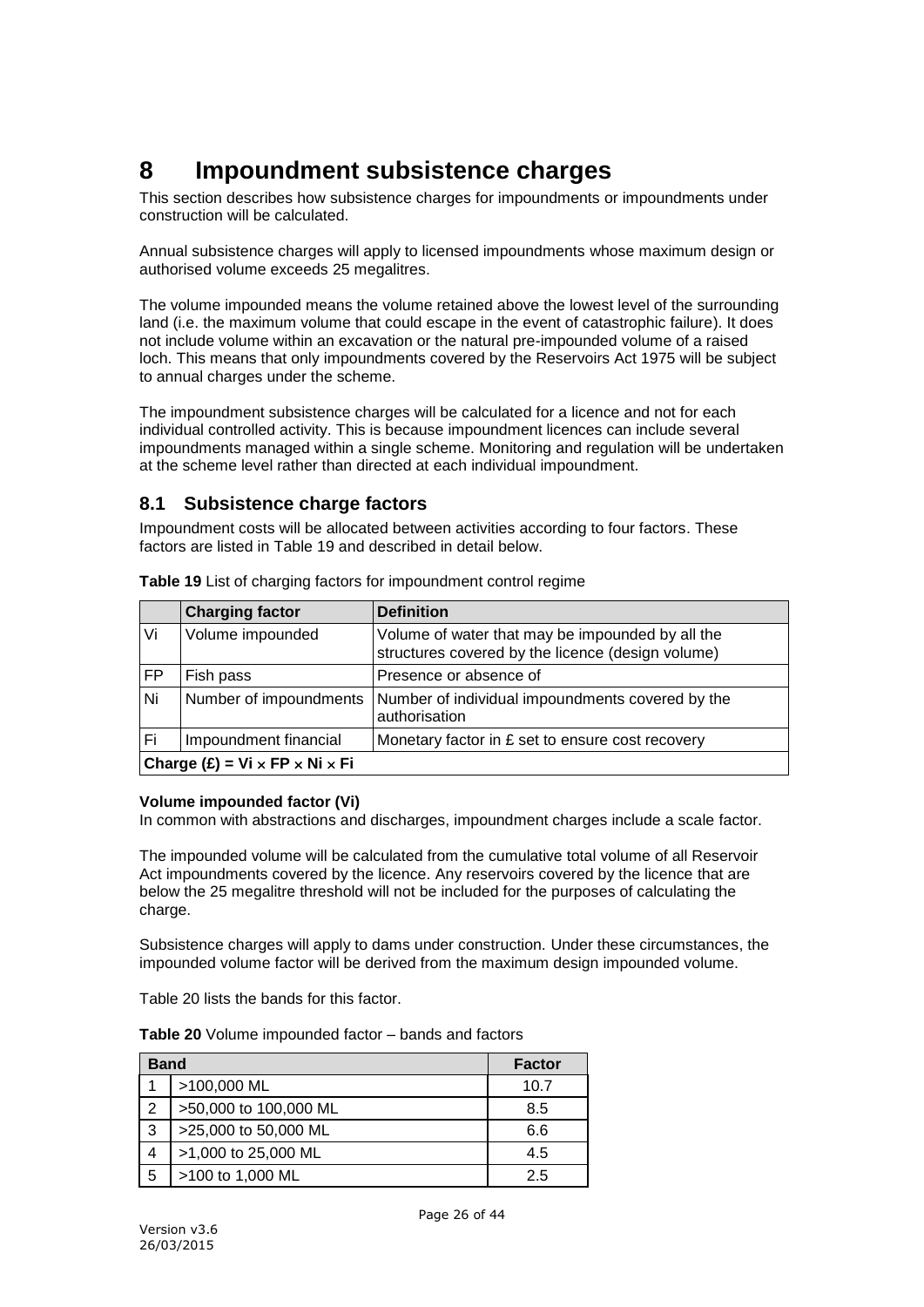| 6 | >25 to 100 ML  |  |
|---|----------------|--|
|   | $\sqrt{25}$ ML |  |

## **Fish pass factor (FP)**

This factor is intended to reflect good practice being applied where an operating fish pass is present. Table 21 lists the bands and factors.

A site will be categorised as Band 1 if it has a structure that has been, or will be, expressly designed and installed for the purpose of allowing the free passage of salmon, sea trout or other migratory fish.

- **Band 1 -** where an operating fish pass is present. Unless demonstrated otherwise, the following activities will be considered to fall into this band:
	- $-$  fish pass is present at all impoundments in the scheme;
	- where no fish pass is required because there are no naturally migratory salmonids (e.g. because of a natural barrier).

#### **Table 21** Fish pass factor – bands and factors

| <b>Band</b> |                             | <b>Factor</b> |
|-------------|-----------------------------|---------------|
|             | Operating fish pass present | 0.95          |
|             | No fish pass                | .00           |

#### **Number of impoundments factor (Ni)**

The total number of impoundments that individually impound more than 25 megalitres will be used to determine which band a particular site or scheme will fall into. Table 22 lists the bands and factors.

Administrative efficiencies will result where there are multiple activities covered by a single licence. If they are operated as a single scheme (associated), multiple impoundments should be covered by a single licence. This is likely to be the case if they impound either the same watercourse or tributaries within the same catchment or if the impoundments are managed as part of one estate.

**Table 22** Number of impoundments factor – bands and factors

| <b>Band</b> |          | <b>Factor</b> |
|-------------|----------|---------------|
|             | $1 - 2$  | 1.00          |
| っ           | $3 - 5$  | 1.50          |
| 3           | $6 - 10$ | 2.10          |
|             | >10      | 3.00          |

## **Financial factor (Fi)**

From 1 April 2015, the financial factor for impoundment activities will be £940.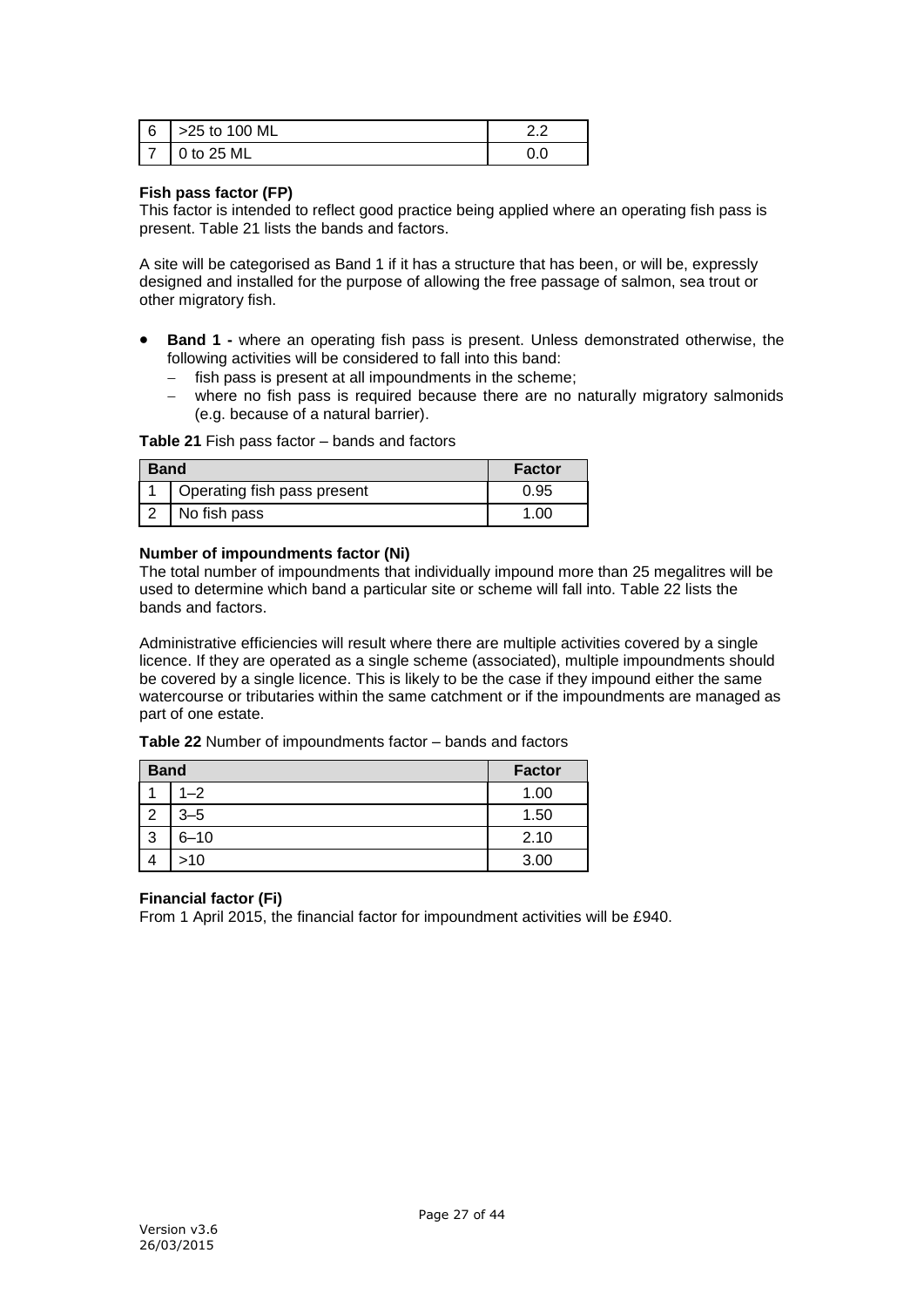# <span id="page-27-0"></span>**9 Engineering subsistence charges**

Engineering projects will be subject to subsistence charges when they are added to SEPA's annual monitoring plan. The rules for determining if a project is added to the monitoring plan are contained in SEPA's Dynamic Regulatory Effort Assessment Model (DREAM). Exceptions and reductions for subsistence charges can be seen in Annex II.

A single subsistence charge will be calculated per authorisation, based on the cumulative lengths of all the qualifying licence level activities within that authorisation.

Where a single engineering project is split into several authorisations (this may be done for a variety of reasons such as timescales, ease of administration) a single subsistence charge may be applied to the project (this charge would be applied to one authorisation and would cover the whole project). This would be done where SEPA assess the project as a whole and the project is added to SEPA's monitoring plan.

Subsistence charges for engineering activities will start from the date of commencement of the works as stated in the licence and continue for a period of 1-3 years, depending on the activity length as specified in tables 27 and 28 below.

## <span id="page-27-1"></span>**9.1 Subsistence charge factors**

Engineering subsistence costs will be applied to authorisations using the four factors listed in Table 23 and described in detail below.

| <b>Charging Factor</b>                                                                        |                        | <b>Definition</b>                                             |
|-----------------------------------------------------------------------------------------------|------------------------|---------------------------------------------------------------|
|                                                                                               | Activity length factor | The total length of works affecting inland surface water or   |
|                                                                                               |                        | wetland.                                                      |
| <b>Bd</b>                                                                                     | Bed factor             | The proportion of the total length of works affecting the bed |
|                                                                                               |                        | of the inland surface water or wetland.                       |
| S                                                                                             | Size factor            | The size of affected inland surface water or wetland.         |
| Fe                                                                                            | Financial              | Monetary factor in £ set to ensure cost recovery              |
| $O_{\text{heven}}(0)$ $\rightarrow$ $D_{\text{deven}}(0)$ $\rightarrow$ $D_{\text{deven}}(0)$ |                        |                                                               |

## **Table 23 Engineering subsistence charging factors**

**Charge (£) = L x Bd x S x Fe**

## **Activity length factor**

The Activity Length Factor is based on the total length of all activities within a single authorisation affecting the bed or banks of an inland surface water or wetland. The factors are detailed in Table 24 below. The length factor has been included because length is a good indication of the scale of impact/risk associated with a project, and is therefore a good indication of regulatory effort. Where activities affect a loch bed or wetland, e.g. dredging of a loch outlet, each hectare or part of hectare of that activity will be assessed as equivalent to a kilometre of 'length' affected, e.g. 10.2ha of dredging will equate to 10.2km in the assessment of the length factor.

## **Table 24 Length factor bands**

| <b>Band</b> | <b>Description</b>                                                   | <b>Factor</b> |
|-------------|----------------------------------------------------------------------|---------------|
|             | Total length of activities affecting inland surface water or wetland |               |
|             | greater than or equal to 250m and less than 500m                     |               |
| 2           | Total length of activities affecting inland surface water or wetland | 1.5           |
|             | greater than or equal to 500m and less than 1km                      |               |
| 3           | Total length of activities affecting inland surface water or wetland | 3             |
|             | greater than or equal to 1km and less than 5km                       |               |
|             | Total length of activities affecting inland surface water or wetland | 4             |
|             | greater than or equal to 5km                                         |               |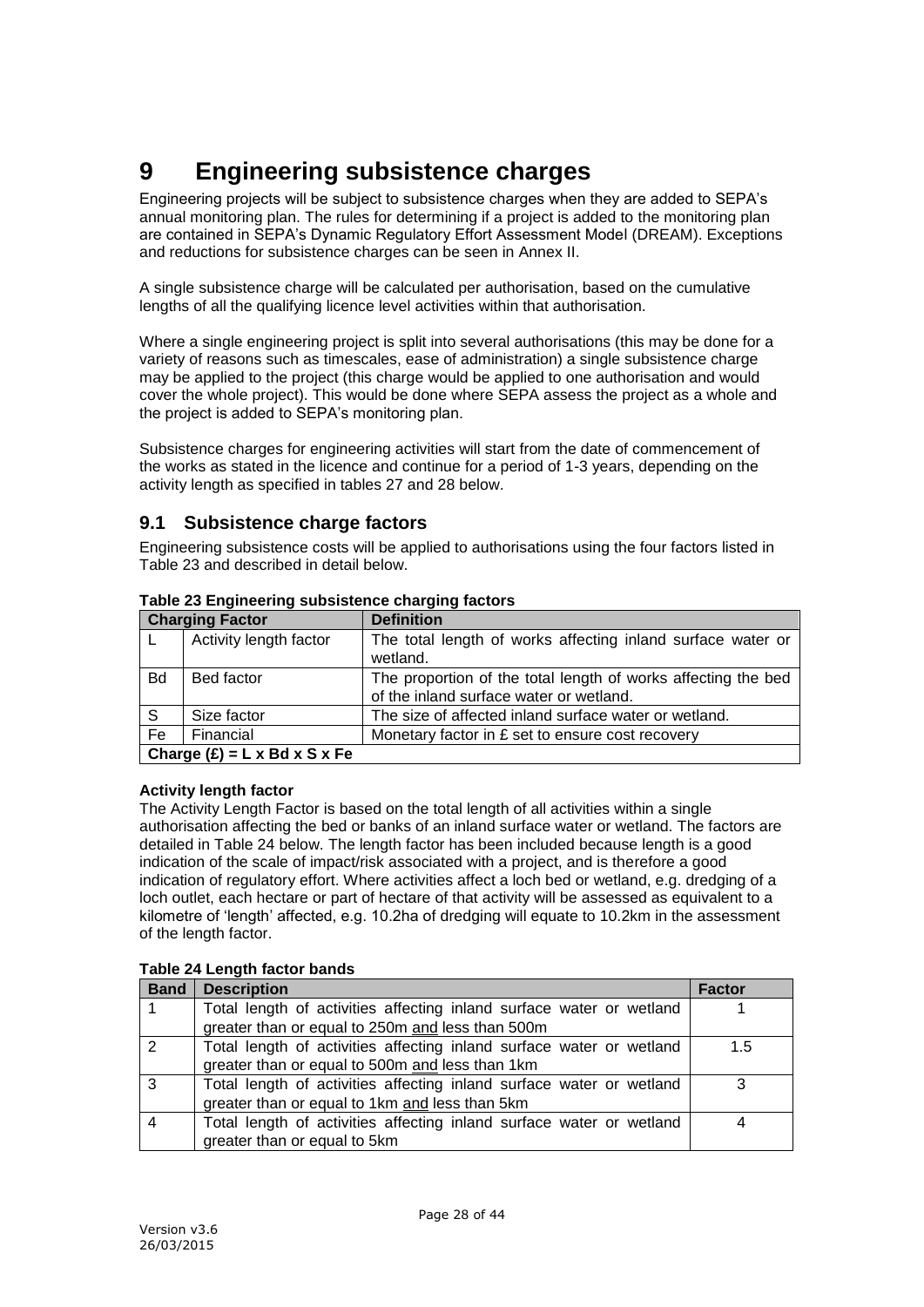## **Bed factor**

Where works affect river or loch beds, e.g. dredging, channel realignments and culverting, they generally have a higher degree of impact than works that just affect banks and shoreline, and as such our level of effort to assess those impacts is higher. The bed factor is based on the percentage of the total length of works that affect the bed of a river or loch as detailed in Table 25 below. (See figure 1 below for information on defining the bed).

| <b>Band</b> | <b>Description</b>                                                                              | Factor |
|-------------|-------------------------------------------------------------------------------------------------|--------|
|             | Percentage of works affecting the bed is less than 50% or works<br>affecting only a wetland.    |        |
|             | The percentage of works affecting the bed is greater than or equal to<br>50% and less than 80%. | 1.5    |
|             | The percentage of works affecting the bed is greater than or equal to<br>80%.                   |        |

## **Table 25 Bed factor bands**

## **Figure 1 Schematic showing the components of a water body**



## **Size factor**

The activity length factor described above does not differentiate between activities occurring on small burns, or large rivers therefore the Size Factor is an additional element for rivers designed to take into account the scale of impact from works. The Size Factor is based on SEPA's Water Body river typology (details of which are available on the UKTAG website $^6$ ). The factor will be 1 for engineering activities except for large river catchment areas of >100 square kilometres as detailed in table 10 below.

## **Table 26 Size factor bands**

| <b>Band</b> | <b>Description</b>                                                   | <b>Factor</b> |
|-------------|----------------------------------------------------------------------|---------------|
|             | Licensed works affecting a river catchment of >10 km2 but less than  |               |
|             | 100km2,                                                              |               |
|             | and                                                                  |               |
|             | All licensed works on lochs and wetlands.                            |               |
|             | Licensed works affecting a river with catchment area greater than or | 1.5           |
|             | equal to 100km2.                                                     |               |

## **Financial factor (Fe)**

From 1 April 2015, the financial factor for engineering activities will be £2,155.

## **Duration of subsistence charging for engineering activities**

Subsistence charges for engineering activities will start from the date of commencement of the works as stated in the licence and continue for a period of 1-3 years as specified in Table 27 below.

 6 http://www.wfduk.org/tag\_guidance/Article\_05/Folder.2004-02-16.5312/view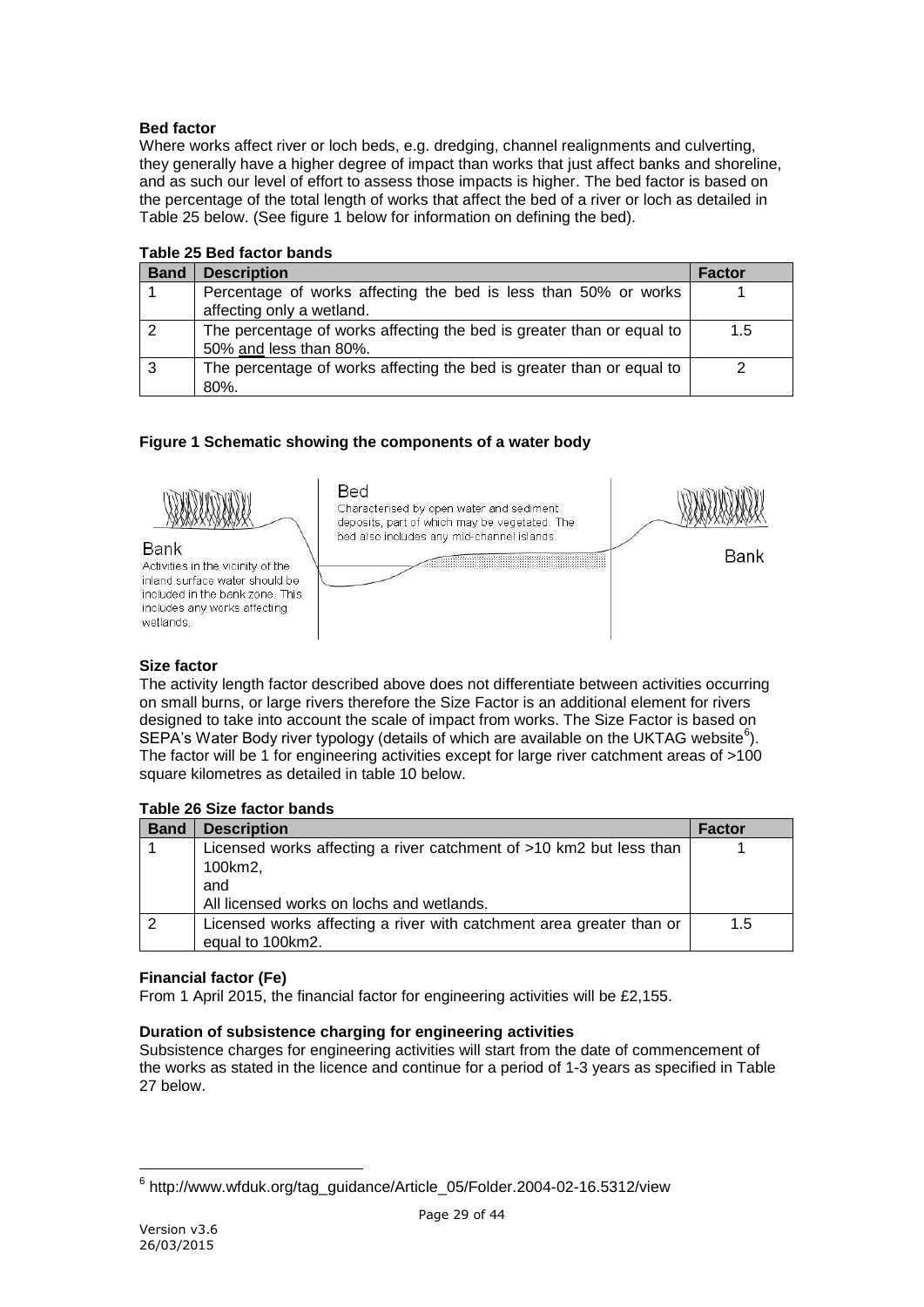| Factor<br>Length<br>Band (refer to<br>Table 24 above) | <b>Activity Description</b>                                                                                                    | <b>Subsistence</b><br>duration |
|-------------------------------------------------------|--------------------------------------------------------------------------------------------------------------------------------|--------------------------------|
|                                                       | Total Length of activities affecting river, loch or<br>1 year<br>wetland greater than or equal to 250m AND less<br>than $500m$ |                                |
| $\mathcal{P}$                                         | Total Length of activities affecting river, loch or<br>2 years<br>wetland greater than or equal to 500m AND less<br>than 1km   |                                |
| $3 + 4$                                               | Total Length of activities affecting river, loch or<br>3 years<br>wetland greater than or equal to 1km                         |                                |
| 1 to 4                                                | Dredging activities affecting river, loch or<br>wetland greater than or equal to 250m*                                         | 1 vear                         |

## **Table 27 Period on subsistence charging based on the length factor**

**\*** Where dredging activities are carried out with other subsistence charged activities use table 28 below to determine the subsistence duration.

| בטווי בט בטענטווווווווון וטווקנוו טו טמאטוטנטווטט ממומנוטוו וטו מוטמקוווק מטנודוונטט<br><b>Length of activities</b> | <b>Subsistence</b><br>duration |
|---------------------------------------------------------------------------------------------------------------------|--------------------------------|
| Dredging activities <250m and other engineering activities <250m,<br>combined total length >250m                    | year                           |
| Dredging activities >250 m                                                                                          | vear                           |
| Dredging activities >250m and other engineering activities >250m<br>and $<$ 500 $m$                                 | 1 year                         |
| For dredging activities >250 m and other engineering activities<br>$>500m$ and $< 1km$                              | 2 years                        |
| For dredging activities >250m and other engineering activities >1km                                                 | 3 years                        |

## **Table 28 Determining length of subsistence duration for dredging activities**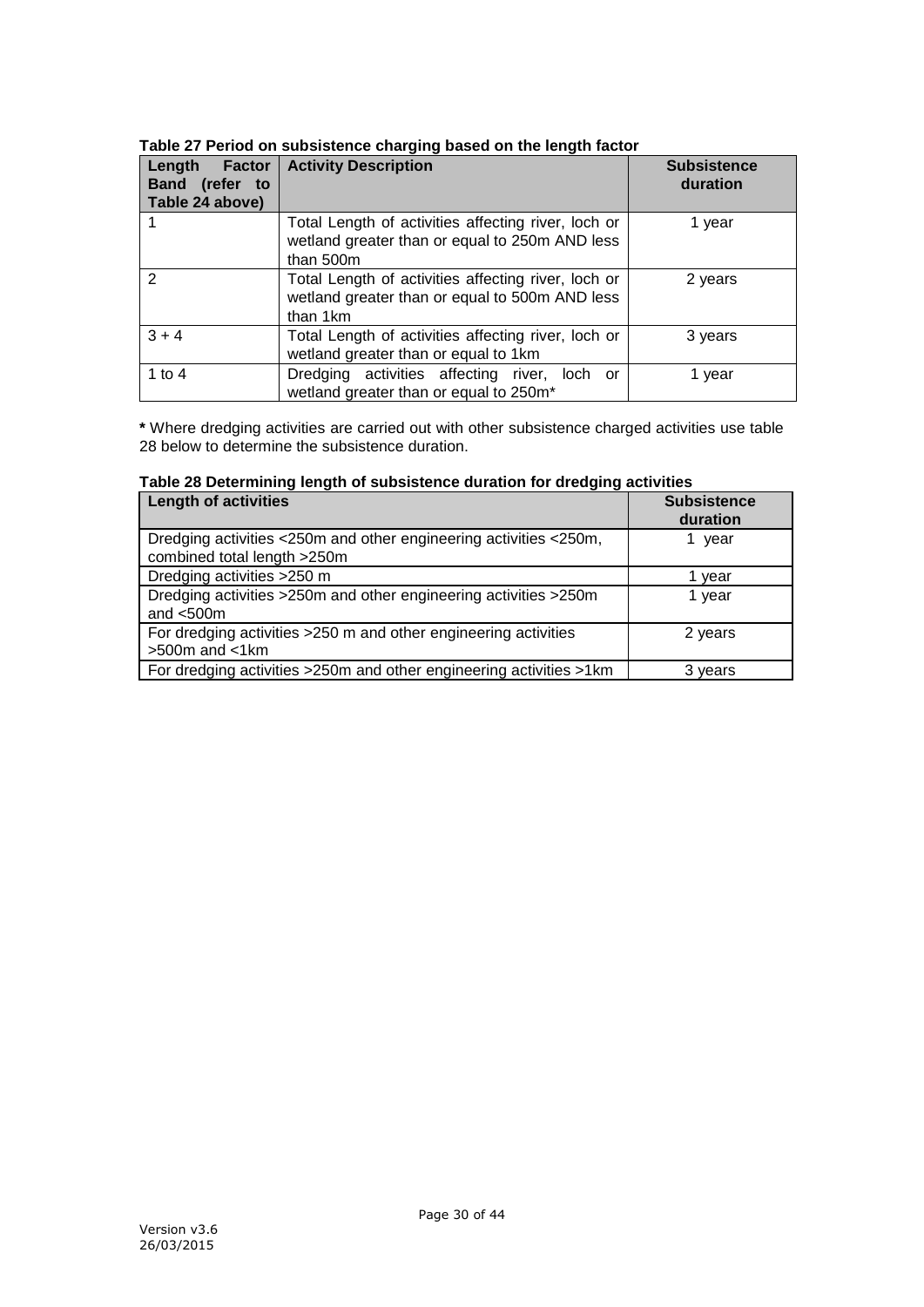# <span id="page-30-0"></span>**ANNEX I Reductions and exceptions for application fees**

The Legal Scheme allows reductions in application fees under certain circumstances. Reductions may be a provision of a specific clause in the Legal Scheme or may be introduced under Clause 14.9.1 which allows SEPA to make other provisions for reductions in certain situations.

<span id="page-30-1"></span>Details of the reductions in application fees that are available are explained in this Annex.

# **1 Reductions for all regimes**

## **1.1 Associated Activities**

There are reduced application fees for associated activities (see Table 1 and Box 1 in section 3 for further information). These include applications for technical variations which deliver environmental improvement:

## **1.2 Environmental service (clause 6)**

Clause 6 of the Legal Scheme exempts authorisations from application fees (and subsistence charges) where they deliver an environmental service (see Annex III for guidance on the definition of environmental service). If you consider that your activity meets the criteria listed in Annex III you must tick the environmental service box on the application form and provide additional justification as requested on the form. Justification should explain how the activity fits within one of the environmental service categories in Annex III. The appropriate (registration, simple or complex licence) application fee should be included. If the request for environmental service is accepted then the application fee will be refunded.

## **1.3 Applications for Surrender (Full or partial)**

The termination of an activity which leads to the surrender of an authorisation or part of an authorisation removes an environmental risk. Consequently, there will be no charge for such surrenders. This exemption from charges includes the:

- partial surrender of an authorisation where an activity is removed from a licence;
- full surrender of an authorisation where all the activities covered by an authorisation cease.

# <span id="page-30-2"></span>**2 Reductions for point source activities**

## **2.1 Disposal of waste sheep dip or waste pesticides to land**

For the disposal to land of waste sheep dip, or waste pesticides, on more than one site within land operated by a single person, a single fee will apply. Common grazing and/or related inbye land managed by a grazing committee will also be treated in this way.

## **2.2 Outfall structures required for a point source discharge**

Outfall structures required for a point source discharge are classed as a dependant activity. Dependant activities which are required for the integrity/functioning of the primary activity will not be subject to application fees. The dependent activity will still be subject to authorisation (as part of the primary activity) to ensure good practice and minimise impact on the water environment.

# <span id="page-30-3"></span>**3 Reductions for abstraction and impoundment activities**

## **3.1 Mobile abstraction plant (clause 5.4.2.1)**

Where an abstraction activity is mobile and moves from location to location (e.g. irrigation pump), an application may be made for a mobile plant licence.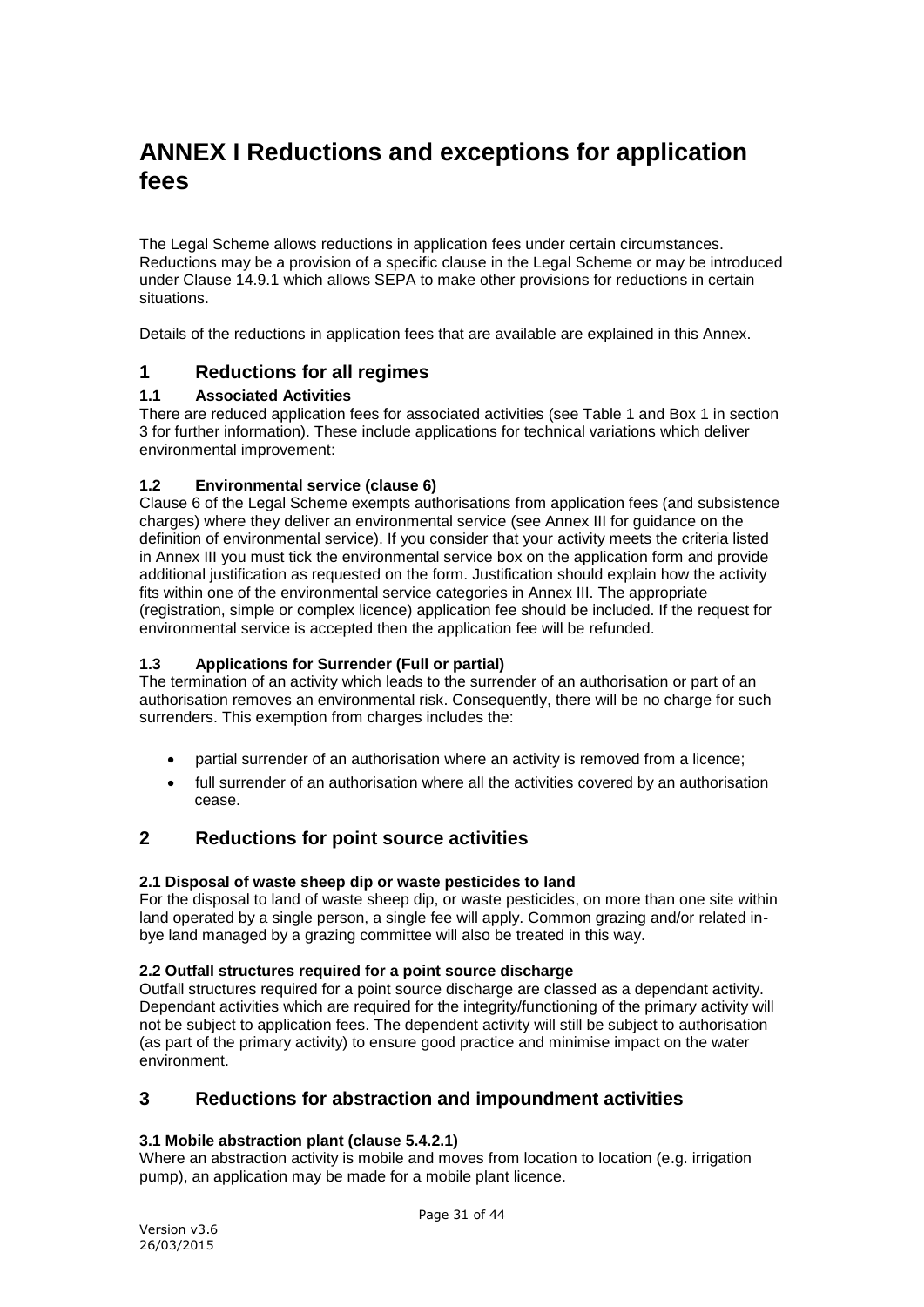In order to apply for a mobile plant licence, you will need to specify the maximum daily volume which the pump(s) can abstract and list the sites where the plant will be used.

The locations must be specified however the application fee is based on the total volume of water to be abstracted not on the number of locations where the plant is used. (Note: subsistence charges do vary with the number of locations on the licence (Section 7, Table 18)

The licence will authorise the abstraction of a specified volume of water from one or more locations.

#### Points to note:

A site can be a stretch of river with a broadly consistent flow.

Adding more than five sites to your licence will double the cost of your annual subsistence charge (see section 7).

Adding more than 25 sites will increase your annual subsistence charges by 3.6 times (see section 7).

If new sites need to be added to your mobile plant licence then you must apply to SEPA to vary your licence. This will be subject to an administrative variation charge of £87 per application. As the number of sites listed in a licence will affect the subsistence charge (see section 7) it is important that sites which are no longer used are removed from the licence. No charge will be made for the removal of sites that are no longer used.

The mobile plant licence will not refer to a specific piece of equipment. You will not therefore have to apply for a new licence when you renew the equipment. Instead the licence allows for the use of one piece of equipment capable of pumping a defined volume.

If you upgrade the equipment (e.g. so that larger daily volumes are abstracted), then a technical variation of authorisation would be required.

#### **3.2 Lades (Clause 5.4.10.2)**

Clause 5.4.10.2 explains how charges will be applied to lades. SEPA considers that the volume of water abstracted from the water environment into a lade should not be used to calculate application fees (or subsistence charges) where only part of that volume is subject to use.

However, the abstraction from the river into the lade will be subject to regulatory controls and will be authorised. Therefore, mitigation measures may also be required to reduce the impact of the lade abstraction.

The following examples are intended to illustrate how this rule will be applied:

If there is a lade serving a paper mill or a distillery, then the volume subject to application fees and subsistence charges will be that which is abstracted from the lade for cooling, process water or other purposes.

If there is a lade serving a fish farm, then the volume subject to application fees and subsistence charges will be the volume used by the fish farm processes. If the full volume of the lade is used by the process, then the lade volume will be used to calculate the application fees and subsistence charges.

If there is a lade serving a canal, then the volume subject to application fees and subsistence charges is that which passes into the canal.

If there is a lade providing water for hydropower, then the volume subject to application fees and subsistence charges is that which passes through the turbine.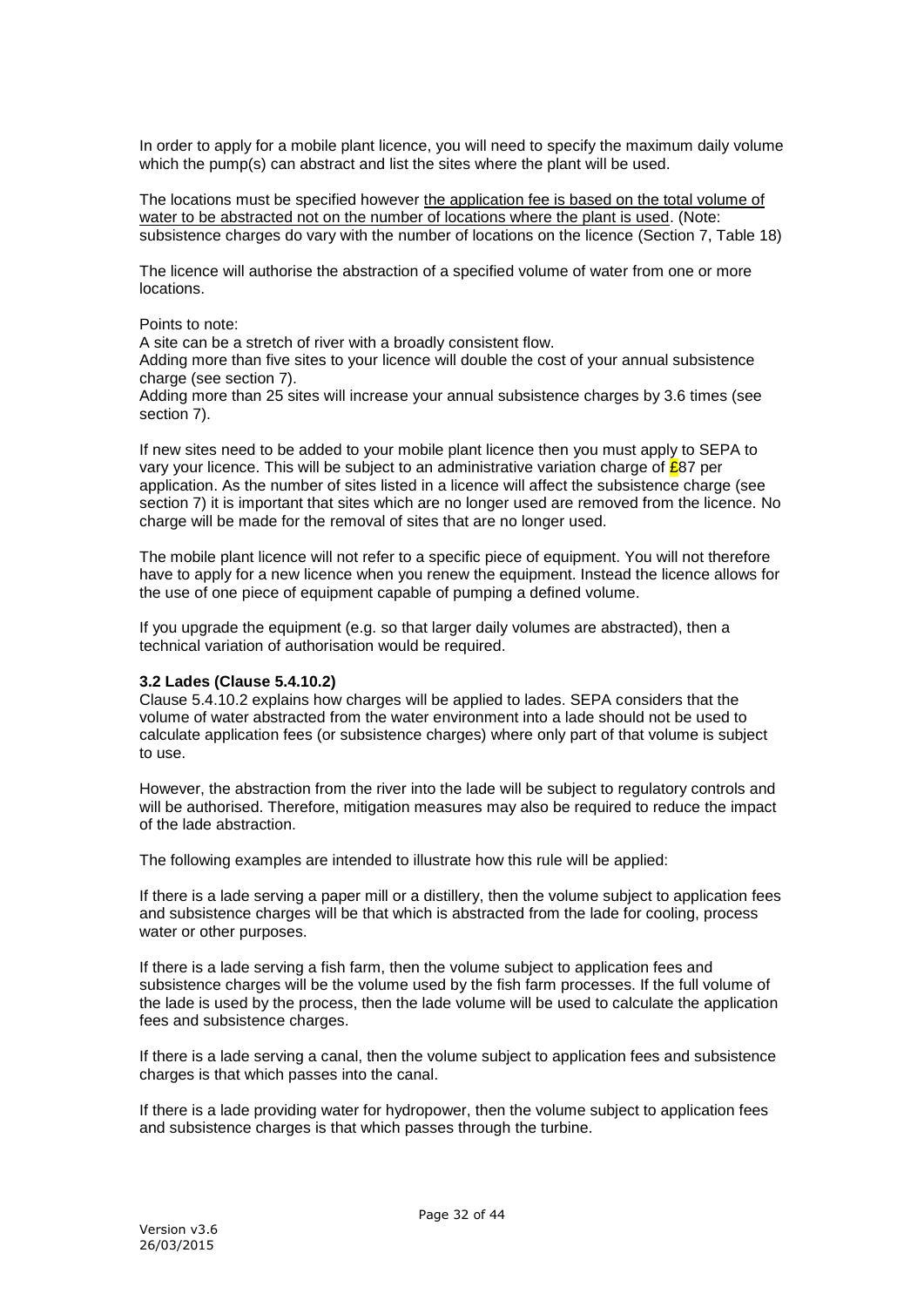#### **3.3 Sustainable energy generation**

SEPA recognises the importance of promoting the development of renewable energy generation as a contribution to reducing global warming. It is important that our charging scheme does not act as a disincentive for small-scale energy generation.

#### **3.3.1 Hydropower**

SEPA will offer reduced application fees (and subsistence charges) for schemes below defined installed generating capacity thresholds. However, the generating capacity will be calculated at the scheme level and not on the basis of individual components of a scheme.

Small hydropower schemes primarily serving domestic properties or small communities and installed generating capacity less than 100 kW of power will be subject to a simple licence application fee.

New schemes with installed generating capacity more than 100 kW will be subject to the normal application fees (for reductions in subsistence charges see Annex II).

#### **3.3.2 Thermal heat pumps**

For thermal heat pumps which return water immediately adjacent to the abstraction a registration fee will apply to the abstracted water. No fee is payable for the discharge. (No subsistence charges will be levied.)

#### **3.4 Groundwater Abstraction, Borehole construction and test pumping**

Licence-level groundwater abstraction applications of <200m depth will be subject to a registration fee. The application will include the construction and testing of any borehole which does not fall within GBR3 or GBR4.

Because of the higher risk that deep boreholes pose to groundwater a CAR licence will be required to allow the construction of a borehole which will be or is intended to be >200m in depth and a complex licence fee will apply excepting for when such a deep borehole is to be fully backfilled and de-commissioned within 7 days of being constructed, in which cases a simple licence fee will apply.

NB: Full subsistence charges apply when a borehole abstraction is in operation.

#### **3.5 Diversion of water for flood management**

Where flood water is diverted from a river (for example into an off-line flood storage or a flood relief channel) both engineering and abstraction elements will be authorised. However the application fee will be determined under the engineering regime (see the practical guide for information on level of information) (SEPA will not impose a subsistence charge for such abstractions).

#### **3.6 On-line flood management impoundments (intermittent storage)**

Some flood relief schemes will involve the construction of on-line flood storage reservoirs. These will not hold back the flow of water under normal circumstances, however, during a flood event the water will back up behind the structure. Such flood storage impoundments will be liable to an impoundment application fee (however, they will not be liable for impoundment subsistence charges [following completion of the construction work]).

#### **3.7 Use of impoundments to support fish migration**

No application fees will apply for impoundments where they:

are less than the Reservoir Act 25 megalitres threshold; were constructed prior to 1 April 2006; and are solely used to support fish migration.

This exemption will not apply if the impoundment has been constructed as part of a mitigation measure introduced as a result of a wider water resource scheme.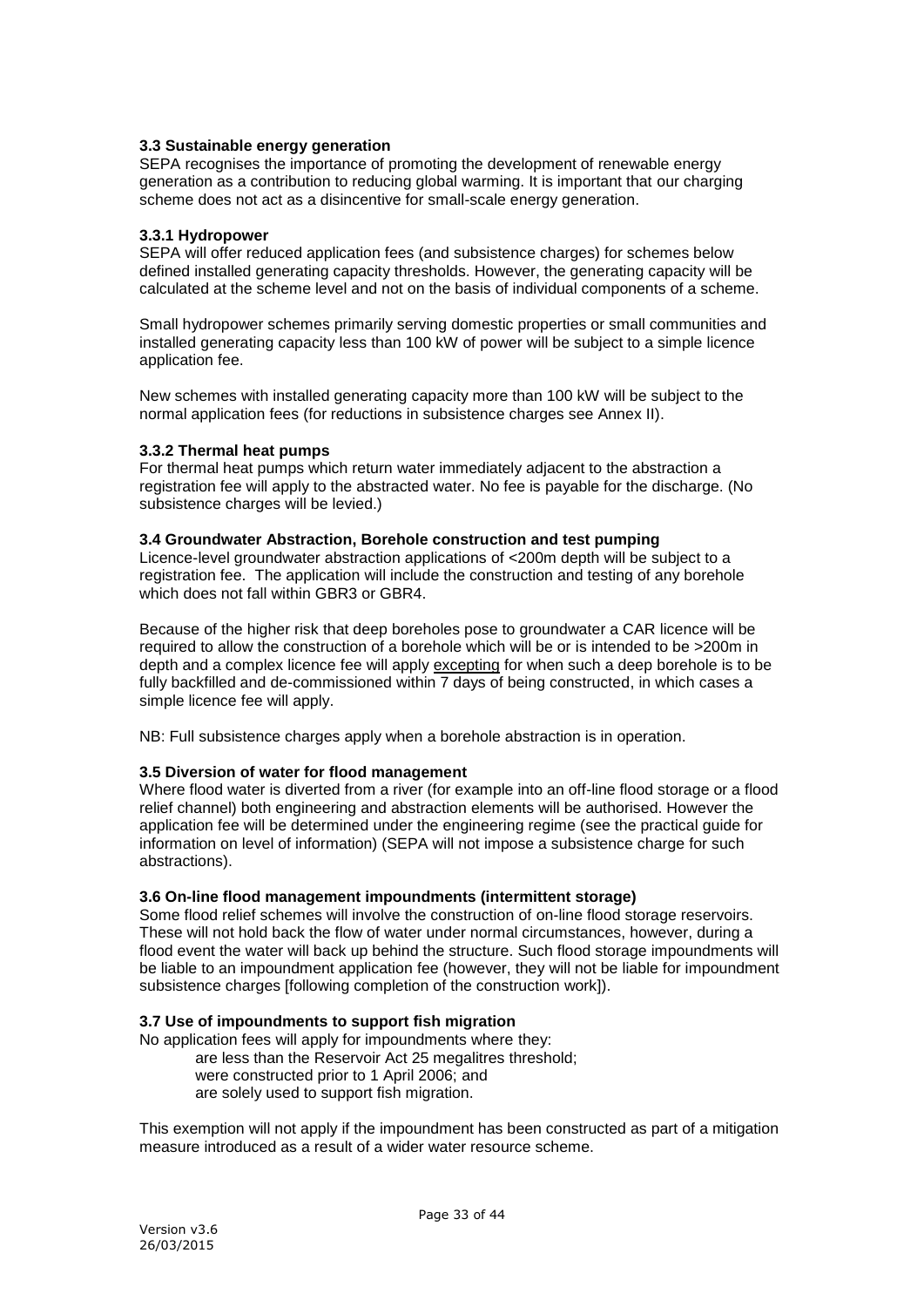## **3.8 Intake structures (not defined as impoundments) required for an abstraction**

Intake structures (that are not defined as impoundments) required for an abstraction are classed as a dependent activity. Dependent activities which are required for the integrity/functioning of the primary activity will not be subject to application fees. The dependent activity will still be subject to authorisation (as part of the primary activity) to ensure good practice and minimise impact on the water environment.

# <span id="page-33-0"></span>**4 Reductions for engineering activities**

## **4.1 Dependent engineering activities**

Engineering activities are classed as dependent where, in the opinion of SEPA, they are required for the structural integrity of the primary activity. This includes for example bed or bank reinforcement required for a bridge or an impoundment, construction of an outfall structure required for a discharge, construction of an intake structure required for an abstraction. The dependent activity which is required for the integrity/functioning of the main activity will not be subject to application fees. The dependent activity will still be subject to authorisation (as part of the primary activity) to ensure good practice. This rule will only apply to the following types of activities:

| <b>Primary activity</b>                     | <b>Dependent activities</b>       |
|---------------------------------------------|-----------------------------------|
| Discharge or abstraction                    | Outfall or intake construction    |
|                                             | Bank re-profiling                 |
|                                             | Green and grey bank reinforcement |
|                                             | Bed reinforcement                 |
| Bridge or bridging culvert                  | Bank re-profiling                 |
|                                             | Green and Grey bank reinforcement |
|                                             | <b>Bed reinforcement</b>          |
| Pipeline/cable crossings                    | Bank re-profiling                 |
|                                             | Green and Grey bank reinforcement |
|                                             | <b>Bed reinforcement</b>          |
| Channel realignment                         | Green bank reinforcement          |
|                                             | Bank re-profiling                 |
| Primary activity that requires compensatory | Compensatory flood storage        |
| flood storage e.g.                          |                                   |
| embankments/floodwalls/land raising         |                                   |

## **4.2 Removal of structures**

Removal of structures will not attract any application fees or subsistence charges. However, the activity will still require to be authorised under the relevant activity category in accordance with the levels of authorisation table.

## **4.3 Engineering activities with planning permission prior 1 April 2006**

For engineering activities that obtained planning permission before 1 April 2006 but where planned work will start after that date, there will be limited additional requirement for presubmission discussions or a risk assessment.

Operators will, however, be required to apply for a CAR authorisation. In these cases, simple licence application charges will be reduced to a registration fee and complex licence application charges will be reduced by 45%. Subsistence charges will not be affected.

## **4.4 Modification or replacement of an engineering complex licence level structure**

Where a structure that falls within a complex licence category in The CAR Practical Guide is being replaced, or modified to an extent that requires authorisation (i.e. does not fall within the definition of 'maintenance' within the Practical Guide), then a simple licence application fee will apply.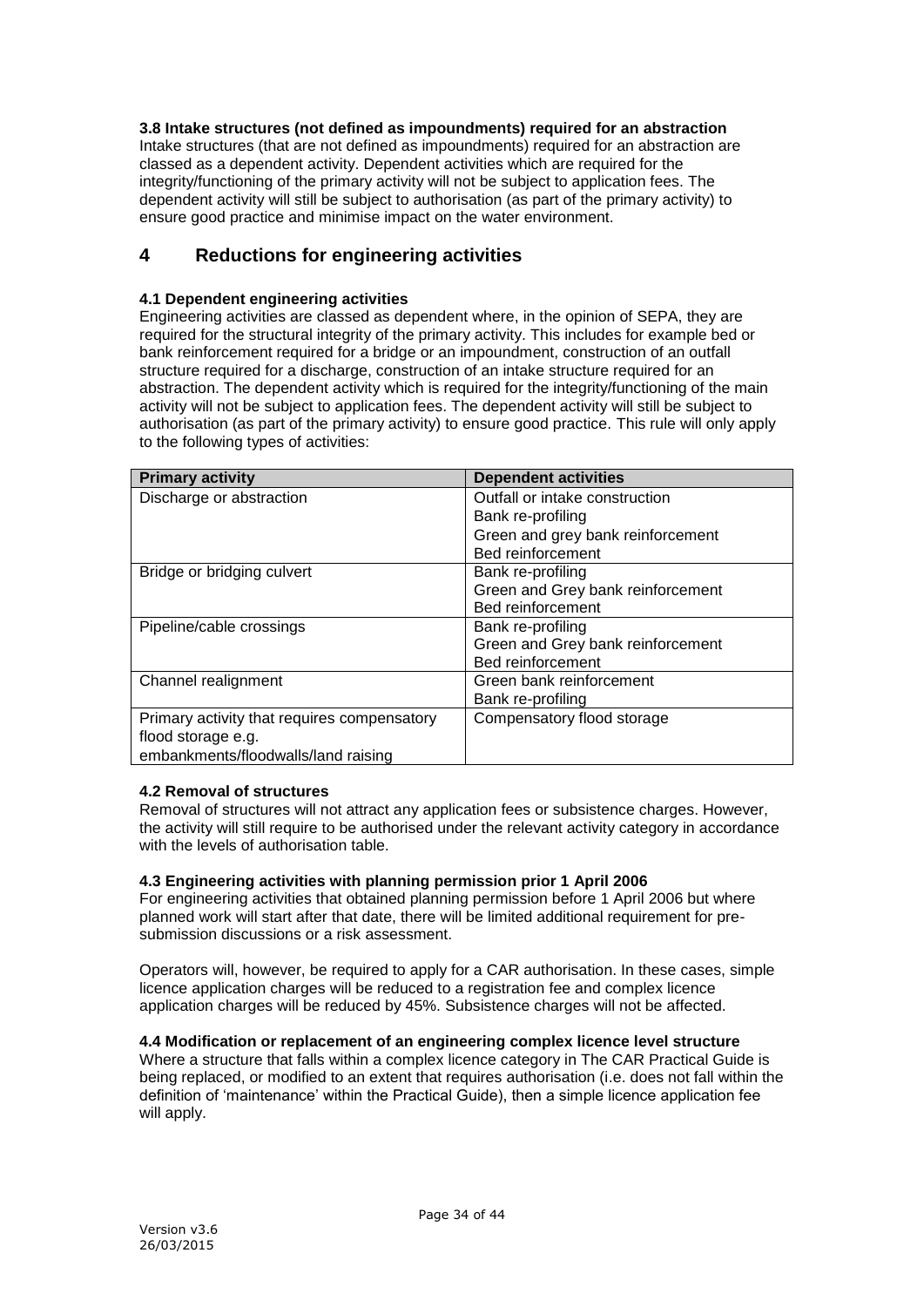# <span id="page-34-0"></span>**ANNEX II Reductions and exceptions for subsistence charges**

The Legal Scheme allows reductions in subsistence charges under certain circumstances. Reductions may be a provision of a specific clause in the Legal Scheme or may be introduced under Clause 14.9.1 which allows SEPA to make other provisions for reductions in certain situations.

<span id="page-34-1"></span>Details of the reductions in application fees that are available are explained in this Annex.

## **1 Reductions for all regimes**

## **1.1 Environmental service (clause 6)**

Clause 6 of the Legal Scheme exempts authorisations from subsistence charges (and application fees) where they deliver an environmental service (see Annex III for guidance on the definition of environmental service). If you consider that your activity meets the criteria listed in Annex III you must tick the environmental service box on the application form and provide additional justification as requested on the form. Justification should explain how the activity fits within one of the environmental service categories in Annex III.

## **1.2 Subsistence charge reduction factor**

Where:

- a single licence attracts two or more subsistence charges; or
- two or more licences, covering activities at a single site or scheme, which attract two or more subsistence charges

namely;

- 1. point source,
- 2. disposal to land,
- 3. engineering, and
- 4. abstraction or impoundment (water resource)<sup>7</sup>

then the total subsistence charge, for that single licence, site or scheme, shall be reduced by ten percent (10%) overall.

This reflects the efficiencies available to SEPA when sampling, auditing and monitoring compliance and the environmental impacts of associated activities. This reduction is in addition to the number of activities factor applied to point source and water resource activities.

## **1.3 Temporary cessation of an abstraction or a point source discharge**

There will be no subsistence charge for the period of one year, if an operator notifies SEPA in writing between 1 December and the last day of February that no abstraction or discharge will be made over the coming year. A 'year' must be specified as either a calendar or financial year.

An operator of an abstraction ceases to be exempt from subsistence charges if they subsequently make an abstraction during the year. Under these circumstances the full subsistence charge will apply.

1

<sup>7</sup> Abstractions and impoundments are not subject to the reduction because the cost efficiencies of regulating and monitoring associated abstractions and impoundments were taken into account when setting the subsistence charges.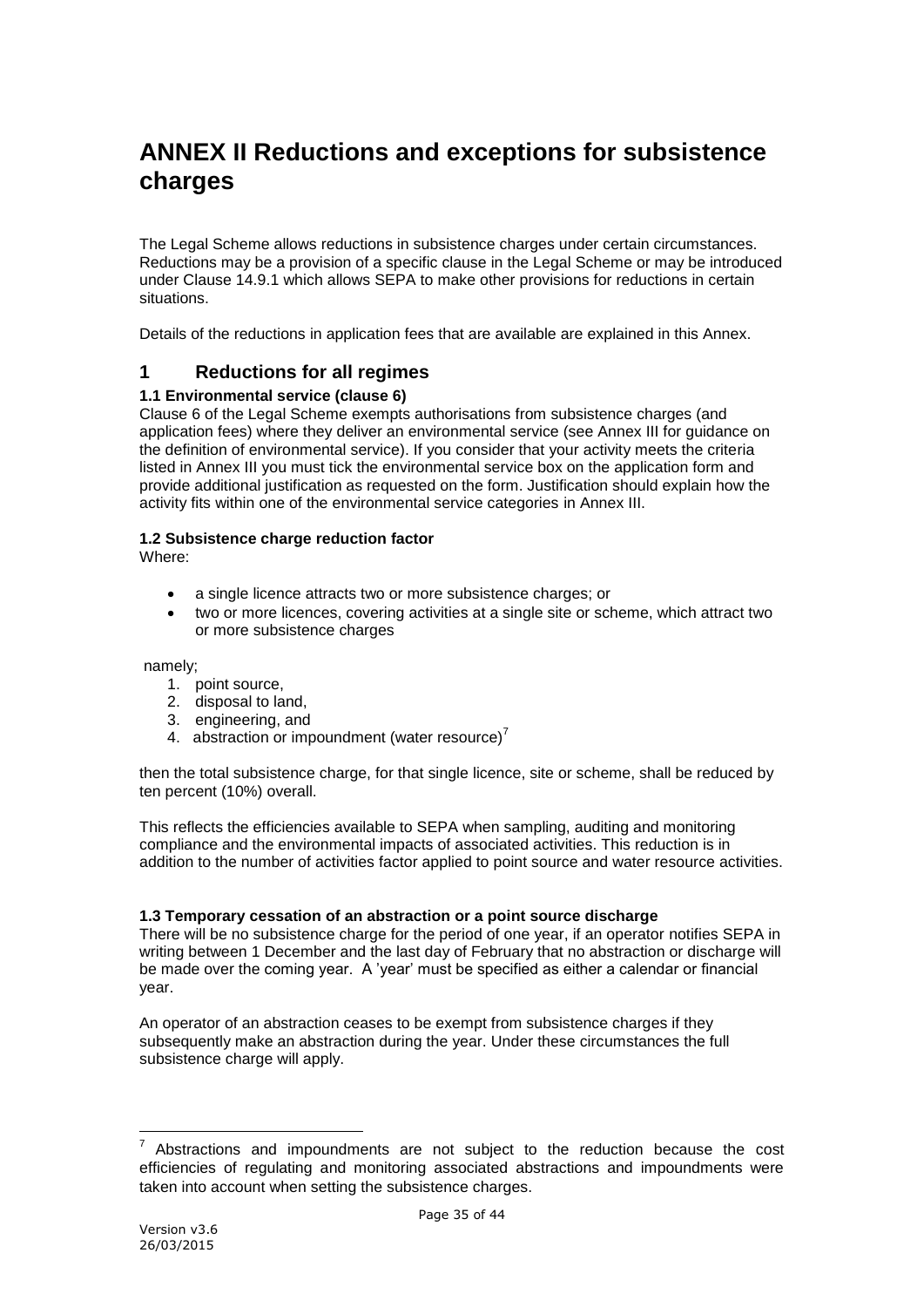An operator of a discharge ceases to be exempt if they subsequently make a discharge during the year. Under these circumstances the full subsistence charge will apply.

#### Examples of exemptions from charges

Where a farmer has decided not to grow crops that may require irrigation in a particular year, then they can notify SEPA in writing of their intention not to abstract water in that growing season. SEPA will then exempt the farmer from a subsistence charge that year only.

Where a fish farmer knows that a site will be fallow during a particular year then they must notify SEPA in writing of their intent not to produce fish at that site for the year. SEPA will then exempt the operator from subsistence charges that year only.

#### **It should be noted that the exemption from charging lasts for one year only. The operator must reapply in writing in the subsequent year if they wish to avoid charges again.**

It should be noted that this notification has serious implications, since the licence holder is explicitly renouncing the opportunity to abstract water or to discharge. Clause 14.7 of the Legal Scheme specifies that it is a condition of an authorisation that the prescribed fees and charges are paid. If an abstraction or a discharge is made following notification that there is to be no abstraction/discharge, this would be a breach of the licence and an offence under regulation 40 of CAR and appropriate enforcement action may be taken.

A further consequence of the notification is that SEPA may allow another operator to use the available environmental capacity for that year. Once the notification is made to SEPA, there is no going back. For example, it does not provide the flexibility for farmers to change their mind over what crops they will be growing or whether to irrigate or not. Therefore, if a crop is planted that **may** require irrigation, farmers should not apply for such exemption from the annual subsistence charge.

## **Seasonality**

The annual charge for point source activities may be proportionally reduced where one of the following circumstances can be demonstrated:

- A licence that specifically states the period of the year during which the discharge will be permitted.
- Another statutory licence that restricts the period during which the discharge is made. SEPA will accept, for instance, planning consent conditions placed on a discharger by a planning authority caravan site licence conditions granted under the Caravan Sites and Control of Development Act 1960.

NB This list is not exhaustive.

A reduction may not apply to cage fish farm sites which are fallow for part of the year. Under these circumstances SEPA may monitor sites during short term fallow periods and will, therefore, need to recover our costs.

# <span id="page-35-0"></span>**2 Reductions for abstraction and impoundment activities**

## **2.1 Lades (Clause 5.4.10.2)**

Clause 5.4.10.2 explains how subsistence charges will be applied to lades. SEPA considers that the volume of water abstracted from the water environment into a lade should not be used to calculate subsistence charges (or application fees) where only part of that volume is subject to use.

However, the abstraction from the river into the lade will be subject to regulatory controls and will be authorised. Therefore, mitigation measures may also be required to reduce the impact of the lade abstraction.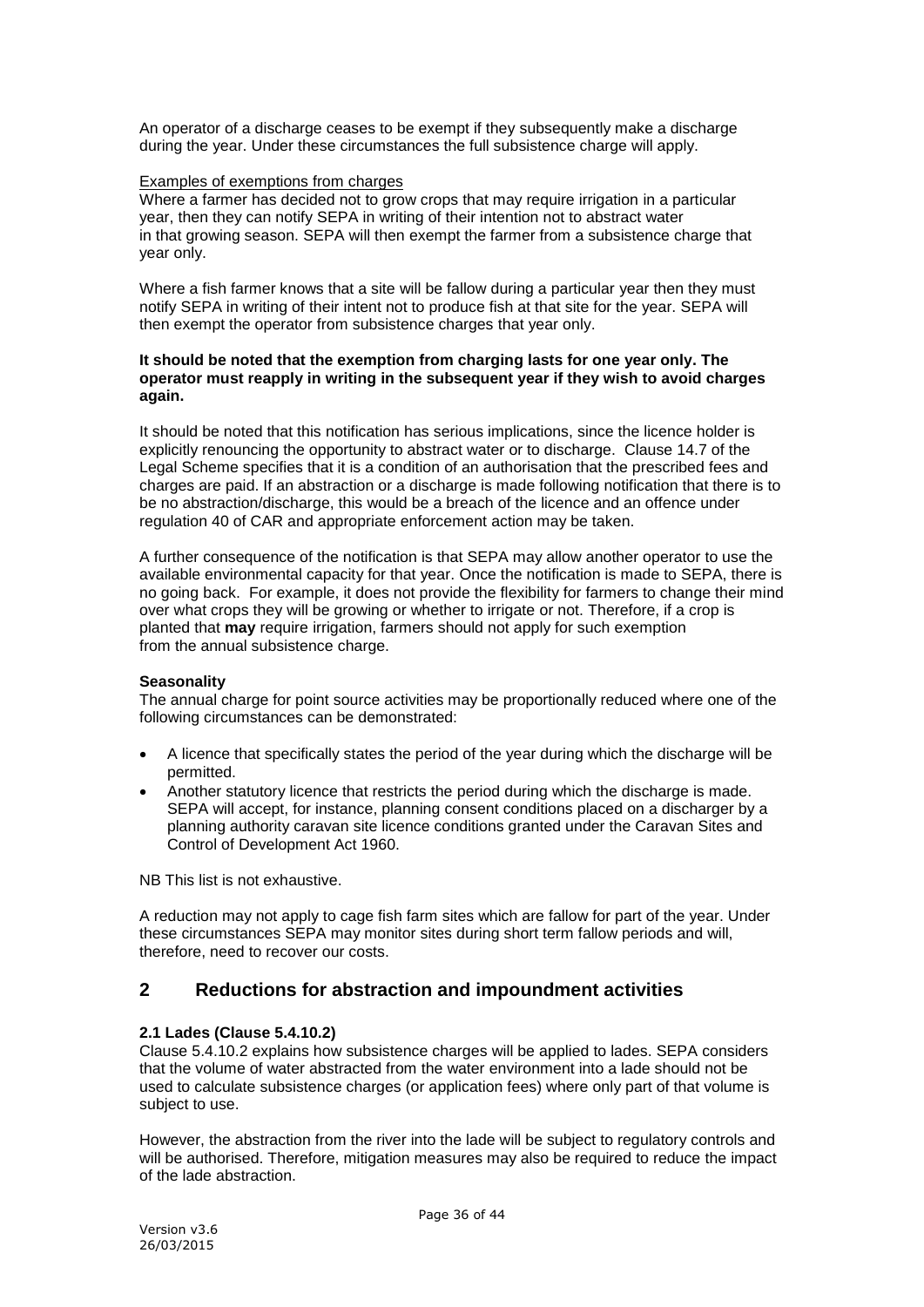The following examples are intended to illustrate how this rule will be applied:

- If there is a lade serving a paper mill or a distillery, then the volume subject to application fees and subsistence charges will be that which is abstracted from the lade for cooling, process water or other purposes.
- If there is a lade serving a fish farm, then the volume subject to application fees and subsistence charges will be the volume used by the fish farm processes. If the full volume of the lade is used by the process, then the lade volume will be used to calculate the application fees and subsistence charges.
- If there is a lade serving a canal, then the volume subject to application fees and subsistence charges is that which passes into the canal.
- If there is a lade providing water for hydropower, then the volume subject to application fees and subsistence charges is that which passes through the turbine.
- SEPA will not impose subsistence charges for a lade used only to power a water wheel which is not used for the generation of electricity.

#### **2.2 Sustainable energy generation**

SEPA recognises the importance of promoting the development of renewable energy generation as a contribution to reducing global warming. It is important that our charging scheme does not act as a disincentive for small-scale energy generation.

#### **2.2.1 Hydropower**

SEPA will offer reduced subsistence charges (and application fees) for schemes below defined installed generating capacity thresholds. However, the generating capacity will be calculated at the scheme level and not on the basis of individual components of a scheme. (see Annex I for info on application fees)

#### **Subsistence charges**

Small hydropower schemes with installed generating capacity less than 2 MW will be exempt from subsistence charges.

Hydropower schemes with installed generating capacity between 2 MW and less than 5 MW will be subject to a single flat subsistence charge of £1,181per year for the first abstraction and £1,181 per year for the first impoundment in each hydropower scheme licence. Other abstractions and impoundments included in the licence will not be charged.

Hydropower schemes with installed generating capacity of 5 MW or more will be subject to the normal subsistence charges.

## **2.2.2 Thermal heat pumps**

There will be no subsistence charge for these activities provided the return of water is immediately adjacent to the abstraction.

#### **2.3 Borehole construction and test pumping**

No subsistence charges will be levied for borehole construction and test pumping activities. This includes deep borehole construction. Full subsistence charges apply if abstraction is in operation.

#### **2.4 Reduced abstraction charges for non-use of metered abstractions**

Abstraction subsistence charges for irrigation will be reduced by 25% subject to proof of nonabstraction during any year. Proof will be dependent on the provision of an appropriate and approved water meter and timely and comprehensive reporting of meter readings confirming that no abstraction occurred. Reductions will apply during the following year.

#### **2.5 Diversion of Water for flood management**

There will be no abstraction subsistence charge applied to the diverted flood water. (The application fee will be determined under the engineering regime).Where flood water is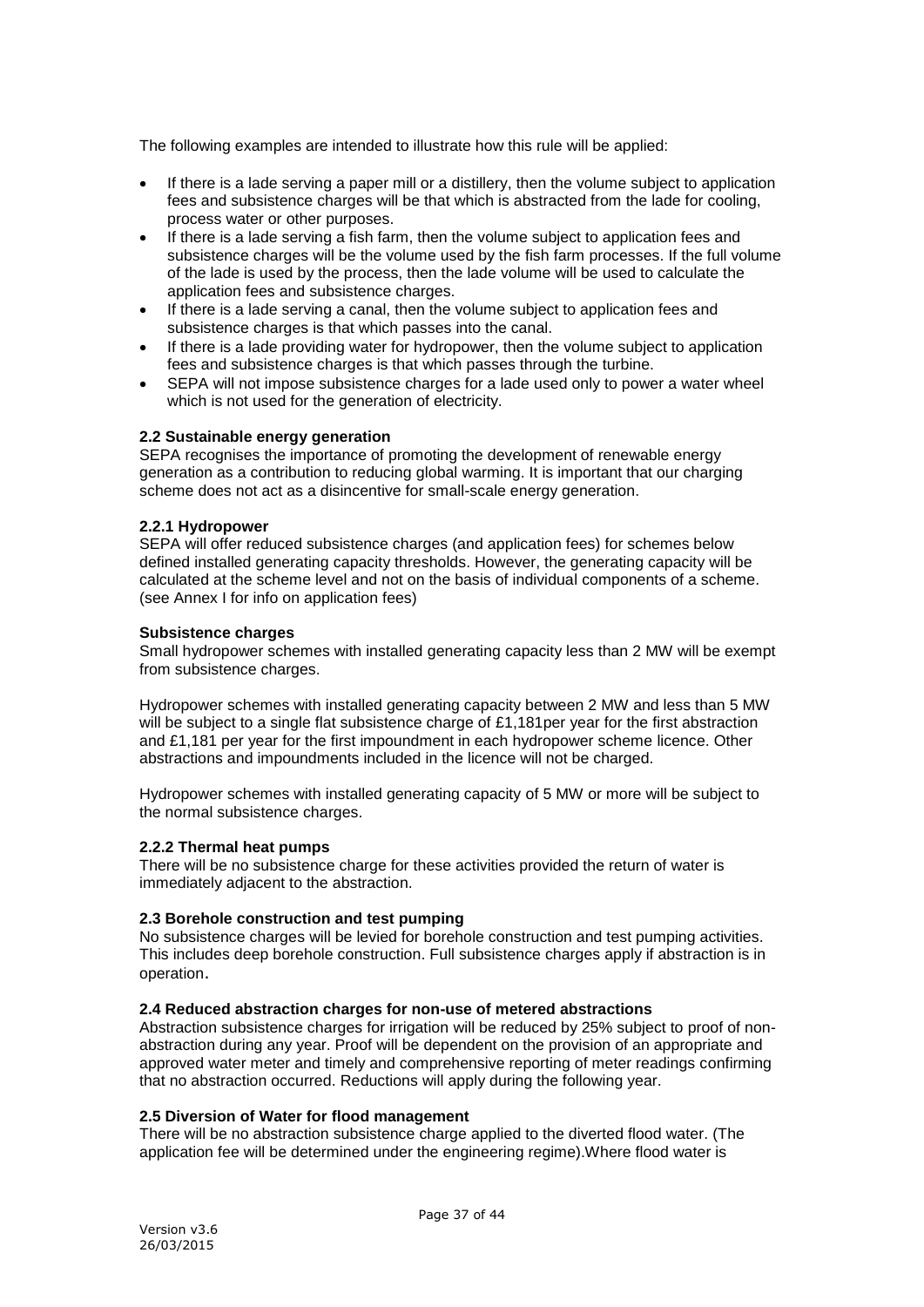diverted from a river (for example into an off-line flood storage or a flood relief channel) both engineering and abstraction elements will be authorised,

## **2.6 On-line flood management impoundments (intermittent storage)**

These structures will not be liable for impoundment subsistence charges [following completion of the construction work] (such flood storage impoundments will be liable to the normal impoundment application fee).Some flood relief schemes will involve the construction of online flood storage reservoirs. These will not hold back the flow of water under normal circumstances, however, during a flood event the water will back up behind the structure.

## **2.7 Commercial/amenity use of reservoirs**

The following water uses will not be liable for impoundment subsistence charges as long as they do not manage the flow from the dam in order to support the maintenance of the activity: cage fish farms;

amenity uses such as fishing and sailing.

SEPA will not impose subsistence charges for abstractions solely to fill or maintain any offline pond or reservoir that may have amenity uses (e.g. fishing and sailing).

# <span id="page-37-0"></span>**3 Reductions for engineering activities**

## **3.1 Removal of structures**

Removal of structures will not attract any subsistence charges (or application fees). However, the activity will still require to be authorised under the relevant activity category in accordance with the levels of authorisation table.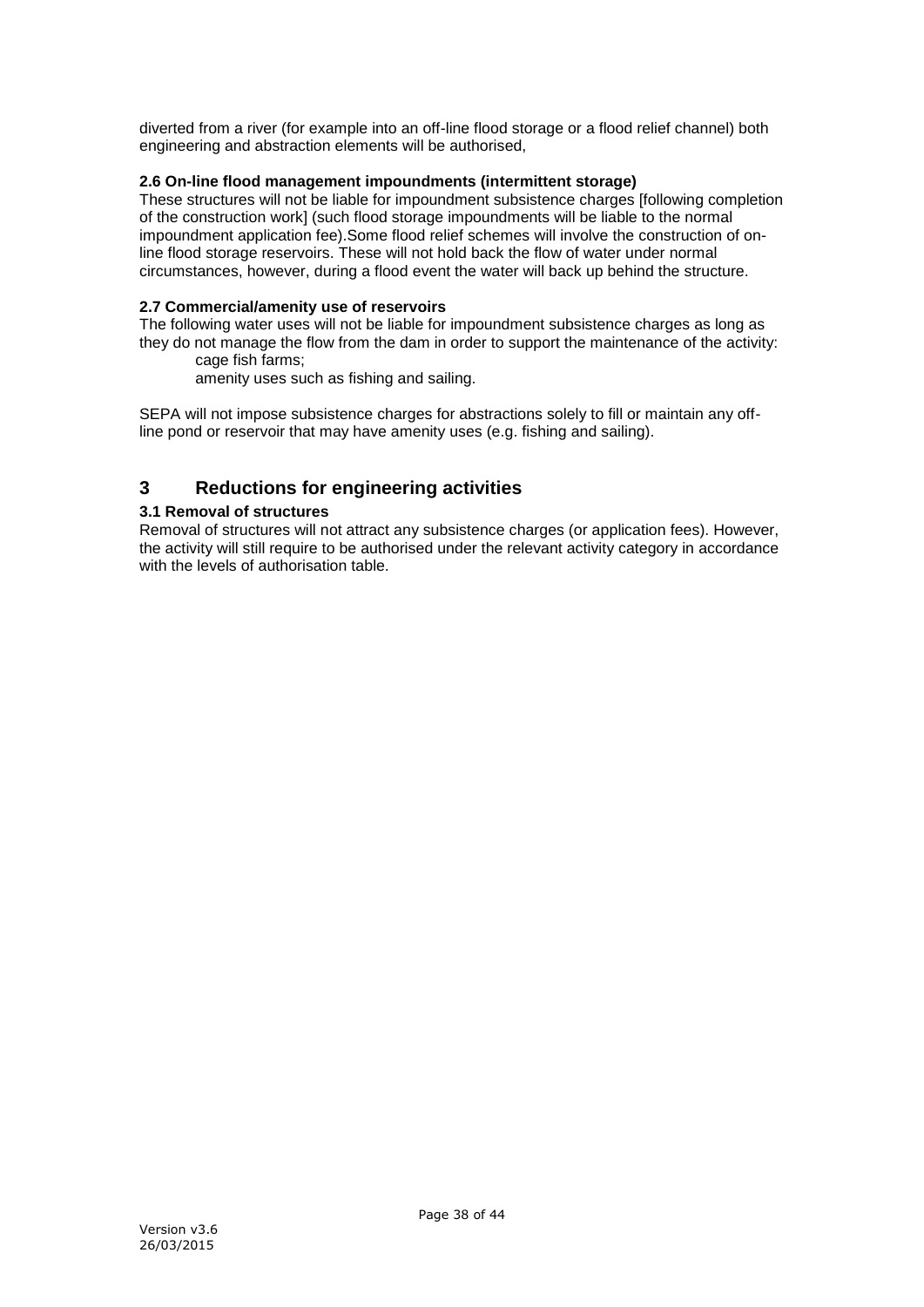# <span id="page-38-0"></span>**ANNEX III Environmental service**

#### **Introduction**

Clause 6 of the Legal Scheme exempts authorisations from application fees and subsistence charges where they deliver an environmental service.

Definition of environmental service in the Legal Scheme (Clause 2.1)

'Environmental service' means the carrying out, operation or maintenance of any activity which is, in the view of SEPA, solely for the benefit of the environment, not being for commercial purposes or in implementation of a statutory duty or condition of an authorisation. SEPA Guidance, updated from time to time, is available via the website or on request.

This annex provides the SEPA guidance referred to in the Legal Scheme's definition of environmental service (clause 2.1). This annex should be considered a 'supplemental provision' under clause 14.10 of the Legal Scheme.

#### **Exemption from charges for environmental service**

Environmental service should not be confused with mitigation measures, which are intended to reduce the impact of a controlled activity. For example, the following activities will not be considered as an environmental service:

- a sewage treatment works that removes pollutants so that a discharge can be made to the water environment;
- a reservoir that maintains flows in a downstream river to compensate for upstream abstractions.

There may be situations where, as part of a programme, an activity may be eligible for consideration as an environmental service. For example, if during the construction of a housing estate, a builder opens up a culvert and engineers a more natural river profile then this component of the work will be considered as an environmental service. Similarly, if a flood defence project includes the restoration of a flood plain, then the removal of flood defences will be considered as an environmental service.

If you consider that your activity meets the criteria listed in Annex I you must tick the environmental service box on the application form and provide additional justification as requested on the form. The appropriate (registration, simple or complex) application fee should be included. If the request for environmental service is accepted then the fee will be refunded.

Environmental service activities can be grouped under the following three headings:

#### **1. Abstractions associated with the control of historic causes of pollution**

- Abstraction from mines that are no longer operational and where the abstraction is intended solely to control the breakout of polluted groundwater.
- Abstraction of groundwater associated with contaminated land solely for the purpose of the remediation of that contaminated land.

In both situations, there will be no application fees or subsistence charges associated with such abstractions. However, there will be application fees and potentially subsistence charges for the discharge element associated with the abandoned mine or the remediation of the contaminated land.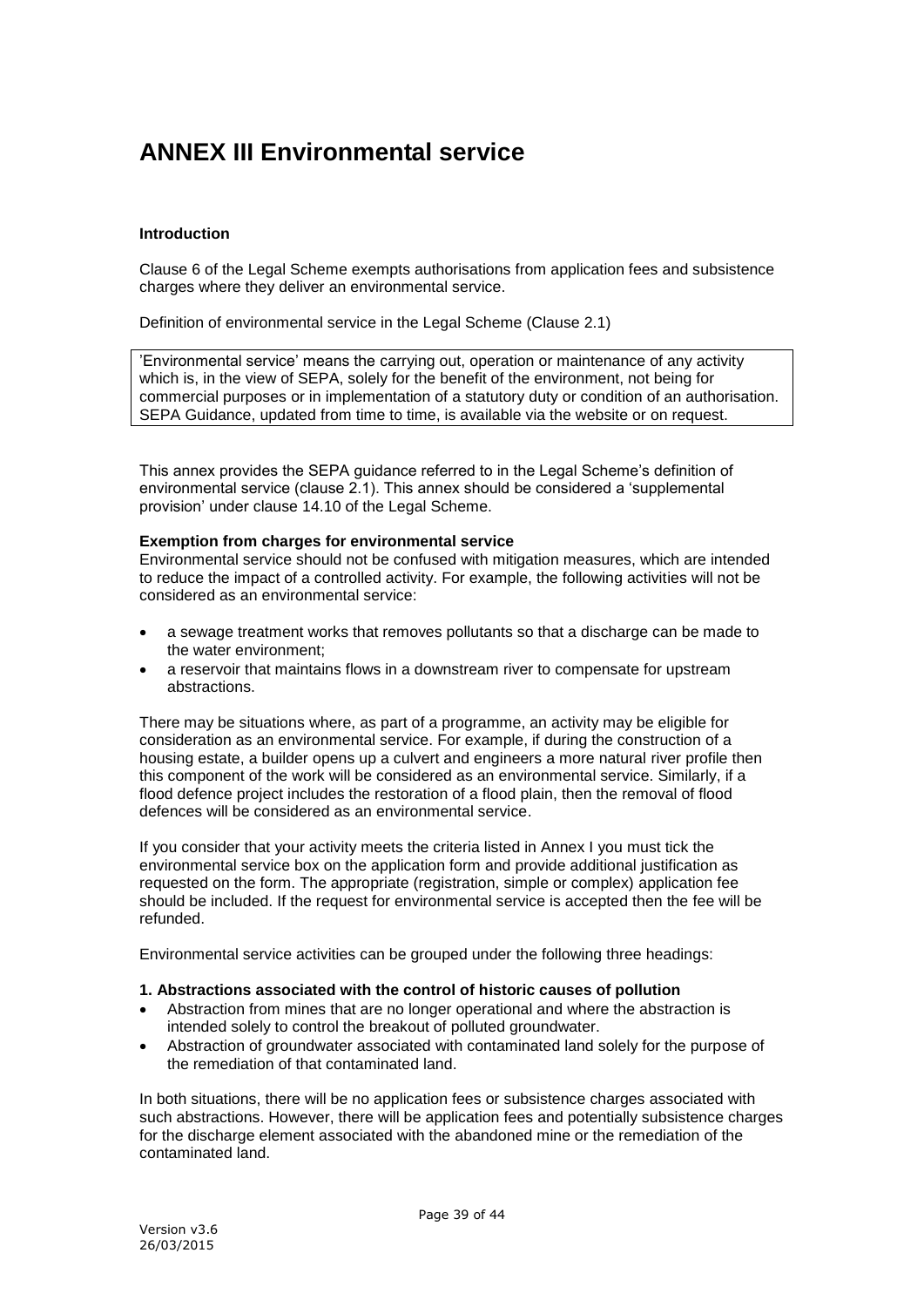#### **2. Structures and abstractions to maintain or improve the existing water environment**

- An ex-water supply reservoir that is no longer intended as a drinking water source and is maintained solely to support the ecology which has developed within the reservoir.
- A canal that is no longer used for navigation and is maintained solely to support the ecology which has developed within the canal.
- A wetland or pond, fed by an abstraction, which is intended solely to maintain or enhance the biodiversity of the water environment.

Abstractions and impoundments that are solely associated with the delivery of the environmental service will not be subject to charges.

#### **3. Habitat enhancement and restoration**

This is engineering work intended to restore the environment to a more natural state or to enhance the biodiversity of the water environment or wider environment. It covers:

- the restoration of a canalised or culverted watercourse to a more natural condition;
- the removal of flood defences in order to restore a flood plain, or other such restoration measures undertaken for the purposes of sustainable flood management;
- the creation of wetlands and ponds to enhance biodiversity:
- the removal of engineering structures and other modifications from the water environment; including the removal of hard (grey) bank protection measures and subsequent restoration of a natural bank and riparian zone.

There will be no fees or charges associated with the engineering work, abstractions or impoundments associated solely with the restoration work.

This definition does not include:

 fishery improvement work that modifies an already good quality river in order to improve fishing opportunity:

## **4. Maintenance of native fish populations**

No abstraction or discharges fees or charges will apply if a fish hatchery:

- is a non-commercial operation:
- only rears juvenile fish up to parr stage; and
- the fish reared are returned to the same river of origin for use in restocking programmes.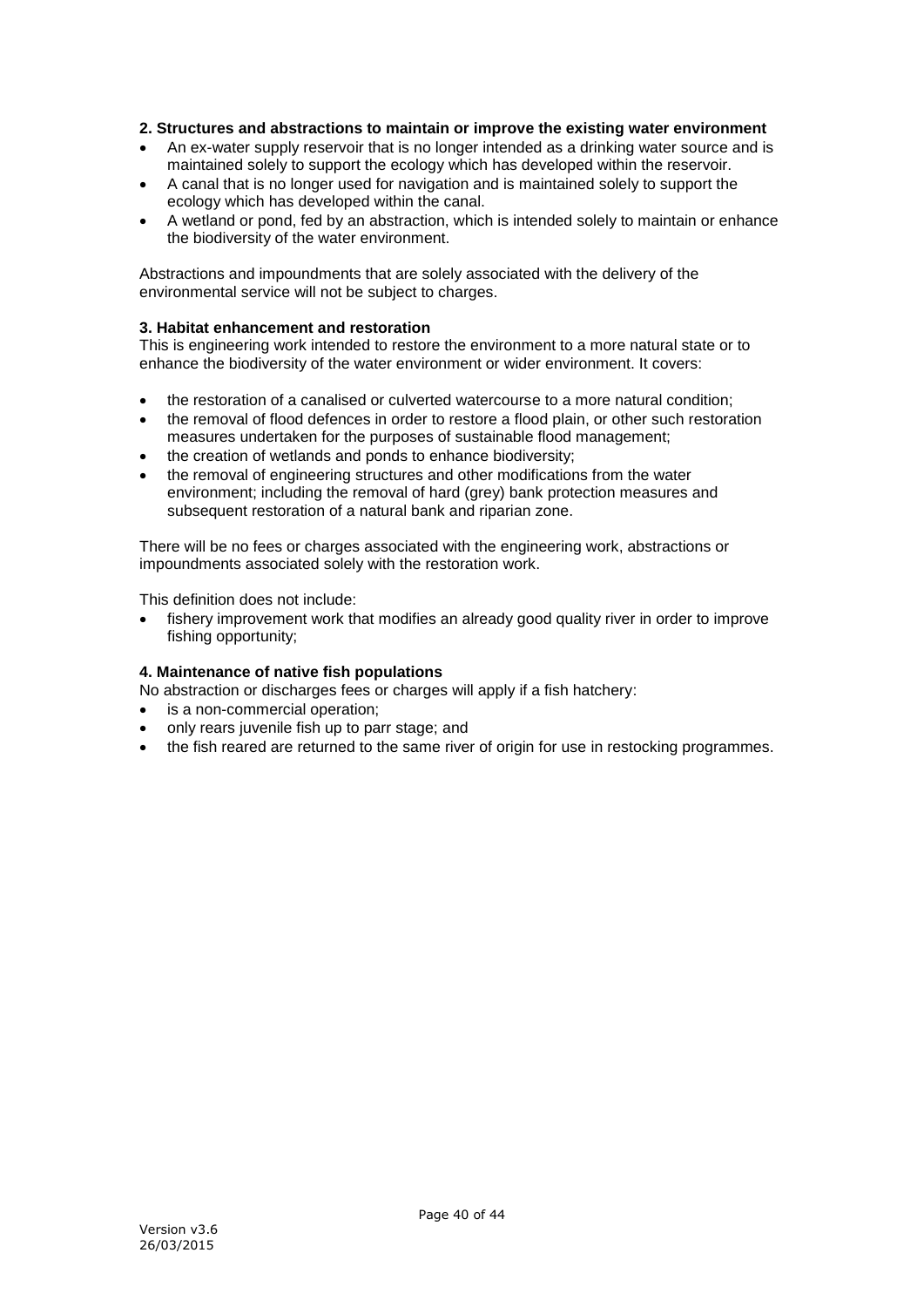# <span id="page-40-0"></span>**ANNEX IV Applying the volume abstracted factor (Va) at multiple (fixed) abstraction locations**

In calculating abstraction charges, operators will only be charged once for the abstraction of water. The examples below explain how the volume abstracted factor is applied in different scenarios.

In some cases it is the initial abstraction volume which is subject to charging (Example 2, farm ponds). However for river transfer schemes this may not be the case as the second abstraction can take advantage of the increased catchment upstream (Example 6) in which case the charge is based on the second abstraction volume.

The following examples demonstrate that in a complex scheme, the net volume utilised by the operator may *increase* with subsequent re- abstractions (Example 1, Hydro Power Cascades), or it may *decrease*:

- due to spill, and compensation releases , the net volume may be significantly *less* than the sum of individual abstractions (Example 4, public water supply,)
- similarly, lade abstractions take only a proportion of the water diverted into the lade (Example 3)

# **Example 1: Hydropower system with multiple sites, single licence**

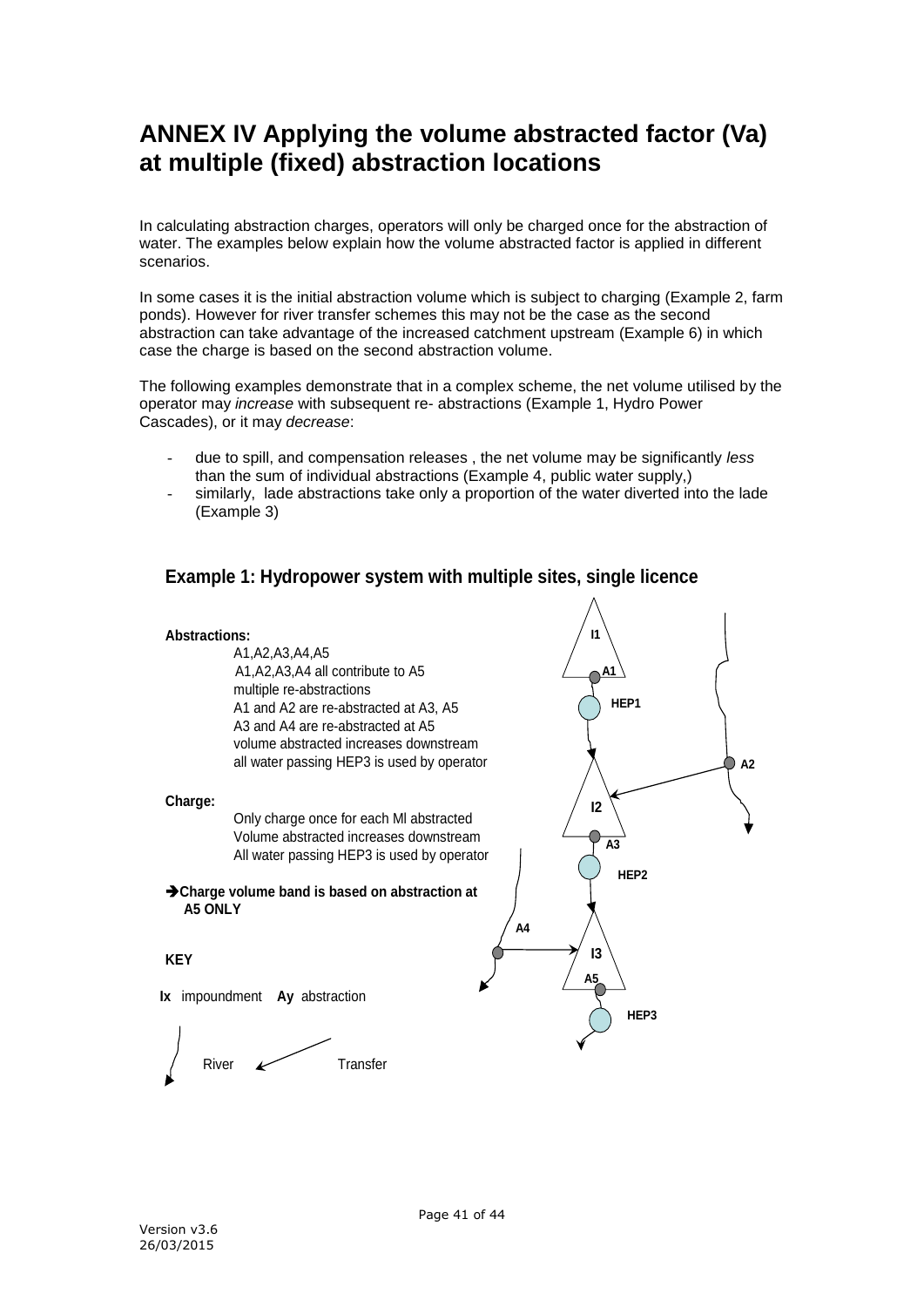# **Example 2: Farm ponds / offline storage**

## **Abstraction**:

A1 to fill off-line storage T2 from storage at time of irrigation

#### **Charge:**

Charge once only for each Ml Water all used T2 NOT a regulated abstraction **Assess volume band at A1**

# **Example 3: Lades**

## **Abstraction:**

A1 from river into lade A2 from lade for process use A2<A1

#### **Charge:**

Only a proportion of A1 used **Assess volume band at A2**



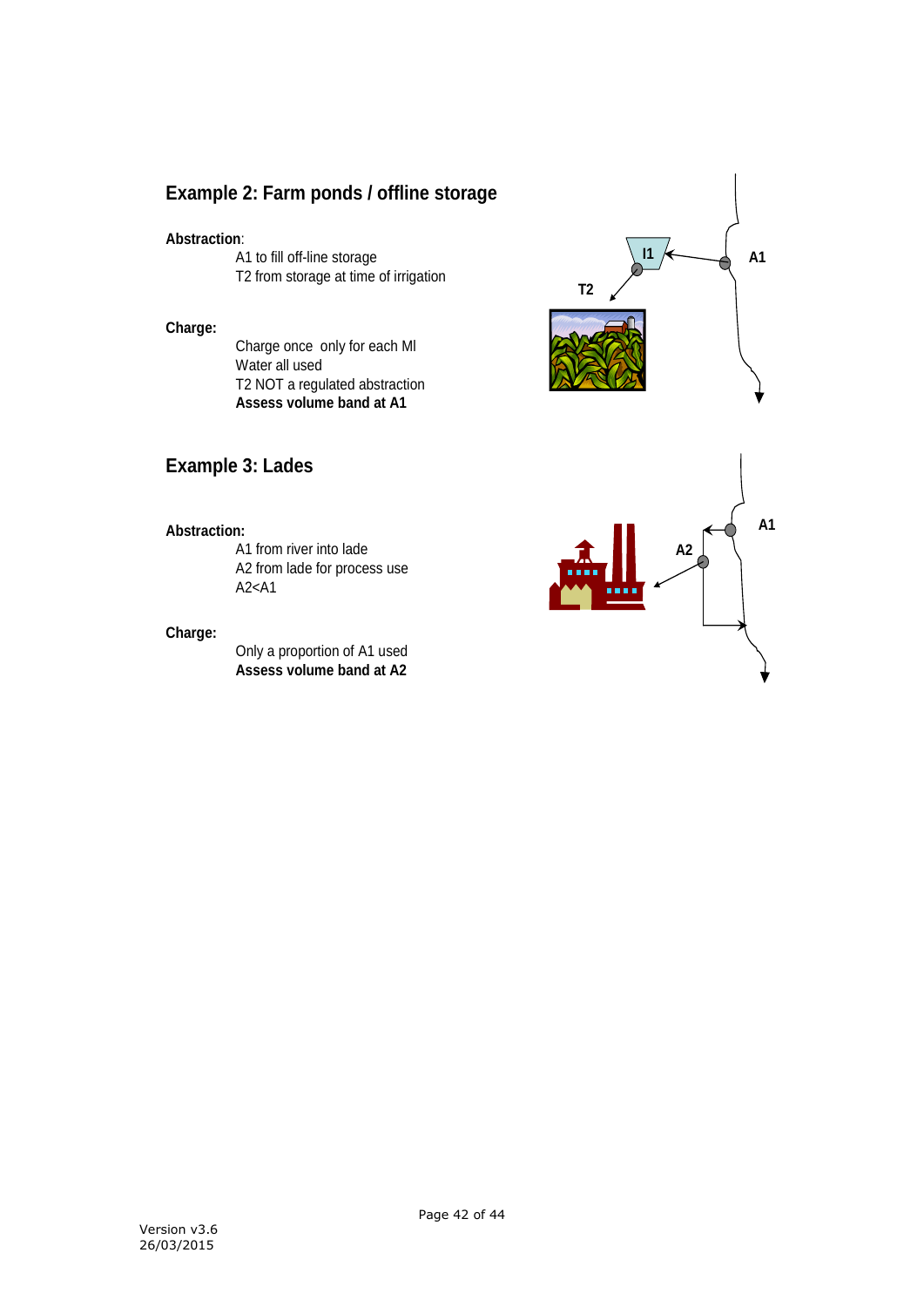

Much of abstracted water can be compensation, spill Only M1= A3 + A4 is used by operator. **Assess volume band as M1**